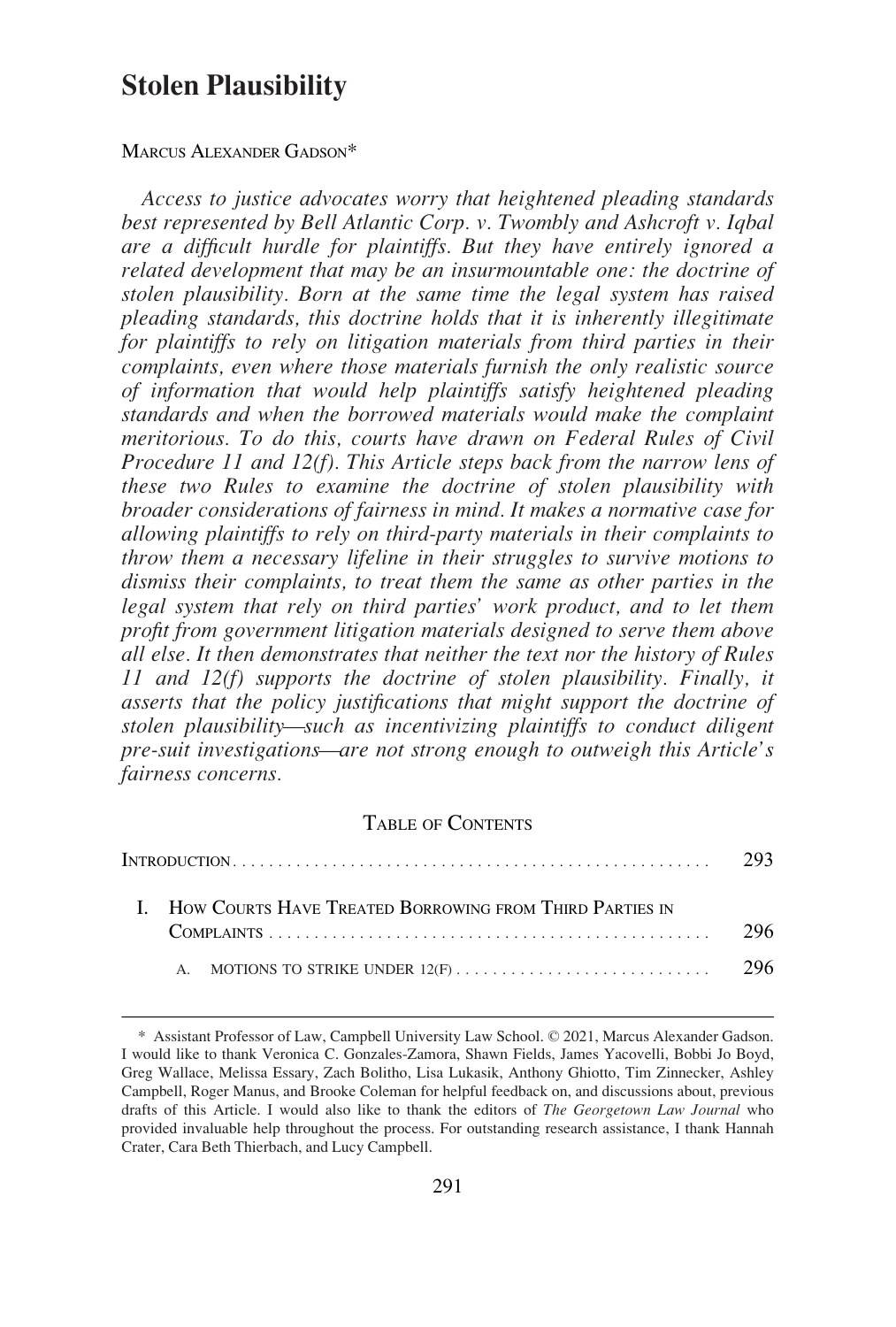|     | <b>B.</b> |                                                                                                                                                                           | 300 |
|-----|-----------|---------------------------------------------------------------------------------------------------------------------------------------------------------------------------|-----|
| II. |           | HEIGHTENED PLEADING STANDARDS COLLIDE WITH COURT CONCERNS<br>OVER COMPLAINTS' SOURCE MATERIAL                                                                             | 303 |
|     | A.        | THE GROWTH OF HEIGHTENED PLEADING STANDARDS                                                                                                                               | 303 |
|     | <b>B.</b> | HEIGHTENED PLEADING STANDARDS RUB UP AGAINST SOURCE                                                                                                                       | 308 |
| Ш.  |           | FAIRNESS REQUIRES ALLOWING PLAINTIFFS TO BORROW PLAUSIBILITY                                                                                                              | 309 |
|     | А.        |                                                                                                                                                                           |     |
|     | <b>B.</b> | TREATING LITIGANTS FAIRLY VIS-À-VIS OTHER LITIGANTS                                                                                                                       |     |
|     |           | 1.<br>Plaintiffs Who Use Other Litigants' Materials in Their<br>Complaints Should Not Be Treated Differently than<br>Other Actors Who Use Third-Party Work Product in the | 314 |
|     |           | Plaintiffs Should Not Bear a Higher Evidentiary Burden<br>2.<br>on a Motion to Dismiss than They Do on a Motion for                                                       |     |
|     | C.        | PLAINTIFFS ARE ENTITLED TO USE GOVERNMENT LITIGATION                                                                                                                      |     |
| IV. |           | COURTS HAVE UNFAIRLY INTERPRETED THE RULES OF CIVIL PROCEDURE<br>TO PUNISH BORROWING PLAUSIBILITY                                                                         |     |
|     | А.        |                                                                                                                                                                           |     |
|     |           | Interpretations of Rule 12(f) Should Create, Not Impede,<br>1.                                                                                                            |     |
|     |           | Courts Have Adopted an Unfairly Skewed Definition of<br>2.                                                                                                                |     |
|     | В.        |                                                                                                                                                                           |     |
|     |           | Courts Have Unfairly Suggested a Duty for Lawyers to<br>1.<br>Gather Facts Personally                                                                                     |     |
|     |           | Courts Have Abandoned the Tradition of Not Applying<br>2.<br>Rule 11 to Meritorious Pleadings                                                                             |     |
| V.  |           | POLICY CONCERNS DO NOT JUSTIFY THE DOCTRINE OF STOLEN                                                                                                                     | 327 |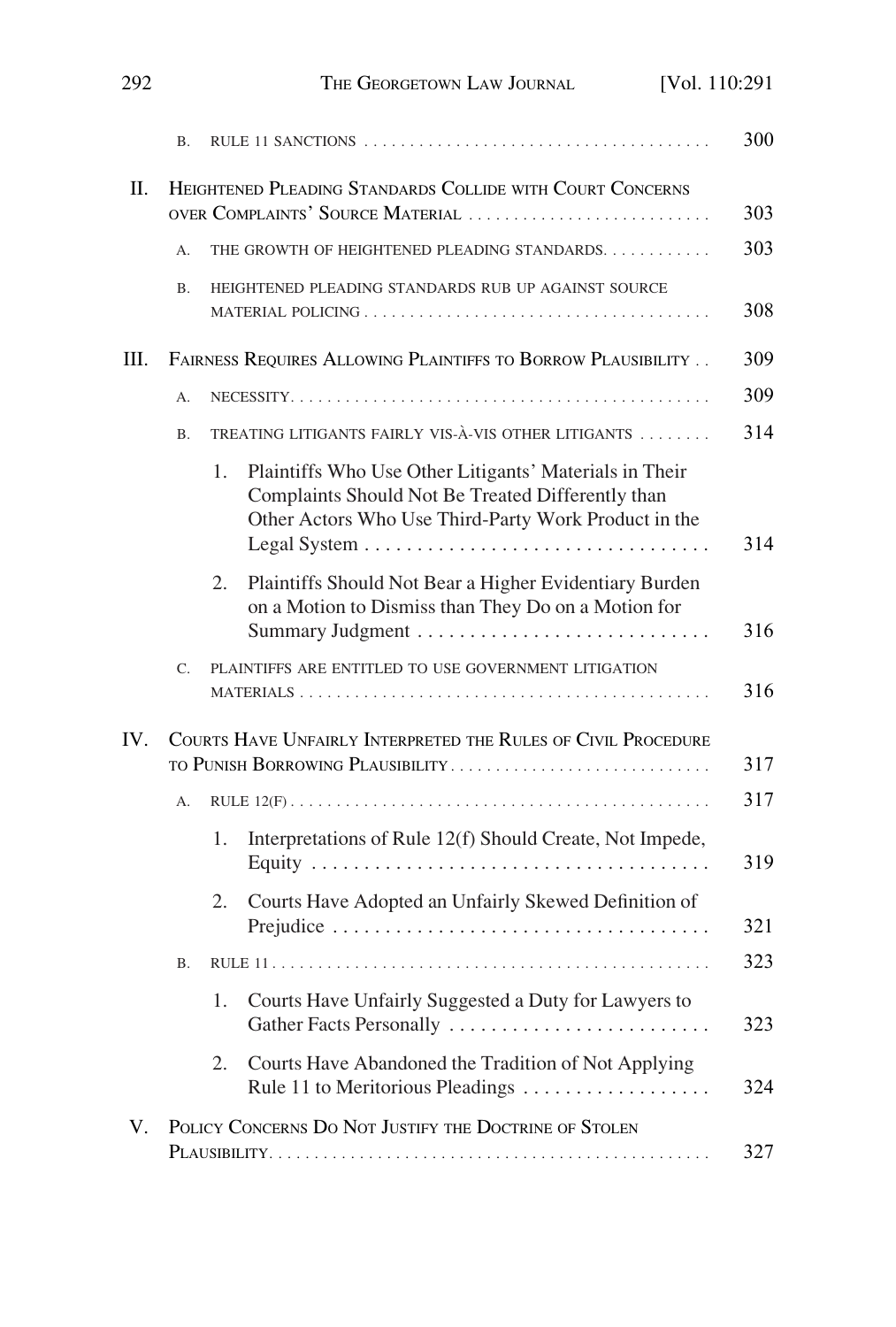<span id="page-2-0"></span>CONCLUSION [. . . . . . . . . . . . . . . . . . . . . . . . . . . . . . . . . . . . . . . . . . . . . . . . . . . . . .](#page-40-0) 331

### **INTRODUCTION**

Imagine the following situation: a company has fired a Black woman from her job purely because of her race and gender. Her subsequent employment-discrimination complaint alleges that there is an internal company memorandum documenting an interview where her supervisor used derogatory language to describe her and other Black women and statistical evidence that over a twenty-year period, he had fired or refused to promote every Black woman who ever worked for him. Further, imagine the complaint acknowledges that its allegation of the memorandum came from the Equal Employment Opportunity Commission's (EEOC) investigation and subsequent complaint the agency filed against the company for discrimination against minority employees. Finally, assume that when the parties settled, the judge said she found the evidence "highly credible" and that she was "profoundly troubled" by the company's behavior. Most of us would find the Black woman's complaint of employment discrimination plausible. Many courts would find that the complaint's plausibility came from the wrong source, remove the plausible allegations from the complaint, and then dismiss the complaint as implausible.

The doctrine of stolen plausibility<sup>1</sup> explains this surprising result. This doctrine holds that it is impermissible for plaintiffs to rely on third-party litigation materials<sup>2</sup> to prove that their claims are plausible. Its effect in many cases is dismissal of complaints that either are or might be meritorious. The doctrine is built upon two premises. The first premise is the rise of stringent pleading standards requiring plaintiffs to draft detailed complaints that judges find plausible to survive a motion to dismiss.

The second premise is many courts' longstanding tendency to police the source material plaintiffs can use in their complaints. Specifically, they have often prevented plaintiffs from relying on, either in whole or in part, materials drafted by third parties—often in previous lawsuits—that are relevant to their cases.3 Plaintiffs have attempted to use previous complaints,<sup>4</sup> administrative findings,<sup>5</sup> settlement orders, $6$  and government investigations.<sup>7</sup> The goal is to use their

<sup>1.</sup> You will not find the term "stolen plausibility" in judicial opinions. I have coined the term to describe a phenomenon that has occurred frequently. And it is a phenomenon that occurs in a variety of cases, from employment discrimination to securities fraud to antitrust.

<sup>2.</sup> These materials encompass, at a minimum, complaints, letters from government or foreign regulatory agencies, and settlement agreements.

<sup>3.</sup> *See, e.g.*, *id.* at 1005–06.

<sup>4.</sup> *See, e.g.*, Geinko v. Padda, No. 00 C 5070, 2002 WL 276236, at \*5–6 (N.D. Ill. Feb. 27, 2002) (holding a Rule 11 violation where an amended complaint attached and relied on two other complaints, and dismissing the amended complaint as a sanction).

<sup>5.</sup> *See, e.g.*, Chapman v. Duke Energy Carolinas, LLC, No. 3:09–cv–37RJC, 2009 WL 1652463, at \*2–3 (W.D.N.C. June 11, 2009) (granting a motion to strike portions of an EEOC determination letter).

<sup>6.</sup> *See, e.g.*, Waterford Twp. Police & Fire Ret. Sys. v. Smithtown Bancorp., Inc., No. 10–CV–864 (SLT) (RER), 2014 WL 3569338, at \*4 (E.D.N.Y. July 18, 2014) (striking references to a consent order the defendant entered into with the FDIC prior to the lawsuit).

<sup>7.</sup> *See generally* Richard Casey & Jared Fields, *Piggybacking Through the Pleading Standards: Reliance on Third-Party Investigative Materials to Satisfy Particularity Requirements in Securities*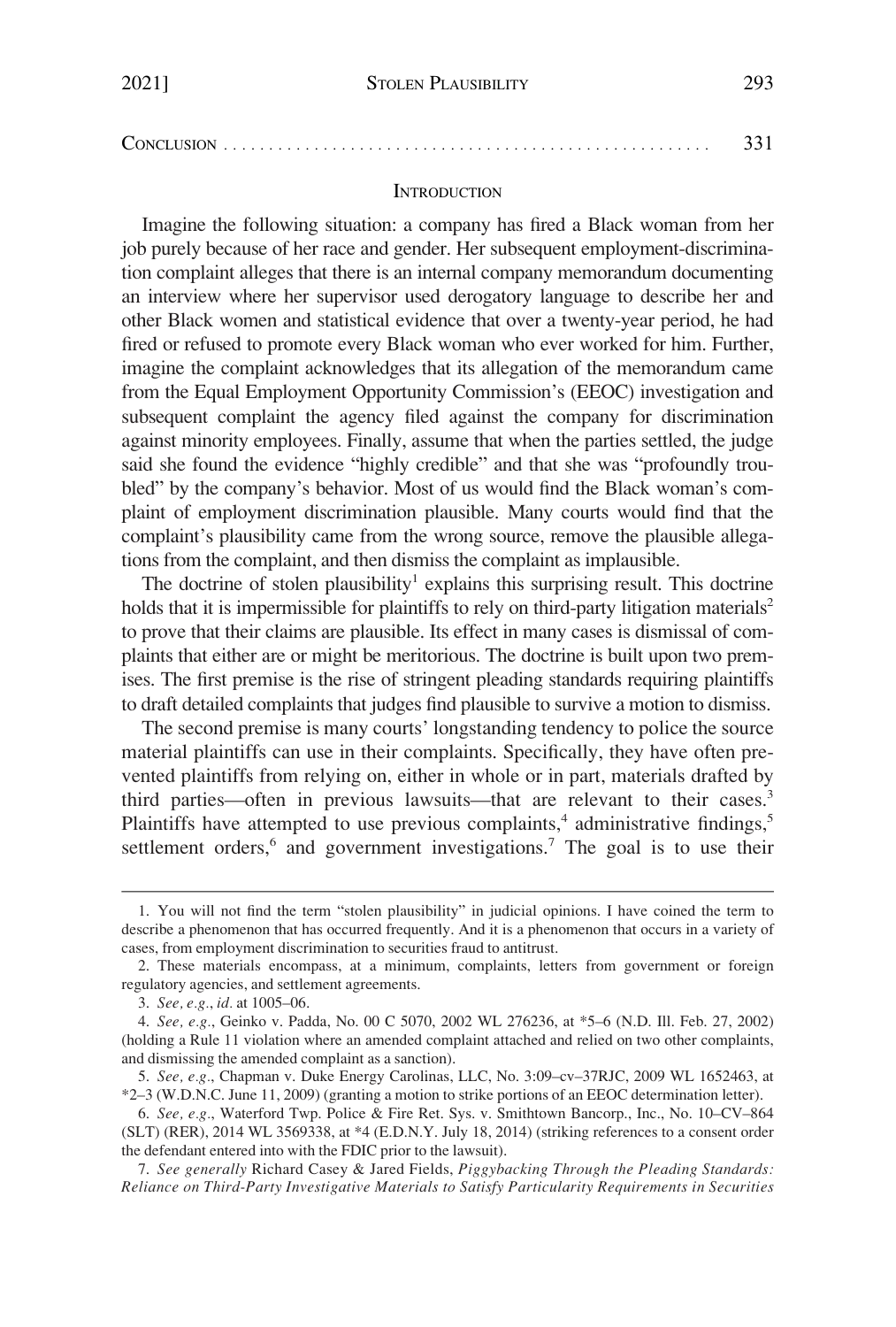content to persuade the judge that the complaint is meritorious. Courts have treated plaintiffs trying to rely on such materials as thieves deserving punishment.8 In so doing, they have primarily used Rules 11 and 12(f) of the Federal Rules of Civil Procedure.<sup>9</sup> These Rules, respectively, permit courts to sanction lawyers for filing complaints without conducting sufficient investigations and to strike references to "immaterial" allegations.<sup>10</sup> As a result, in today's pleading environment, courts routinely treat the plausibility that plaintiffs have taken from third-party materials as stolen. $11$ 

Surprisingly, scholars have almost entirely ignored how the doctrine of stolen plausibility threatens to prevent plaintiffs from obtaining relief on plausible claims, even as scholarship on pleading has become voluminous. That is, the doctrinal development regarding pleading that may pose the biggest barrier to access to justice has received the least scholarly attention. Much scholarship that is somewhat relevant to this subject primarily focuses on how "piggybacked" or "tag-along" private complaints affect regulatory goals or on how they should affect government behavior and has often considered the question in the context of different pleading standards than now prevail.<sup>12</sup> Scholarship bearing more directly on how a court should treat using third-party materials in complaints considers either a narrow slice of applicable case law<sup>13</sup> or only particular types of materials.<sup>14</sup>

This Article is the first to make normative claims about stolen plausibility—that allowing plaintiffs to rely on third-party materials is now a basic matter of fairness considering how pleading standards have evolved. Lower courts themselves have constructed the doctrine of stolen plausibility by mechanically—erroneously, as I will argue—applying Rules 11 and 12(f), often with a jaundiced eye toward vulnerable plaintiffs. At the same time, courts and Congress have continually raised the standard for pleading a complaint that survives a motion to dismiss—the Supreme

12. *See, e.g.*, John C. Coffee, Jr., *Rescuing the Private Attorney General: Why the Model of the Lawyer as Bounty Hunter Is Not Working*, 42 MD. L. REV. 215, 221–26, 222 n.16 (1983); Howard M. Erichson, *Coattail Class Actions: Reflections on Microsoft, Tobacco, and the Mixing of Public and Private Lawyering in Mass Litigation*, 34 U.C. DAVIS L. REV. 1, 27–35 (2000).

13. *See generally* Laurence A. Steckman & Joseph T. Johnson, *When May a Litigant Rely in Its Own Complaint on Allegations from Another Complaint?—*Lipsky v. Commonwealth United Corp. *and Its Progeny – Still an Unresolved Question*, 32 TOURO L. REV. 351 (2016) (examining how courts have considered motions to strike in the U.S. Court of Appeals for the Second Circuit, and arguing that an expansive interpretation of *Lipsky v. Commonwealth United Corp.* was best).

14. *See generally* Kevin Levenberg, Comment, *Read My* Lipsky*: Reliance on Consent Orders in Pleadings*, 162 U. PA. L. REV. 421 (2014) (examining how courts have considered Rule 11 and Rule 12(f) challenges to pleadings relying on consent orders).

*Class Actions*, SEC. LITIG. REP., June 2010, at 11 (discussing the reliance on third-party investigators).

<sup>8.</sup> *See, e.g.*, Garr v. U.S. Healthcare, Inc., 22 F.3d 1274, 1280–81 (3d Cir. 1994).

<sup>9.</sup> FED. R. CIV. P. 11, 12(f).

<sup>10.</sup> *See id.* 

<sup>11.</sup> *See, e.g.*, *In re* Connetics Corp. Sec. Litig., 542 F. Supp. 2d 996, 1005–06,1014 (N.D. Cal. 2008) (granting a motion to strike a portion of a complaint relying exclusively on a previous Securities and Exchange Commission (SEC) complaint after finding that such exclusive reliance violated Rule 11).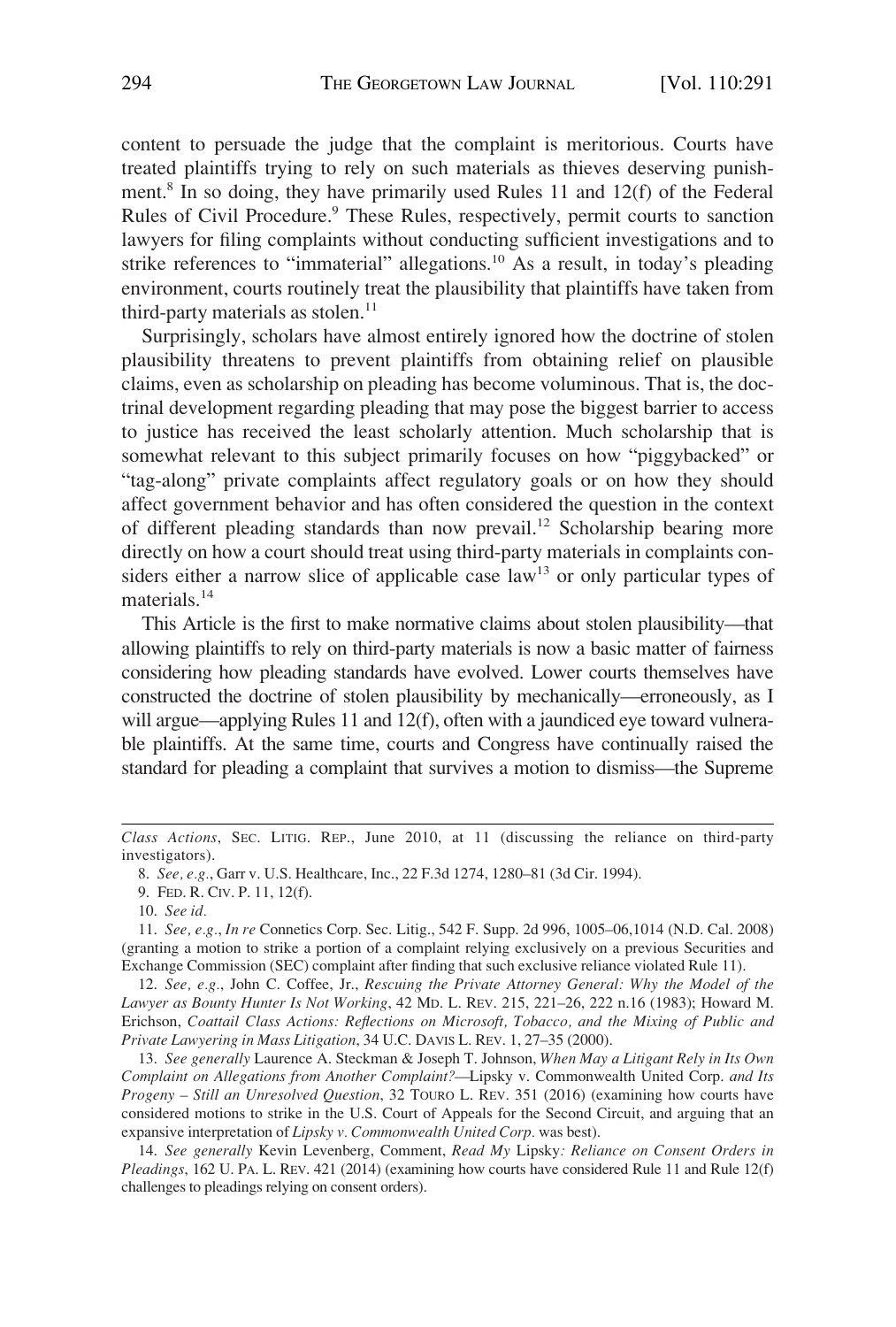Court's decisions in *Bell Atlantic Corp. v. Twombly*15 and *Ashcroft v. Iqbal*16 are but the tip of the iceberg. Plaintiffs must now provide detailed factual support for their allegations to avoid dismissal before being able to conduct the discovery that would provide that factual support. Unless they are large corporations or government agencies, those plaintiffs are unlikely to be able to afford the time-consuming and expensive investigations that would furnish that detail. In many cases, third-party materials will provide the only realistic source of facts to support ultimately meritorious claims. We should not think of plaintiffs who attempt to rely on third-party materials as thieves. Or, if we insist on viewing them that way, we should acknowledge that they have a necessity defense. As a result, I like to think of the plausibility as *borrowed* instead of *stolen*.

An important caveat is in order. I do not question the legal system's embrace of heightened pleading standards. Much ink has been spilled on that topic and what needs to be said has mostly already been said.<sup>17</sup> Instead, I accept that heightened pleading standards are here to stay for the foreseeable future.

This Article proceeds in five Parts. Part I examines how courts have treated plaintiffs who rely on third-party materials in their complaints. Part II traces the rise of heightened pleading standards and illustrates how they have intersected with the courts' treatment of borrowing from third-party materials in complaints. Part III asks judges to step back from a narrow view of Rules 11 and 12(f) to consider the broader issue of fairness. It then lays out a case that the doctrine of stolen plausibility is unfair for three reasons. First, allowing plaintiffs to borrow plausibility from third parties in their complaints will often be the only way they can plausibly allege ultimately meritorious claims. Second, allowing plaintiffs to borrow plausibility equalizes their treatment with that of other litigants. Specifically, judges and well-resourced law firms frequently rely on third-party materials to make it more likely that their work product accomplishes its objectives. Moreover, the doctrine of stolen plausibility has unfairly imposed an evidentiary burden—materials relied upon must be admissible at trial—that litigants at the summary judgment stage do not bear, even though plaintiffs facing a motion to dismiss have not taken discovery while plaintiffs facing a motion for summary judgment have. Third, in most cases where plaintiffs have borrowed plausibility from government litigants, plaintiffs are entitled to use those materials because they helped pay for their creation and because those materials were designed to

<sup>15. 550</sup> U.S. 544 (2007).

<sup>16. 556</sup> U.S. 662 (2009).

<sup>17.</sup> *Compare* Richard A. Epstein, Bell Atlantic v. Twombly*: How Motions to Dismiss Become (Disguised) Summary Judgments*, 25 WASH. U. J.L. & POL'Y 61, 66–67 (2007) (arguing in favor of *Twombly* because "the case for terminating litigation earlier in the cycle gets ever stronger, and should be realized, especially in those cases where the plaintiff relies on public information, easily assembled and widely available, that can be effectively rebutted by other public evidence"), *with* Arthur R. Miller, *Simplified Pleading, Meaningful Days in Court, and Trials on the Merits: Reflections on the Deformation of Federal Procedure*, 88 N.Y.U. L. REV. 286, 336 (2013) (criticizing *Twombly* and *Iqbal*  for "appeal[ing] too much to judicial subjectivity, which inevitably depends (at least in part) on an individual judge's background, values, preferences, education, and attitudes").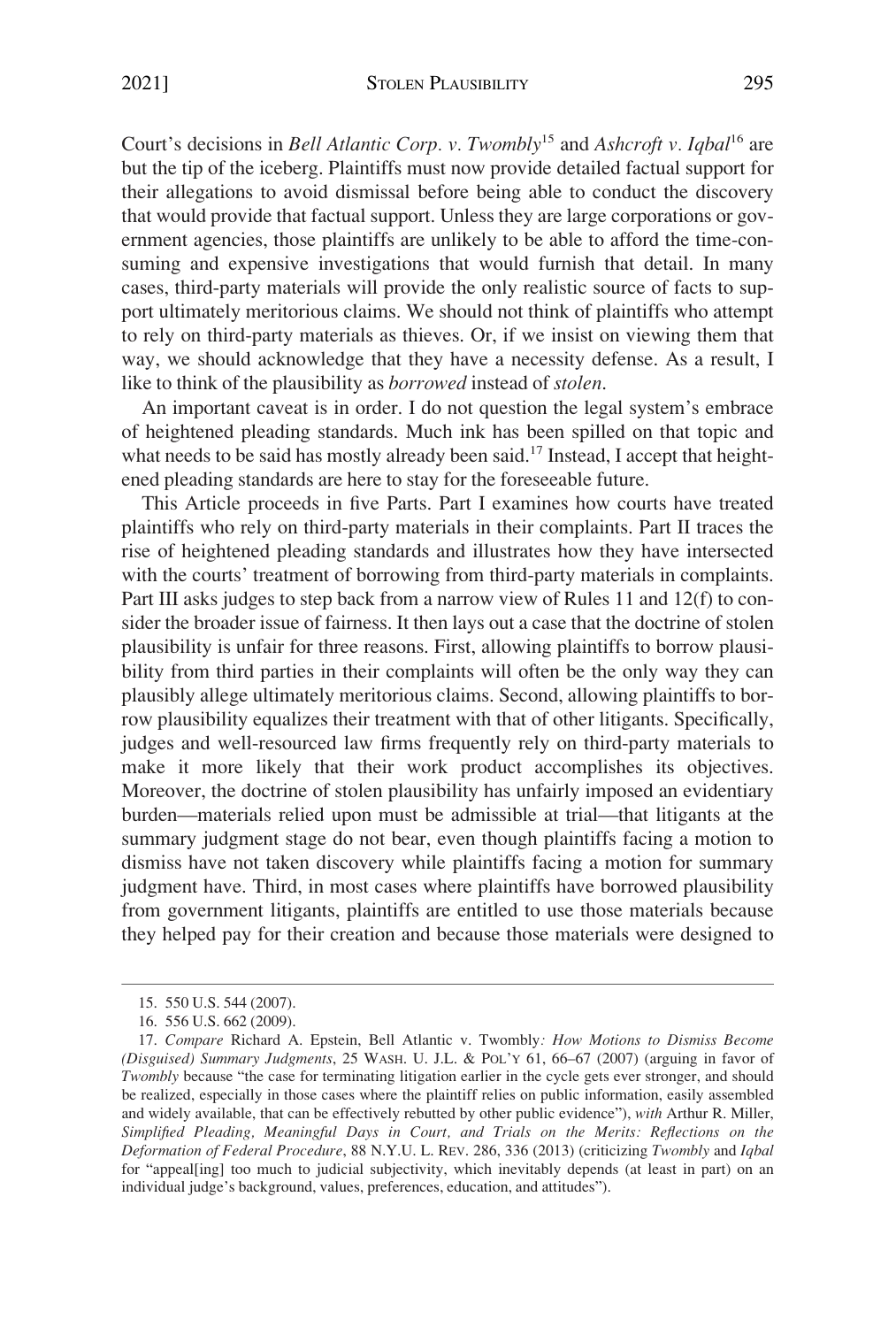<span id="page-5-0"></span>benefit the public at large. Part IV examines the basis for the doctrine of stolen plausibility on its own terms and the texts of Rules 11 and 12(f) and concludes that fairly reading them undercuts the doctrine. Part V considers policy concerns that might justify the doctrine of stolen plausibility and finds them wanting.

I. HOW COURTS HAVE TREATED BORROWING FROM THIRD PARTIES IN COMPLAINTS

In this Part, this Article demonstrates that courts have long allowed motions to strike and Rule 11 sanctions to prevent plaintiffs from borrowing from third-party materials.

#### A. MOTIONS TO STRIKE UNDER 12(F)

Almost as soon as the Federal Rules of Civil Procedure went into effect, courts grappled with what to do when plaintiffs used information gleaned from consent decrees or other complaints in their pleadings. The proposed 1937 Rules included 12(f), which allowed a court,

[U]pon motion made by a party before responding to a pleading or, if no responsive pleading is permitted by these rules, within 20 days after the service of the pleading upon him, or of its own initiative, at any time, order any redundant, immaterial, impertinent, or scandalous matter stricken from any pleading.<sup>18</sup>

That Rule remains substantively unchanged today.<sup>19</sup> From the beginning, courts have been divided over whether to strike references to prior complaints and consent decrees. An early case granting a motion to strike was *Alden-Rochelle, Inc. v. American Society of Composers, Authors, & Publishers*. 20 There, the plaintiffs operated movie theaters, and the defendants (an unincorporated association) licensed rights to certain musical compositions.<sup>21</sup> The plaintiffs brought Sherman Act and Clayton Act antitrust claims, alleging that the defendants conspired to fix the licensing fees unlawfully.<sup>22</sup> The government had previously sued the defendants for antitrust violations and then entered into a consent decree with them.<sup>23</sup> The government also prosecuted the defendants, and they

(1) on its own; or

(2) on motion made by a party either before responding to the pleading or, if a response is not allowed, within 21 days after being served with the pleading.

*Id.* 

- 22. *Id.*
- 23. *Id.* at 159.

<sup>18.</sup> ADVISORY COMM. ON RULES FOR CIV. PROC., REPORT OF THE ADVISORY COMMITTEE ON RULES FOR CIVIL PROCEDURE 33 (1937).

<sup>19.</sup> *See* FED. R. CIV. P. 12(f). The Rule reads:

The court may strike from a pleading an insufficient defense or any redundant, immaterial, impertinent, or scandalous matter. The court may act:

<sup>20. 3</sup> F.R.D. 157 (S.D.N.Y. 1942).

<sup>21.</sup> *Id.* at 158.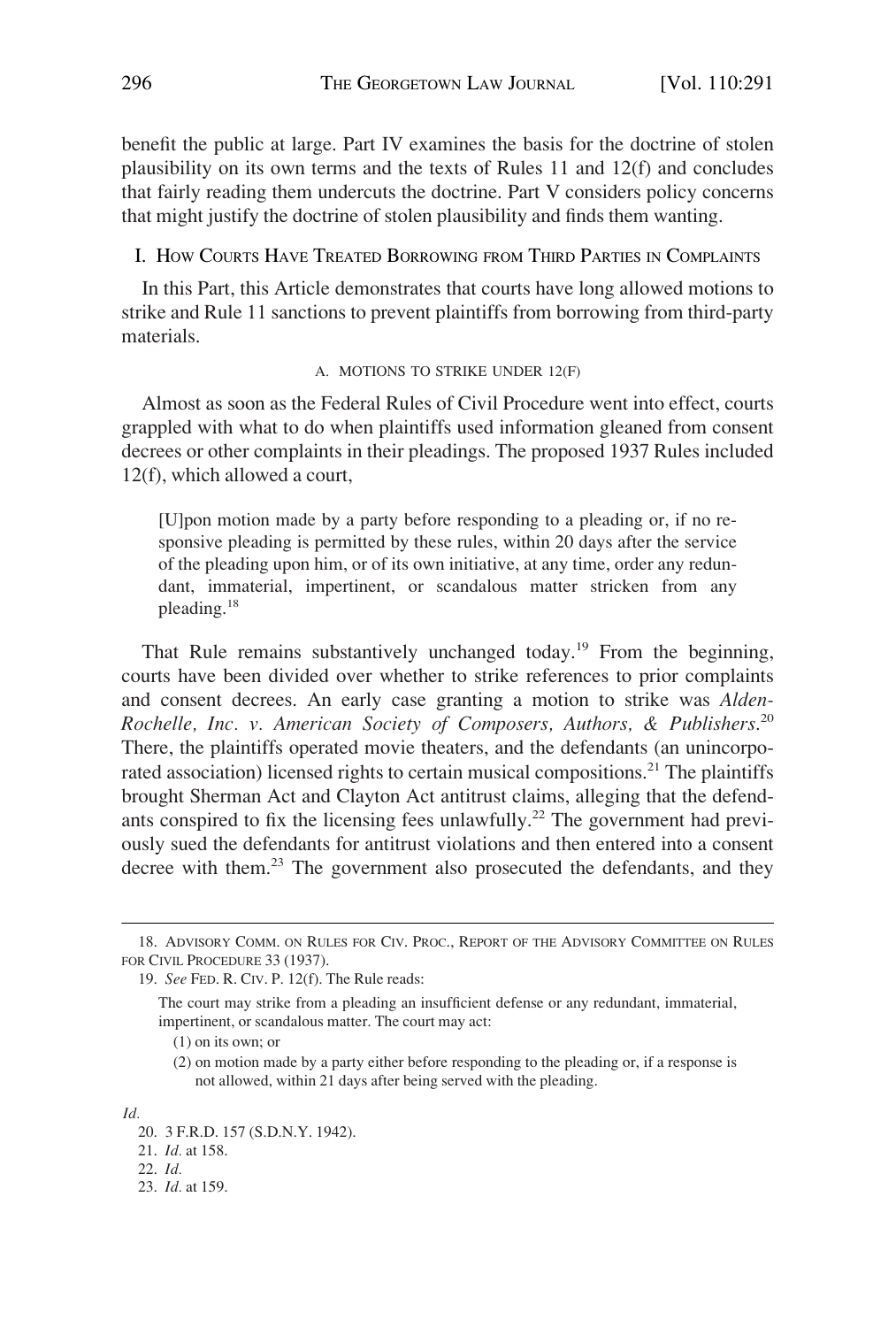pled no contest.24 The plaintiffs included references to the consent decree and judgment in the criminal case in their complaint.25 The district court granted the defense's motion to strike the references.26 It found that the defendants might be prejudiced by allowing the references to remain in the complaint.<sup>27</sup> To the extent the references helped the plaintiffs establish "the history and activity of the defendant," the court held that it was unnecessary to provide such evidence in the complaint; instead, the plaintiffs could wait until trial to introduce them.<sup>28</sup> The court further suggested that whether the plaintiffs could reference other proceedings in their complaint hinged on if there had been a trial or if the litigation settled.29 Because the nolo contendere plea and consent decree did not result in a merits adjudication, they could not be cited in a complaint.<sup>30</sup> The court's reason for drawing this distinction was that the Clayton Act allowed a final judgment to serve as evidence in future proceedings and, implicitly, made no such provision for consent decrees or nolo contendere pleas.<sup>31</sup>

By contrast, another early case denied a motion to strike references to a prior government complaint. In *Sinaiko Bros. Coal & Oil Co. v. Ethyl Gasoline Corp.*, a plaintiff sought treble damages from the Ethyl Gasoline Corporation under the Clayton Act for antitrust violations.<sup>32</sup> There had already been litigation between Ethyl and the U.S. government that resulted in a judgment against Ethyl.<sup>33</sup> Sixteen paragraphs of the plaintiff's complaint repeated the same allegations the government made earlier, using similar language.<sup>34</sup> The complaint devoted a further ten paragraphs to detailing the litigation between Ethyl and the government, which culminated in a Supreme Court decision.<sup>35</sup> The court refused to strike references to the government's complaint.<sup>36</sup> It suggested that Ethyl would not suffer any prejudice from allowing the references because the complaint was not itself evidence and would therefore not influence a jury.37 Interestingly, the court faulted the plaintiffs for including *too much* detail in the complaint.<sup>38</sup>

24. *Id.*  25. *Id.*  26. *Id.*  27. *Id.*  28. *Id.*  29. *Id.*  30. *See id.*  31. *Id.*; *see* 15 U.S.C. § 16(a). 32. 2 F.R.D. 305, 307 (S.D.N.Y. 1942). 33. *See* Ethyl Gasoline Corp. v. United States, 309 U.S. 436, 450–51 (1940). 34. *Sinaiko*, 2 F.R.D. at 306. 35. *Id.*  36. *Id.*  37. *Id.*  38. *Id.* ("It should be noted, however, that a complaint containing the amount of evidentiary and other matter here included, is not favored, and it is only because of the particular character of the action

and the lack of any showing of prejudice to the defendants that this complaint will not be disturbed.").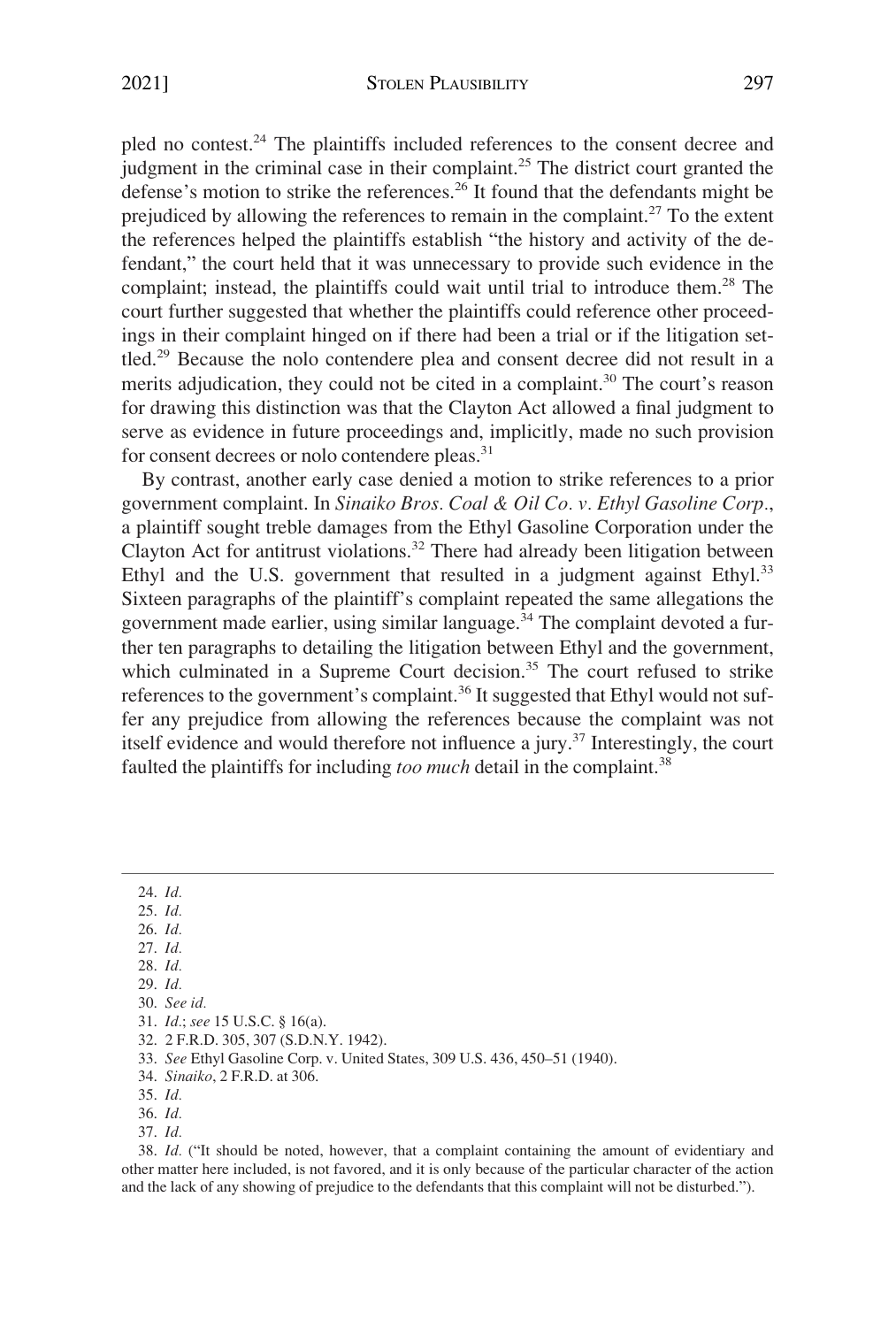Over the next decades, several other district courts considered whether to strike references to prior complaints and consent decrees and reached conflicting conclusions.39 They had little to no guidance from appellate courts.

That changed to a limited extent with the Second Circuit's 1976 decision in *Lipsky v. Commonwealth United Corp*. 40 There, celebrity singer Walden Robert Cassotto (also known as Bobby Darin) was the sole stockholder of a New York corporation that held musical copyrights and publishing and recording rights to various songs.41 At some point, he agreed to transfer his shares to Commonwealth United Corporation (CUC) and Commonwealth United Music in exchange for shares with them.42 After a disagreement over CUC's performance, Cassotto demanded the contract's rescission. $43$  As part of his complaint, Cassotto referenced the Securities and Exchange Commission's (SEC) objections to CUC's behavior in other cases and attached an SEC complaint against CUC in another case, which alleged that CUC had violated various securities laws.<sup>44</sup> A consent decree eventually resulted in the earlier complaint's dismissal.45 The district court struck both under Rule  $12(f)$  without providing an opinion.<sup>46</sup> It also dismissed his complaint with prejudice.<sup>47</sup>

On appeal, the Second Circuit considered whether the reference to the SEC complaint and its objections were "immaterial" and "impertinent" within Rule 12 (f)'s meaning.48 After cautioning that motions to strike should rarely be granted and that evidentiary questions "should especially be avoided at such a preliminary stage of the proceedings," the court affirmed striking the complaint.<sup>49</sup> It held that "neither a complaint nor references to a complaint which results in a consent judgment may properly be cited in the pleadings under the facts of this case."50 To support its holding, the court reasoned that under Federal Rule of Evidence

- 44. *Id.* at 892.
- 45. *Id.*
- 46. *Id.*
- 47. *Id.*

- 49. *Id.* at 893.
- 50. *Id.*

<sup>39.</sup> *See* Fuchs Sugars & Syrups, Inc. v. Amstar Corp., 402 F. Supp. 636, 637–38 (S.D.N.Y. 1975) (denying motion to strike a complaint's reference to facts in a decree from an earlier government antitrust action on grounds that the references to the decree did not unduly prejudice the defendant, and refusing to decide whether facts from the decree would be admissible at the motion to dismiss stage); Illinois v. Sperry Rand Corp., 237 F. Supp. 520, 521, 524 (N.D. Ill. 1965) (granting motion to strike recitations from a petition in a civil case where the defendants changed their pleas of not guilty to pleas of nolo contendere and motion to strike language from the judgment the court entered); Tivoli Realty, Inc. v. Paramount Pictures, Inc., 80 F. Supp. 800, 804–06 (D. Del. 1948) (striking a reference to violations of a consent decree in the plaintiff's complaint, but declining to strike reference to the consent decree itself or the circumstances surrounding its entry, and declining to strike reference to proceedings under the National Recovery Administration); Revere Camera Co. v. Eastman Kodak Co., 81 F. Supp. 325, 333 (N.D. Ill. 1948) (granting a motion to strike references to other proceedings involving Kodak).

<sup>40. 551</sup> F.2d 887 (2d Cir. 1976).

<sup>41.</sup> *Id.* at 890.

<sup>42.</sup> *Id.* 

<sup>43.</sup> *Id.* 

<sup>48.</sup> *Id.*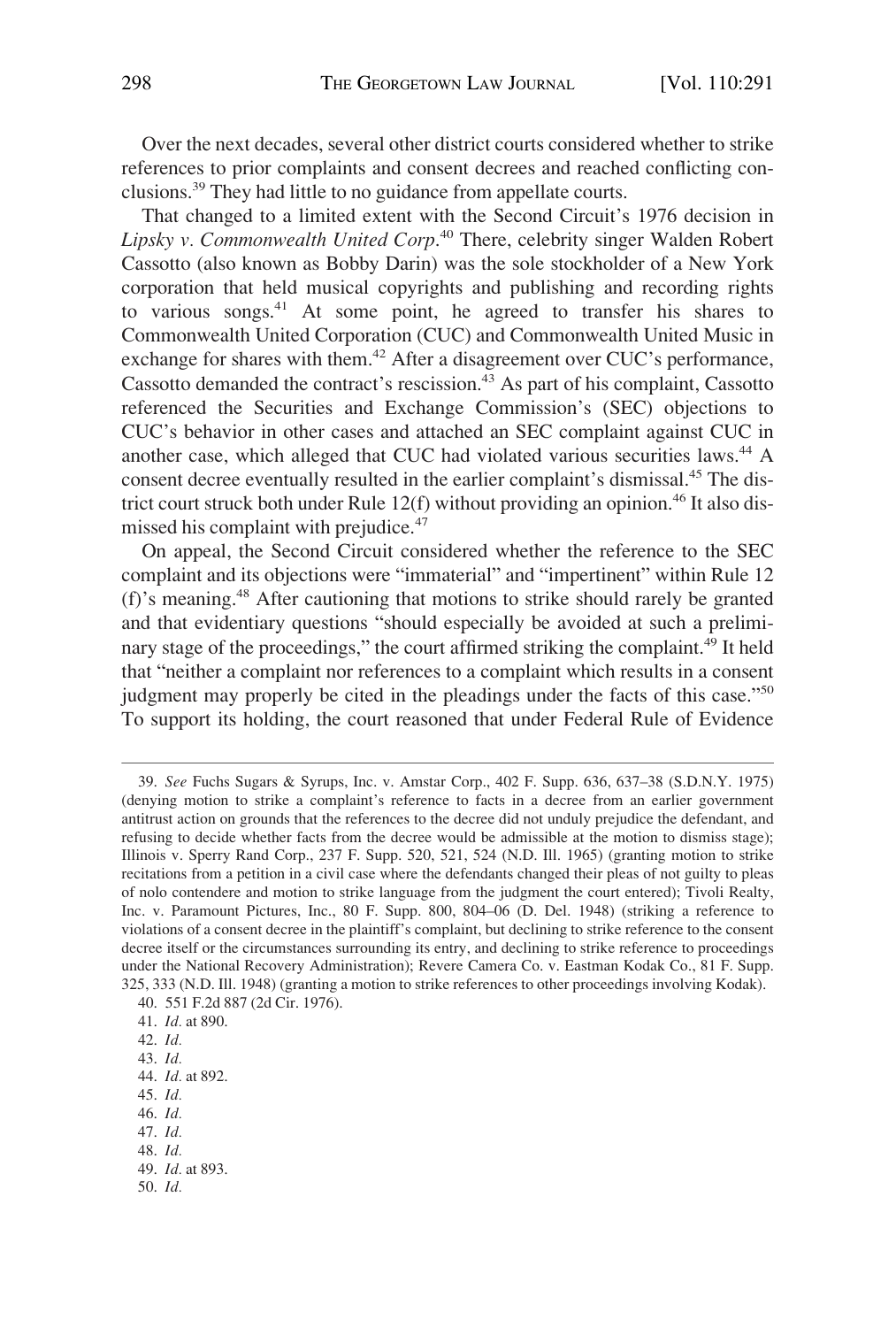410, nolo contendere pleas were inadmissible in subsequent proceedings and then likened consent decrees to nolo contendere pleas.<sup>51</sup> Consent decrees and nolo contendere pleas were inadmissible because there had been no adjudication on the merits.<sup>52</sup> The court then found that because a complaint that resulted in a consent decree would be inadmissible at trial, it was necessarily "immaterial" under Rule  $12(f)$ .<sup>53</sup>

The Second Circuit also seems to have affirmed striking the references to SEC objections to CUC's behavior in other instances. Despite finding that the SEC's objections "may be relevant and may be admissible," it concluded, without meaningful explanation, that the complaint should not have included them.<sup>54</sup> The court did not try to justify its assumption that anything inadmissible at trial was "immaterial" or "impertinent" within the meaning of Rule 12(f).<sup>55</sup>

The court did note that the reason consent decrees were inadmissible at trial was because there had been no underlying adjudication on the merits.<sup>56</sup> Perhaps the court believed that the lack of adjudication of the SEC's complaint and objections brought their reliability and accuracy into question. If they had been adjudicated as being true, then there would arguably be a higher likelihood that they helped the plaintiff's case. But because there had been no such adjudication, they were merely allegations that were no more likely to be true than what Cassotto could have alleged. Perhaps the court also wanted to preserve incentives for defendants to settle lawsuits. Rule 410 encourages defendants to settle litigation with the knowledge that the plea will not be used against them in subsequent litigation.57 If CUC had thought that a different plaintiff could use the SEC's complaint against it in future litigation, perhaps *Lipsky* worried that CUC might have been unwilling to settle, to the detriment of judicial economy.

*Lipsky* left great uncertainty. For one thing, it held that the complaint and SEC objections were properly stricken "under the facts of this case,"58 though it did not explain what about the case's facts were dispositive. For another, the decision seemed to hinge on whether the material borrowed from other litigants would be admissible at trial. Two schools of thought developed about how to apply *Lipsky*. One read it for the broad proposition that a plaintiff's reliance on third-party materials in a complaint is always improper.<sup>59</sup> Courts in this group have frequently found that under *Lipsky*, prior complaints are necessarily "immaterial"

59. *E.g.*, RSM Prod. Corp. v. Fridman, 643 F. Supp. 2d 382, 403 (S.D.N.Y. 2009); Ledford v. Rapid-Am. Corp., No. 86 Civ. 9116 (JFK), 1988 WL 3428, at \*1–2 (S.D.N.Y. Jan. 8, 1988).

<sup>51.</sup> *Id.* at 893–94.

<sup>52.</sup> *Id.* 

<sup>53.</sup> *Id.* at 894.

<sup>54.</sup> *Id.* 

<sup>55.</sup> *See id.* at 893–94.

<sup>56.</sup> *Id.* 

<sup>57.</sup> *See* United States v. Williams, 642 F.2d 136, 139 (5th Cir. Unit B Apr. 1981).

<sup>58.</sup> *Lipsky*, 551 F.2d at 893.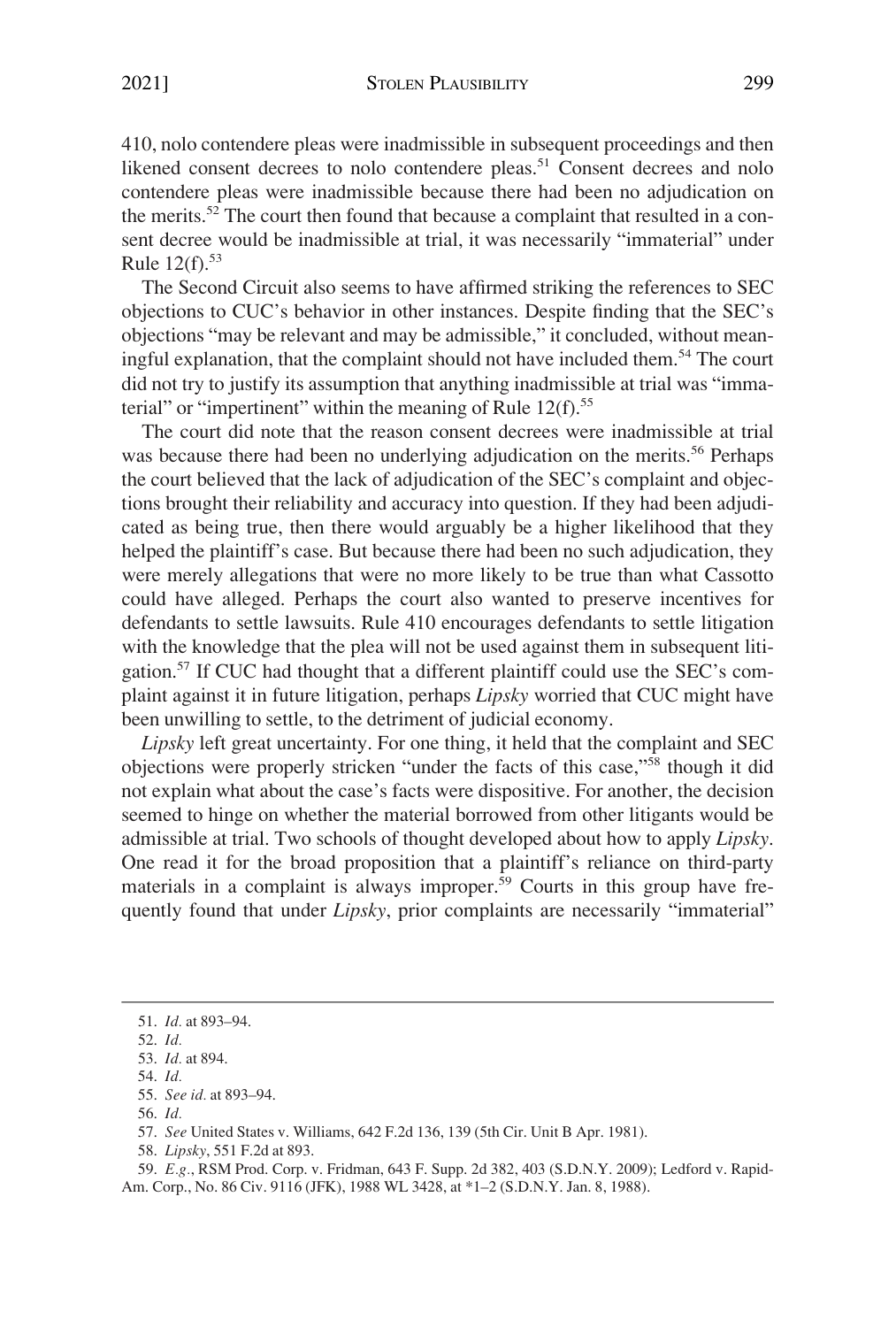<span id="page-9-0"></span>under Rule  $12(f)$ .<sup>60</sup> They have applied this reasoning to strike references to other litigation materials as well.<sup>61</sup> Another school of thought has read *Lipsky* more narrowly and sometimes allowed plaintiffs to use third-party materials in their complaints, though usually with caveats.62 Just as courts have been undecided on how to read *Lipsky* in the Second Circuit,<sup>63</sup> they have been divided over how to read it in other jurisdictions.<sup>64</sup>

### B. RULE 11 SANCTIONS

In preventing plaintiffs from borrowing in their complaints, courts have also invoked Rule 11, which provides that "[b]y presenting to the court a pleading, written motion, or other paper—whether by signing, filing, submitting, or later advocating it—an attorney or unrepresented party certifies that to the best of the person's knowledge, information, and belief, formed after an inquiry reasonable under the circumstances."65 By submitting a pleading, a lawyer certifies that the pleading "is not being presented for any improper purpose, such as to harass, cause unnecessary delay, or needlessly increase the cost of litigation<sup>766</sup> and that "the factual contentions have evidentiary support or, if specifically so identified, will likely have evidentiary support after a reasonable opportunity for further investigation or discovery."<sup>67</sup>

61. *See, e.g.*, *Ledford*, 1988 WL 3428, at \*1–3.

67. *Id.* 11(b)(3).

<sup>60.</sup> *E.g.*, *In re* Platinum & Palladium Commodities Litig., 828 F. Supp. 2d 588, 593–94 (S.D.N.Y. 2011) (granting motion to strike references to a Commodities Futures Trading Commission (CFTC) order's findings that one of the parties had attempted to manipulate prices for palladium and platinum where the CFTC's proceedings resulted in a consent decree and the CFTC's allegations were not adjudicated on the merits); *In re* Merrill Lynch & Co. Rsch. Reps. Sec. Litig., 218 F.R.D. 76, 78–79 (S.D.N.Y. 2003) (striking portions of a complaint relying on a prior complaint); Sec. Inv. Prot. Corp. v. Stratton Oakmont, Inc., 234 B.R. 293, 336–37 (Bankr. S.D.N.Y. 1999).

<sup>62.</sup> For example, in *Marvin H. Maurras Revocable Trust v. Bronfman*, in a first round of litigation, the Minnesota Attorney General investigated the defendants' debt collection practices in Minnesota. Nos. 12 C 3395, 12 C 6019, 2013 WL 5348357, at \*3 (N.D. Ill. Sept. 24, 2013). It then filed a complaint that led to a consent order with the Minnesota Department of Commerce whereby the defendants agreed to stop debt collection in the state. *See id.* at \*13. In subsequent litigation against a private plaintiff, the defendants went so far as to argue that many allegations were "simply copied-and-pasted or paraphrased from the Attorney General's pleadings and press announcements." *Id.* at \*15. The court found that *Lipsky* prohibited using a previous litigant's complaint only when using it for a purpose that would be inadmissible at trial. *Id.* at \*16. Thus, allegations about the content of a prior complaint were impermissible because they would be inadmissible, but "piggyback[ing]" off a prior complaint with independently sourced facts *would* be admissible. *Id.* The court was unperturbed because the complaint contained the same factual allegations as the Minnesota Attorney General's. *Id.* at \*16–17. So long as the complaint left open the possibility that the plaintiff could present admissible evidence of the defendant's conduct, the court was unwilling to strike the allegations. *Id.* In sum, *Marvin* was unwilling to read *Lipsky* as a per se bar on all references to pleadings in other litigation. *Id.* 

<sup>63.</sup> *Compare In re Platinum*, 828 F. Supp. 2d at 593–94, *with In re* Fannie Mae 2008 Sec. Litig., 891 F. Supp. 2d 458, 471–72 (S.D.N.Y. 2012) (holding an SEC complaint inadmissible but not the factual allegations derived therefrom).

<sup>64.</sup> *Compare* L.C. v. Cent. Pa. Youth Ballet, No. 1:09–cv–2076, 2010 WL 2650640, at \*7 (M.D. Pa. July 2, 2010) (appearing to adopt broad reading of *Lipsky*), *with Bronfman*, 2013 WL 5348357, at \*16.

<sup>65.</sup> FED. R. CIV. P. 11(b).

<sup>66.</sup> *Id.* 11(b)(1).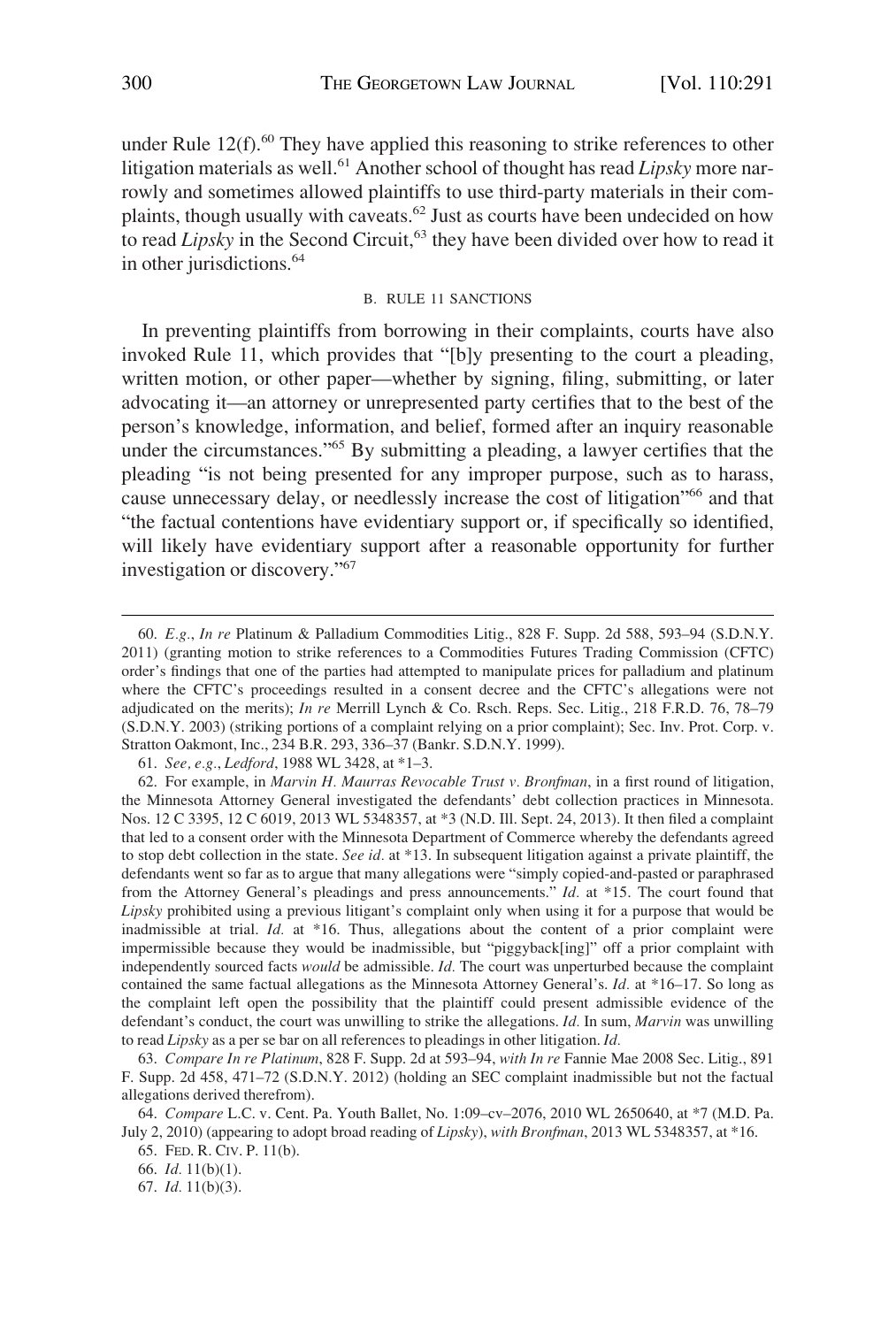2021] STOLEN PLAUSIBILITY 301

Some courts have sanctioned lawyers for referring to, or borrowing allegations from, prior complaints. Perhaps the most well-known case is *Garr v. U.S. Healthcare, Inc.*68 After reading a *Wall Street Journal* article about the behavior of U.S. Healthcare shareholders, James Malone, a partner at Greenfield & Chimicles, consulted a variety of sources including financial disclosure statements, SEC filings, and analyst reports to investigate U.S. Healthcare and decided there were grounds for a securities action.<sup>69</sup> Malone relayed his findings to a U.S. Healthcare stockholder in Florida and filed a complaint once the shareholder agreed to sue.<sup>70</sup>

Subsequently, Fred Isquith, a partner at Wolf Haldenstein Adler Freeman & Herz, received a call from another investor's personal attorney expressing concern about the decline of his U.S. Healthcare stock's value.<sup>71</sup> Isquith said he reviewed the same materials Malone had before concluding that a class action was appropriate.<sup>72</sup> Isquith reached out to see if Greenfield & Chimicles would serve as local counsel for a class action, and it agreed.<sup>73</sup> Greenfield & Chimicles filed a complaint on the class's behalf, which Malone signed.<sup>74</sup> The complaint was a verbatim copy of what Malone filed in the first action.<sup>75</sup> Finally, Arnold Levin and Harris Sklar filed a complaint on behalf of a married couple, copying the first two complaints verbatim.76

U.S. Healthcare requested Rule 11 sanctions, alleging that all of the plaintiffs' attorneys violated their duty to conduct a reasonable investigation.77 As relevant here, the court found that Malone had conducted an adequate investigation into the substance of the claims.78 It found, however, that Levin and Sklar had violated Rule 11.79 Importantly, the court held that Levin and Sklar could not delegate their duty to conduct a reasonable investigation to Malone<sup>80</sup> and, hence, that copying his complaint was impermissible under Rule  $11.^{81}$ . The court sanctioned

71. *Id.* at 121.

72. *Id.* 

73. *Id.* 

74. *Id.* 

75. *Id.* 

76. *Id.* 

77. *Id.* 

78. *Id.* at 125. The court did find that Malone had not adequately investigated whether the named plaintiffs in the first two actions would adequately protect the class. *Id.* at 125–26.

81. *Greenfield*, 146 F.R.D. at 127.

<sup>68.</sup> *See generally* 22 F.3d 1274 (3d Cir. 1994).

<sup>69.</sup> Greenfield v. U.S. Healthcare, Inc., 146 F.R.D. 118, 120 (E.D. Pa. 1993).

<sup>70.</sup> *Id.* The stockholder later instructed Malone to withdraw the complaint after realizing he had a conflict of interest. *Id.* at 122.

<sup>79.</sup> *Id.* at 127.

<sup>80.</sup> *Id.* Here, the court drew on the Supreme Court's decision in *Pavelic & LeFlore v. Marvel Ent. Grp.*, 493 U.S. 120 (1989). In that case, the district court found that there was insufficient evidence to support forgery allegations and issued Rule 11 sanctions against the individual lawyer who drafted pleadings as well as his law firm. *Id.* at 122. The Supreme Court ultimately held that the district court erred in imputing the individual lawyer's Rule 11 misconduct to the entire firm. *Id.* at 124–27. In support of its holding, the Court observed, "Where the text establishes a duty that cannot be delegated, one may reasonably expect it to authorize punishment only of the party upon whom the duty is placed." *Id.* at 125.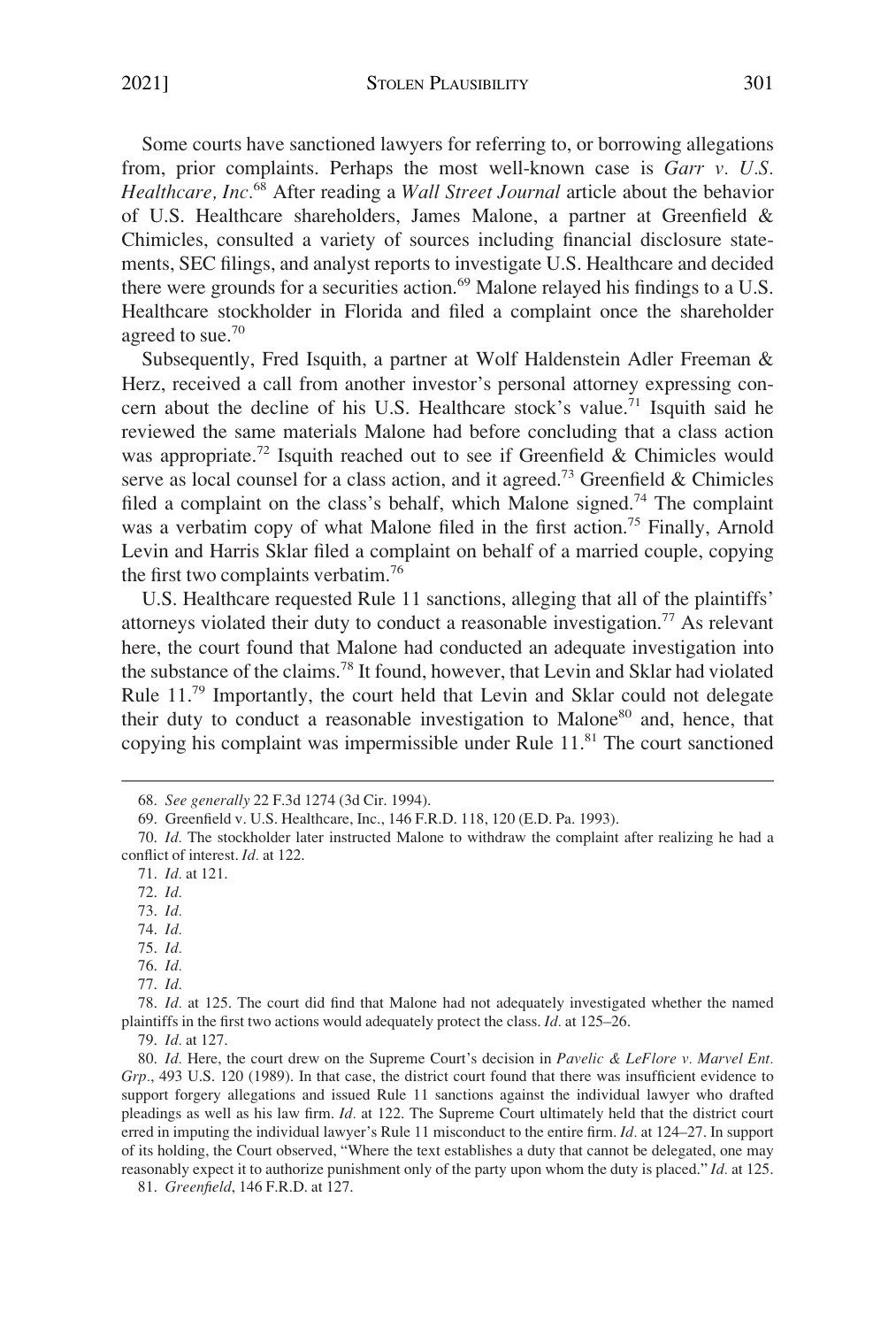Malone, Levin, and Sklar by (1) requiring them to pay the defendants' costs incurred in the actions, (2) referring them to the Pennsylvania bar for a disciplinary investigation, and (3) dismissing two of the three complaints.<sup>82</sup> Notably, the district court never found that the complaints lacked merit.

The Third Circuit affirmed.83 The Third Circuit found the reliance on Malone's complaints inadequate.<sup>84</sup> The court emphasized that Sklar and Levin "filed the complaint Malone had prepared, changing only the name of the plaintiffs and the number of shares owned<sup>785</sup> and rejected the argument that any independent investigation would have been superfluous in light of Malone's earlier one.<sup>86</sup> The court also suggested that sanctions were warranted even if the underlying complaints were meritorious.<sup>87</sup> Because Rule 11's purpose was to deter baseless filings, the court would need to impose sanctions even when attorneys had filed meritorious pleadings when the attorneys had conducted an inadequate investigation.<sup>88</sup> That is, because ensuring that attorneys conducted sufficient investigations was the only way to accomplish Rule 11's purpose of discouraging unsupported filings, courts would need to punish all lawyers who produced insufficiently investigated complaints (even if ultimately meritorious) to encourage attorneys to make the required investigation.<sup>89</sup> Thus, "A shot in the dark [wa]s a sanctionable event, even if it somehow hit<sup>[]</sup> the mark."<sup>90</sup>

Judge Roth dissented, noting that the majority never found that Levin and Sklar's complaints were unmeritorious.<sup>91</sup> Drawing on cases from the Second and Seventh Circuits, Judge Roth argued that Rule 11 sanctions should only lie if the claim lacked merit.<sup>92</sup> Even if the attorney conducted an inadequate investigation, there should not be sanctions if the pleadings proved ultimately meritorious.<sup>93</sup> Several other courts have granted Rule 11 sanctions for relying on a third party's complaint.94

<sup>82.</sup> *Id.* at 129.

<sup>83.</sup> Garr v. U.S. Healthcare, Inc., 22 F.3d 1274, 1281 (3d Cir. 1994).

<sup>84.</sup> *Id.* at 1280.

<sup>85.</sup> *Id.* 

<sup>86.</sup> *Id.* 

<sup>87.</sup> *Id.* at 1279.

<sup>88.</sup> *Id.* 

<sup>89.</sup> *See id.* 

<sup>90.</sup> *Id.* (quoting Vista Mfg., Inc. v. Trac-4, Inc., 131 F.R.D. 134, 138 (N.D. Ind. 1990)).

<sup>91.</sup> *Id.* at 1282 (Roth, J., dissenting).

<sup>92.</sup> *See id.* 

<sup>93.</sup> *See id.* 

<sup>94.</sup> *See, e.g.*, Brown v. Ameriprise Fin. Servs., Inc., 276 F.R.D. 599, 601, 607–08 (D. Minn. 2011) (holding a Rule 11 violation where the plaintiff alleged race discrimination in a "detailed and farreaching" complaint that copied allegations from different plaintiffs that brought race-discrimination claims against a different company years before, and dismissing the complaint as a sanction); Del Giudice v. S.A.C. Cap. Mgmt., LLC, No. 06–1413 (SRC), 2009 WL 424368, at \*2, \*11–12 (D.N.J. Feb. 19, 2009) (holding a Rule 11 violation, and dismissing without prejudice a complaint that "parroted [a previous] complaint almost verbatim" and admitted the complaint was "[b]ased on the facts set forth in the publicly filed complaint" in another related case (second alteration in original)); *In re* Connetics Corp. Sec. Litig., 542 F. Supp. 2d 996, 1005–06 (N.D. Cal. 2008) (granting a motion to strike a portion of a complaint relying exclusively on a previous SEC complaint after holding that such exclusive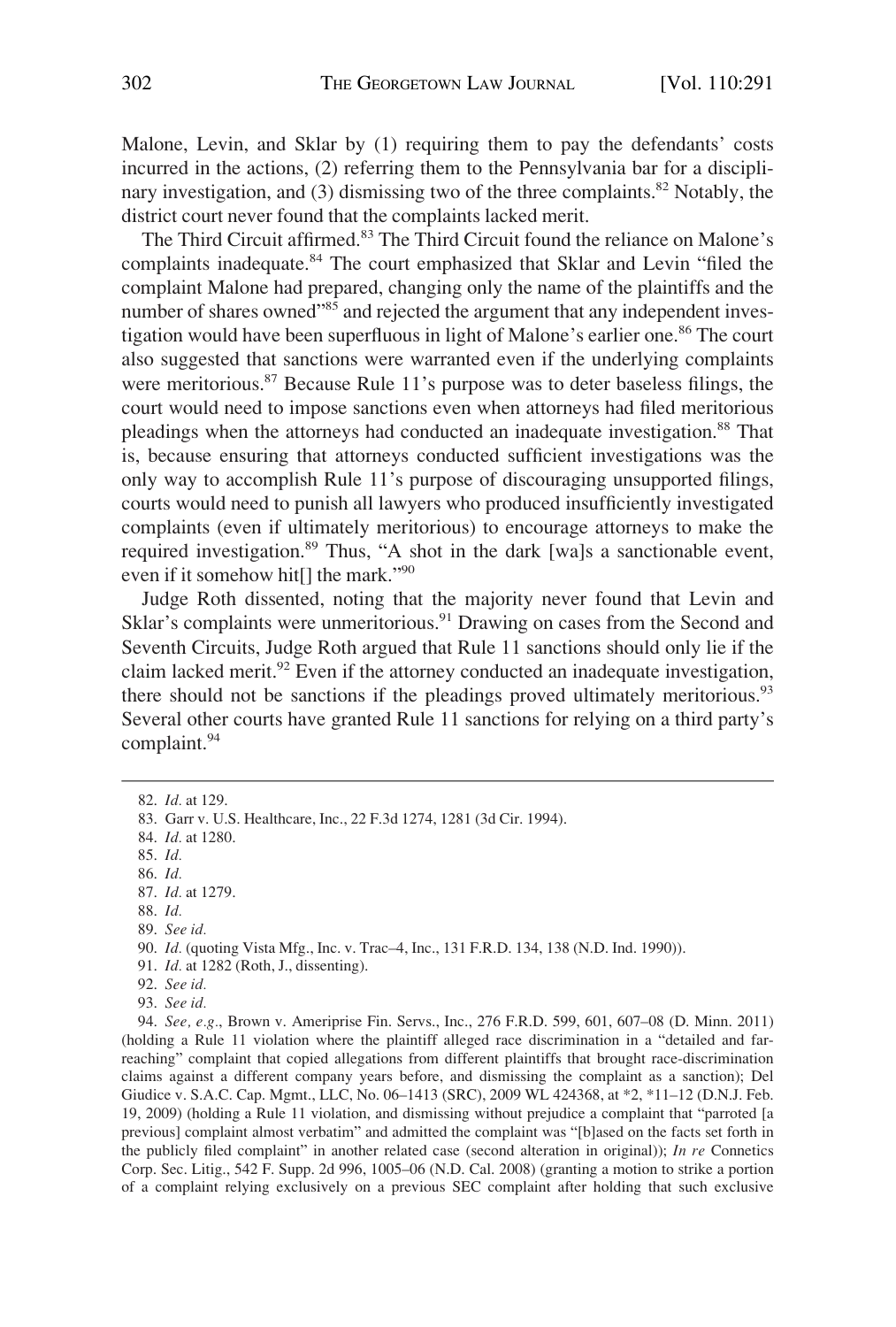# <span id="page-12-0"></span>II. HEIGHTENED PLEADING STANDARDS COLLIDE WITH COURT CONCERNS OVER COMPLAINTS' SOURCE MATERIAL

In this Part, this Article traces both how pleading standards have risen in the last several decades and explains how those heightened pleading standards have combined with source material policing to create the doctrine of stolen plausibility.

### A. THE GROWTH OF HEIGHTENED PLEADING STANDARDS

While courts developed their rationales for punishing litigants who tried to borrow in their complaints, a revolution in pleading standards began taking shape. For many years, *Conley v. Gibson* provided a familiar test for assessing complaints.<sup>95</sup> In *Conley*, the Supreme Court interpreted Rule 8<sup>96</sup> to prohibit a complaint's dismissal "unless it appears beyond doubt that the plaintiff can prove no set of facts in support of his claim which would entitle him to relief."<sup>97</sup>

There is a common story that the Supreme Court decisions in *Bell Atlantic*  Corp. v. Twombly<sup>98</sup> and *Ashcroft v. Iqbal*<sup>99</sup> raised pleading standards.<sup>100</sup> The reality is more complicated. There has been an upward trajectory in pleading standards for decades. Well before *Twombly* and *Iqbal*, plaintiffs had to plead more detail for fraud claims in accordance with Rule 9(b) than they would have to plead under Rule 8.101 Courts have *sub silentio* raised pleading standards under

95. 355 U.S. 41, 45–46 (1957).

96. FED. R. CIV. P. 8(a) ("A pleading that states a claim for relief must contain: (1) a short and plain statement of the grounds for the court's jurisdiction, unless the court already has jurisdiction and the claim needs no new jurisdictional support; (2) a short and plain statement of the claim showing that the pleader is entitled to relief; and (3) a demand for the relief sought, which may include relief in the alternative or different types of relief.").

97. *Conley*, 355 U.S. at 45–46, 48 (reversing dismissal of class of Black railroad workers' claim under the Railway Labor Act).

98. 550 U.S. 544 (2007).

99. 556 U.S. 662 (2009).

100. E.g., Ashcroft v. Iqbal: The New Federal Pleading Standard, JONES DAY INSIGHTS (June 2009), <https://www.jonesday.com/en/insights/2009/06/iashcroft-v-iqbali-the-new-federal-pleading-standard> [<https://perma.cc/46DY-Z64Q>] ("On May 18, 2009, in a 5-to-4 decision in *Ashcroft v. Iqbal*, the Supreme Court stiffened the federal pleading standard under Rule 8 of the Federal Rules of Civil Procedure.").

101. *See* FED. R. CIV. P. 9(b) ("In alleging fraud or mistake, a party must state with particularity the circumstances constituting fraud or mistake."); *see, e.g.*, Vess v. Ciba-Geigy Corp. USA, 317 F.3d 1097, 1105 (9th Cir. 2003) (observing that "only allegations ('averments') of fraudulent conduct must satisfy the heightened pleading requirements of Rule 9(b). Allegations of non-fraudulent conduct need satisfy only the ordinary notice pleading standards of Rule 8(a)."); Comput. Network Corp. v. Spohler, No. 82-

reliance violated Rule 11); Geinko v. Padda, No. 00 C 5070, 2002 WL 276236, at \*5–6 (N.D. Ill. Feb. 27, 2002) (holding a Rule 11 violation where an amended complaint attached and relied on two other complaints). *But see de la Fuente v. DCI Telecomms., Inc.*, 259 F. Supp. 2d 250, 259 (S.D.N.Y. 2003), where the defendant argued that the court should sanction the plaintiff under Rule 11 for "simply cop [ying]" an SEC complaint, presumably because the complaint did not evince an adequate investigation. The court rejected the argument that relying on and copying from an SEC complaint was necessarily improper under Rule 11. *Id.* at 260. The court observed that "[t]he [Private Securities Litigation Reform Act of 1995] does not require that a plaintiff re-invent the wheel before filing a complaint; and one could argue that a complaint predicated on the results of an SEC investigation has far more 'evidentiary support' than one based on rumor and innuendo gleaned from 'Heard on the Street.'" *Id.*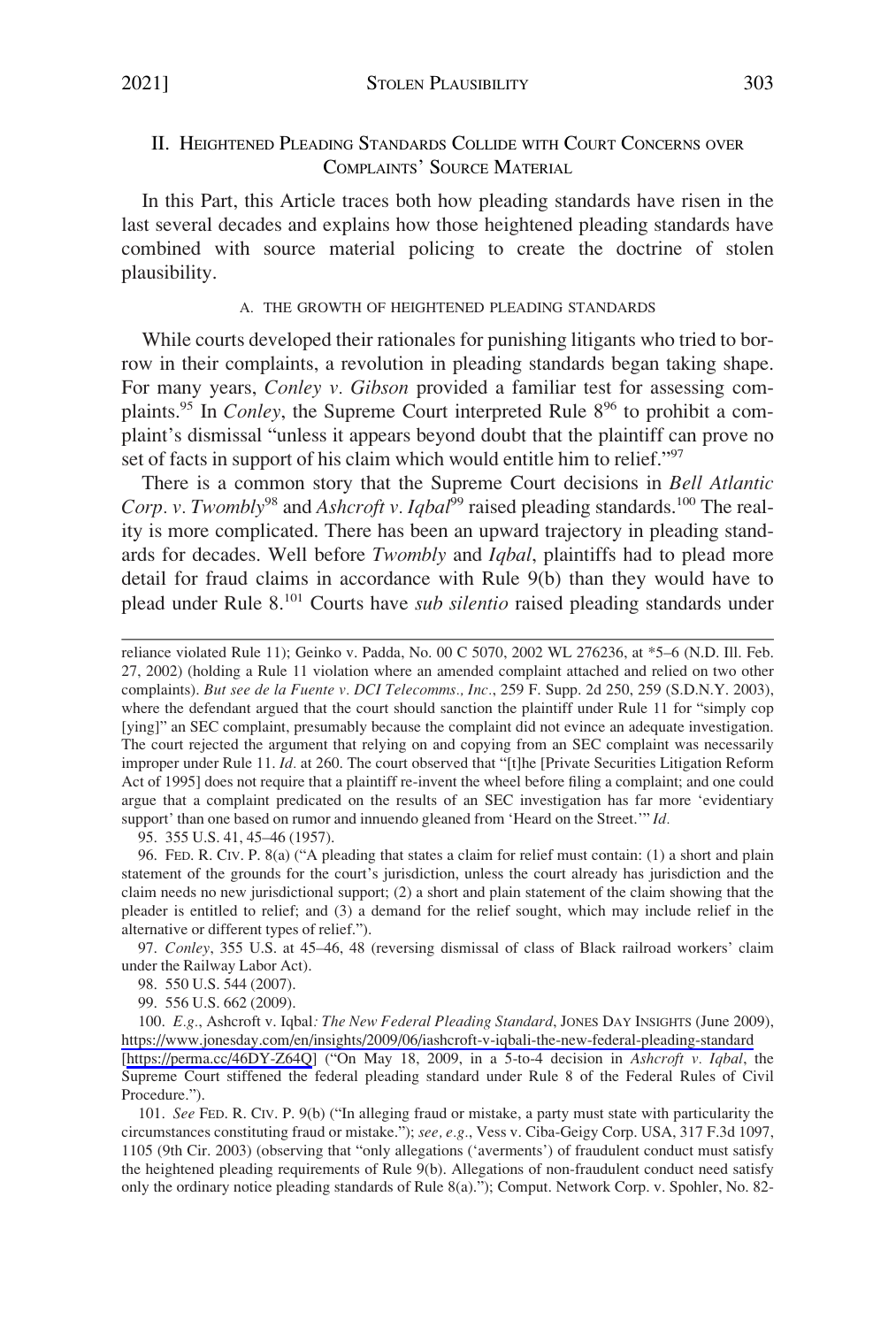Rule 8 as well. In an antitrust case, the Seventh Circuit observed that the "costs of modern federal antitrust litigation and the increasing caseload of the federal courts counsel against sending the parties into discovery when there is no reasonable likelihood that the plaintiffs can construct a claim from the events related in the complaint."<sup>102</sup>

Courts had also begun requiring more from civil-rights plaintiffs. One lower court acknowledged that, for some time, courts had found that Civil Rights Acts claims stood outside of the normal notice pleading framework.103 The reason was that there "ha[d] been an increasingly large volume of cases brought under the Civil Rights Acts. A substantial number of these cases [we]re frivolous or should [have] be[en] litigated in the State courts; they all cause[d] defendants—public officials, policemen and citizens alike—considerable expense, vexation and perhaps unfounded notoriety."<sup>104</sup> A primary consideration in such cases had to be "weed[ing] out the frivolous and insubstantial cases at an early stage in the litigation."<sup>105</sup>

In other cases, Congress has mandated heightened pleading standards. An example is the Private Securities Litigation Reform Act of 1995 (PSLRA).<sup>106</sup> By the 1990s, Congress worried that the transaction cost of filing securities fraud claims was too low to deter plaintiffs from filing frivolous claims.<sup>107</sup> Plaintiffs were allegedly bringing unmeritorious claims and coercing defendants into settling to avoid incurring high defense costs.<sup>108</sup> To dam the deluge of cases, Congress required plaintiffs to plead all elements of securities fraud claims with particularity, including scienter—the idea that the defendant either knew or intended for certain representations to be false.<sup>109</sup> Perhaps most importantly, the PSLRA stayed discovery while any motion to dismiss was pending, unless "particularized discovery is necessary to preserve evidence or to prevent undue prejudice to that party."110 Courts have usually denied requests for discovery while a motion to dismiss is pending because, in the PSLRA, "Congress clearly intended that complaints in these securities actions should stand or fall based on the actual knowledge of the plaintiffs rather than information produced by the defendants after the action has been filed."111 Scholars worried that the cumulative effect of

106. Pub. L. No. 104-67, 109 Stat. 737 (codified as amended in scattered sections of 15 U.S.C.).

<sup>0287, 1982</sup> WL 1296, at \*1 (D.D.C. Mar. 23, 1982) (holding that "Rule 9(b) runs contrary to the general approach of simplified notice pleading within the federal system").

<sup>102.</sup> Car Carriers, Inc. v. Ford Motor Co., 745 F.2d 1101, 1106 (7th Cir. 1984).

<sup>103.</sup> *See* Valley v. Maule, 297 F. Supp. 958, 960 (D. Conn. 1968).

<sup>104.</sup> *Id.* 

<sup>105.</sup> *Id.* 

<sup>107.</sup> *See* Hillary A. Sale, *Heightened Pleading and Discovery Stays: An Analysis of the Effect of the PSLRA's Internal-Information Standard on '33 and '34 Act Claims*, 76 WASH. U. L.Q. 537, 552–53 (1998).

<sup>108.</sup> *Id.* at 553.

<sup>109.</sup> *Id.* at 561.

<sup>110.</sup> *Id.* at 558.

<sup>111.</sup> Medhekar v. U.S. Dist. Ct., 99 F.3d 325, 328 (9th Cir. 1996); *see also* SG Cowen Sec. Corp. v. U.S. Dist. Ct., 189 F.3d 909, 912 (9th Cir. 1999) (reversing a district court order allowing the plaintiff to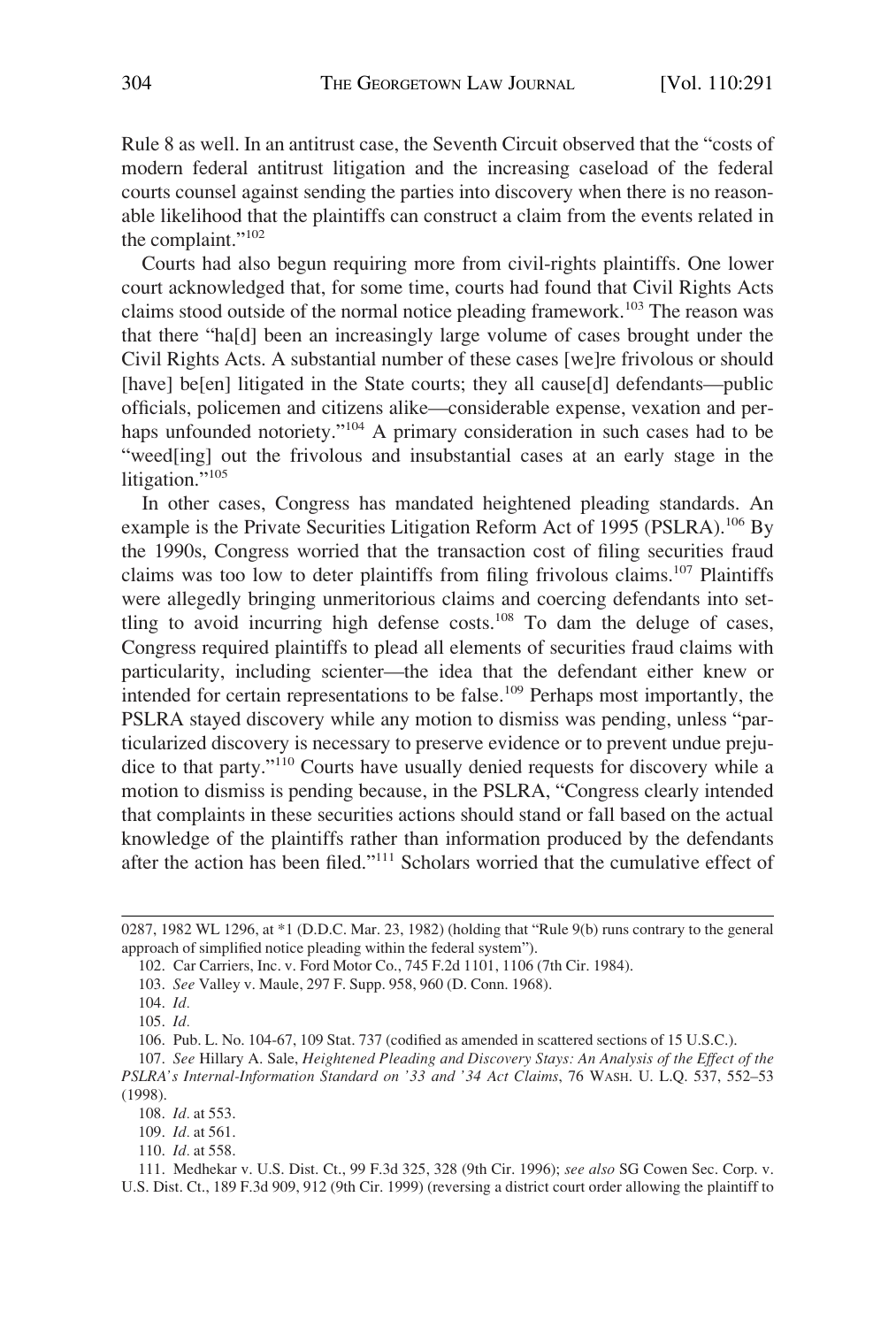these changes was to prevent plaintiffs from bringing meritorious claims and to leave securities fraud unaddressed.<sup>112</sup>

The Supreme Court arguably raised the PSLRA standard even higher in *Tellabs, Inc. v. Makor Issues & Rights, Ltd.*113 There, shareholders alleged that Tellabs (and other defendants) schemed to deceive the public about the value of Tellabs shares.<sup>114</sup> In interpreting the PSLRA's requirement that a plaintiff "state" with particularity facts giving rise to a strong inference that the defendant acted with the required state of mind,"<sup>115</sup> the Court held that a scienter allegation must be "more than merely plausible or reasonable—it must be cogent and at least as compelling as any opposing inference of nonfraudulent intent."116 The Court rejected as too lenient the Seventh Circuit's standard—"the 'strong inference' standard would be met if the complaint 'allege[d] facts from which, if true, a reasonable person could infer that the defendant acted with the required intent.<sup>"117</sup>

In 2007, the Court explicitly extended the burgeoning movement for heightened pleading standards to Rule 8. In *Twombly*, the plaintiffs argued that the defendants violated the Sherman Act by conspiring to restrain trade.<sup>118</sup> The complaint's basic thrust was that the defendants' parallel conduct was grounds to infer a conspiracy.<sup>119</sup> The Court found the claim appropriately dismissed because "[w] ithout more, parallel conduct does not suggest conspiracy, and a conclusory allegation of agreement at some unidentified point does not supply facts adequate to show illegality."120 Although it was certainly possible that the defendants had conspired, the Court held that "without some further factual enhancement [the allegation] stops short of the line between possibility and plausibility."<sup>121</sup>

The Court acknowledged that its holding was in tension with *Conley*'s admonition that courts should only dismiss complaints if "it appears beyond doubt that

take discovery while a motion to dismiss was pending "so that they might uncover facts sufficient to satisfy the Act's pleading requirements").

<sup>112.</sup> *See, e.g.*, Sale, *supra* note 107, at 578 (worrying that "the combination of a strict pleading standard with a stay of discovery creates a pleading barrier so high that few complaints will survive it").

<sup>113.</sup> *See* 551 U.S. 308, 314 (2007).

<sup>114.</sup> *Id.* at 314–15.

<sup>115.</sup> *Id.* at 314 (quoting 15 U.S.C. § 78u–4(b)(2)(A)).

<sup>116.</sup> *Id.* 

<sup>117.</sup> *Id.* (alteration in original) (quoting Makor Issues & Rts, Ltd. v. Tellabs, Inc., 437 F.3d 588, 602 (7th Cir. 2006)).

<sup>118.</sup> Bell Atl. Corp. v. Twombly, 550 U.S. 544, 550 (2007).

<sup>119.</sup> *Id.* at 551 ("The complaint couches its ultimate allegations this way: 'In the absence of any meaningful competition between the [ILECs] in one another's markets, and in light of the parallel course of conduct that each engaged in to prevent competition from CLECs within their respective local telephone and/or high speed internet services markets and the other facts and market circumstances alleged above, Plaintiffs allege upon information and belief that [the ILECs] have entered into a contract, combination or conspiracy to prevent competitive entry in their respective local telephone and/or high speed internet services markets and have agreed not to compete with one another and otherwise allocated customers and markets to one another.'" (alterations in original) (quoting Consolidated Amended Class Action Complaint ¶51, at 19, Twombly v. Bell Atl. Corp., 313 F. Supp. 2d 174 (S.D.N.Y. 2003) (No. 02 Civ. 10220 (GEL)))).

<sup>120.</sup> *Id.* at 556–57.

<sup>121.</sup> *Id.* at 557.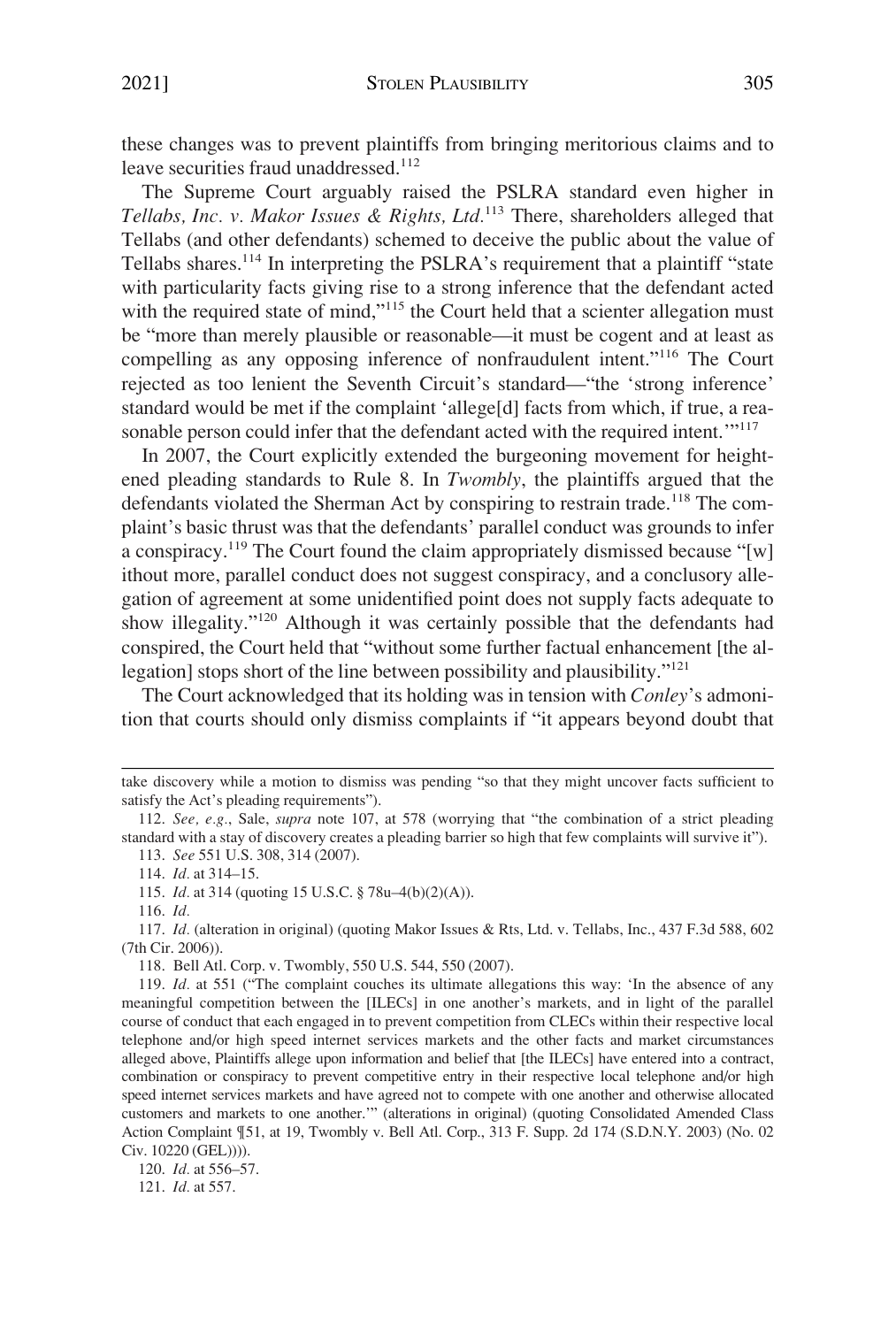the plaintiff can prove no set of facts in support of his claim which would entitle him to relief."<sup>122</sup> But the Court did not present its decision as a break from tradition. Instead, it claimed to be the latest in a long line of appellate courts, going back to at least the 1970s, that had "balked at taking the literal terms of the *Conley* passage as a pleading standard."123 It was "best forgotten as an incomplete, negative gloss on an accepted pleading standard: once a claim has been stated adequately, it may be supported by showing any set of facts consistent with the allegations in the complaint."<sup>124</sup> The Court did not explain how the new plausibility standard was consistent with Rule 8's simple requirement that a complaint provide "a short and plain statement of the claim showing that the pleader is entitled to relief," $125$  something the dissent alluded to. $126$ 

What drove *Twombly* was a policy concern: the ease of stating a claim under *Conley* was untenable given discovery's immense costs.<sup>127</sup> The concern took on even more force in antitrust cases.<sup>128</sup> Underlying this concern in part was solicitude for defendants; *Twombly* worried that "the threat of discovery expense will push cost-conscious defendants to settle even anemic cases before reaching those proceedings."129 At first, some observers thought *Twombly* might only apply in antitrust cases.<sup>130</sup>

But, two years later, *Iqbal* put such speculation to rest.<sup>131</sup> There, Javaid Iqbal was a Pakistani Muslim arrested after the September 11 attacks.<sup>132</sup> Because he was of "high interest" to the investigation of the attacks, the government locked him in his cell twenty-three hours a day.<sup>133</sup> Iqbal subsequently filed a *Bivens* action against thirty-four current or former federal officials and nineteen correctional officers.134 He alleged that the federal officials designated him a "high interest" target of investigation because of his race, religion, and national origin.<sup>135</sup>

<sup>122.</sup> *Id.* at 561 (quoting Conley v. Gibson, 355 U.S. 41, 45–46 (1957)). The court observed "[o]n such a focused and literal reading of *Conley'*s 'no set of facts,' a wholly conclusory statement of claim would survive a motion to dismiss whenever the pleadings left open the possibility that a plaintiff might later establish some 'set of [undisclosed] facts' to support recovery." *Id.* (second alteration in original).

<sup>123.</sup> *Id.* at 562.

<sup>124.</sup> *Id.* at 563.

<sup>125.</sup> FED. R. CIV. P. 8(a)(2).

<sup>126.</sup> *Twombly*, 550 U.S. at 573 (Stevens, J., dissenting) ("Rule 8(a)(2) of the Federal Rules requires that a complaint contain 'a short and plain statement of the claim showing that the pleader is entitled to relief.' The Rule did not come about by happenstance, and its language is not inadvertent." (quoting FED. R. CIV. P. 8(a)(2))).

<sup>127.</sup> *See id.* at 558 (majority opinion).

<sup>128.</sup> *Id.* ("IIt is one thing to be cautious before dismissing an antitrust complaint in advance of discovery, but quite another to forget that proceeding to antitrust discovery can be expensive." (citation omitted)).

<sup>129.</sup> *Id.* at 559.

<sup>130.</sup> *E.g.*, Suja A. Thomas, *Why the Motion to Dismiss Is Now Unconstitutional*, 92 MINN. L. REV. 1851, 1862 n.62 (2008).

<sup>131.</sup> *See* Ashcroft v. Iqbal, 556 U.S. 662, 682–86 (2009).

<sup>132.</sup> *Id.* at 666.

<sup>133.</sup> *Id.* at 667–68.

<sup>134.</sup> *Id.* at 668.

<sup>135.</sup> *Id.* at 668–69.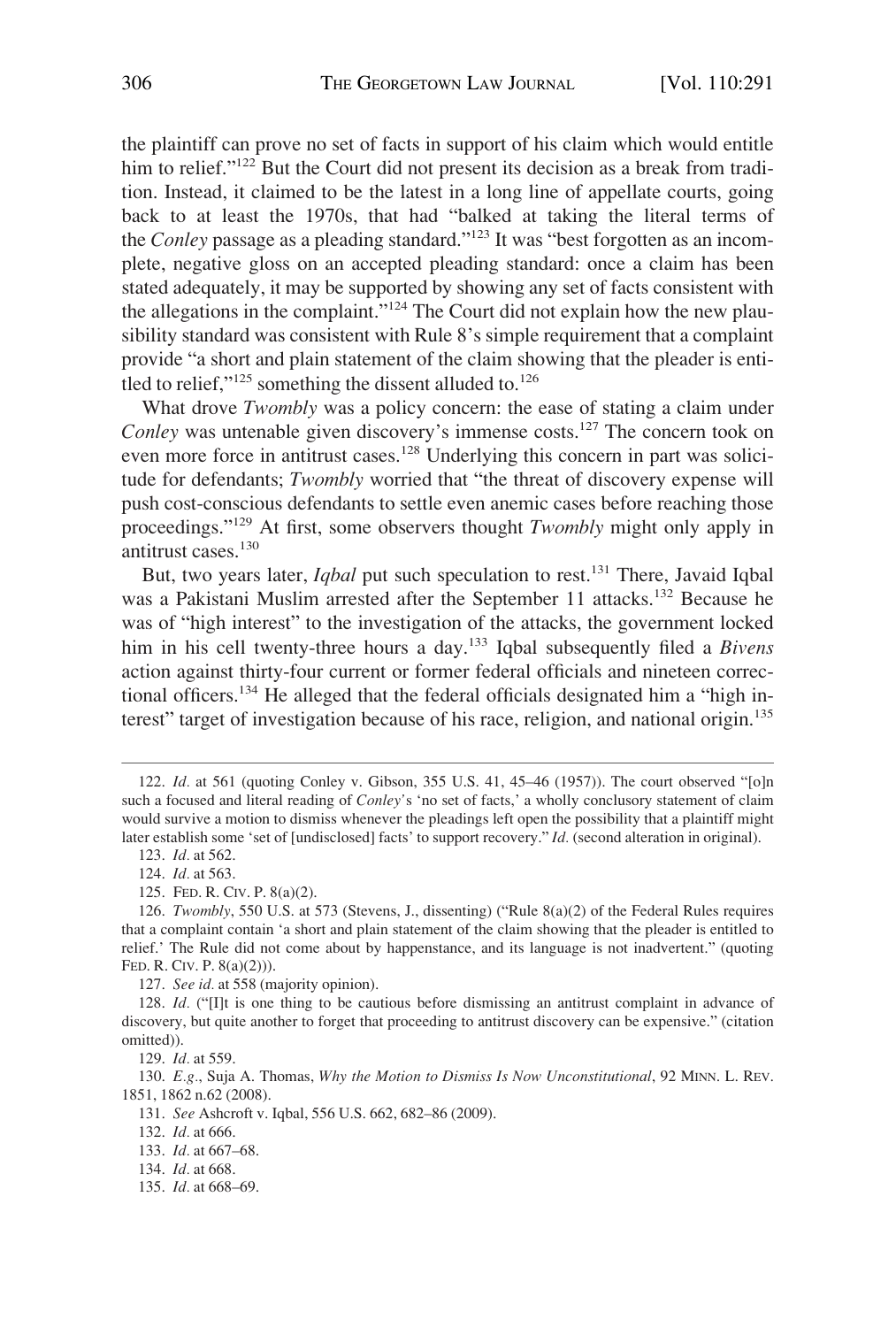He alleged that then-Attorney General John Ashcroft and then-FBI Director Robert Mueller ordered detainees under investigation to be kept in harsh conditions.136 Finally, Iqbal alleged that Ashcroft and Mueller ordered that he be held under such harsh conditions specifically because of his race, religious belief, and national origin.137 The Court found that though Iqbal's factual allegations may be "conceivable," they were not enough to state a plausible claim because they did not establish that discriminatory purpose was a better explanation for Ashcroft and Mueller's actions than alternatives.<sup>138</sup> Instead, the Court held that there was an "obvious alternative explanation" for why the government disproportionately targeted Iqbal and other Muslims: Muslim members of Al-Qaeda perpetrated the attacks, so it made sense that those investigated for links to the attackers would also be Muslims.139

In extending *Twombly* outside the antitrust context, the Court again emphasized discovery's burdens.<sup>140</sup> Although litigation was "necessary to ensure that officials comply with the law," it "exact[ed] heavy costs in terms of efficiency and expenditure of valuable time and resources that might otherwise be directed to the proper execution of the work of the Government."<sup>141</sup>

*Twombly* and *Iqbal* have provoked a heated scholarly debate.<sup>142</sup> There is considerable evidence that the decisions have hurt plaintiffs. In a study of 1,039 cases decided at the district court level,143 Professor Hatamyar found that *Iqbal* had a large effect on dismissal rates.<sup>144</sup> The effect was particularly pronounced in certain types of cases.145 Where courts dismissed civil rights cases 50% of the time

140. *Id.* at 685 ("The basic thrust of the qualified-immunity doctrine is to free officials from the concerns of litigation, including 'avoidance of disruptive discovery.'" (quoting Siegert v. Gilley, 500 U.S. 226, 236 (1991) (Kennedy, J., concurring in judgment)).

141. *Id.* 

142. *See, e.g.*, Arthur R. Miller, *From* Conley *to* Twombly *to* Iqbal*: A Double Play on the Federal Rules of Civil Procedure*, 60 DUKE L.J. 1, 43–44 (2010) (criticizing *Twombly* and *Iqbal*); Thomas A. Lambert, *The Roberts Court and the Limits of Antitrust*, 52 B.C. L. REV. 871, 916 (2011) (praising *Twombly*).

143. Patricia W. Hatamyar, *The Tao of Pleading: Do* Twombly *and* Iqbal *Matter Empirically?*, 59 AM. U. L. REV. 553, 585 (2010) (analyzing 444 cases decided under *Conley*, 422 under *Twombly*, and 173 under *Iqbal*).

144. *See id.* at 624. ("This study provides some evidence that district courts are taking *Twombly* and *Iqbal* to heart. Especially after *Iqbal*, they appear to be granting 12(b)(6) motions at a significantly higher rate than they did under *Conley*—which was already a sizeable 49% in the Database in the twoyear period before *Twombly*. In addition, *Twombly* and *Iqbal* are poised to have their greatest impact on civil rights cases, simply because those cases are by far the most likely type of case to be attacked by a 12(b)(6) motion."). *But see* Jill Curry & Matthew Ward, *Are* Twombly *&* Iqbal *Affecting Where Plaintiffs File? A Study Comparing Removal Rates by State*, 45 TEX. TECH L. REV. 827, 872 (2013) ("[T]his study does not find support for an effect of *Twombly* and *Iqbal* on the rate of removal in noticepleading states compared to fact-pleading states . . . .").

145. *See* Hatamyar, *supra* note 143, at 607.

<sup>136.</sup> *Id.* at 669.

<sup>137.</sup> *Id.* 

<sup>138.</sup> *Id.* at 681, 683 ("Taken as true, these allegations are consistent with petitioners' purposefully designating detainees 'of high interest' because of their race, religion, or national origin. But given more likely explanations, they do not plausibly establish this purpose.").

<sup>139.</sup> *Id.* at 682.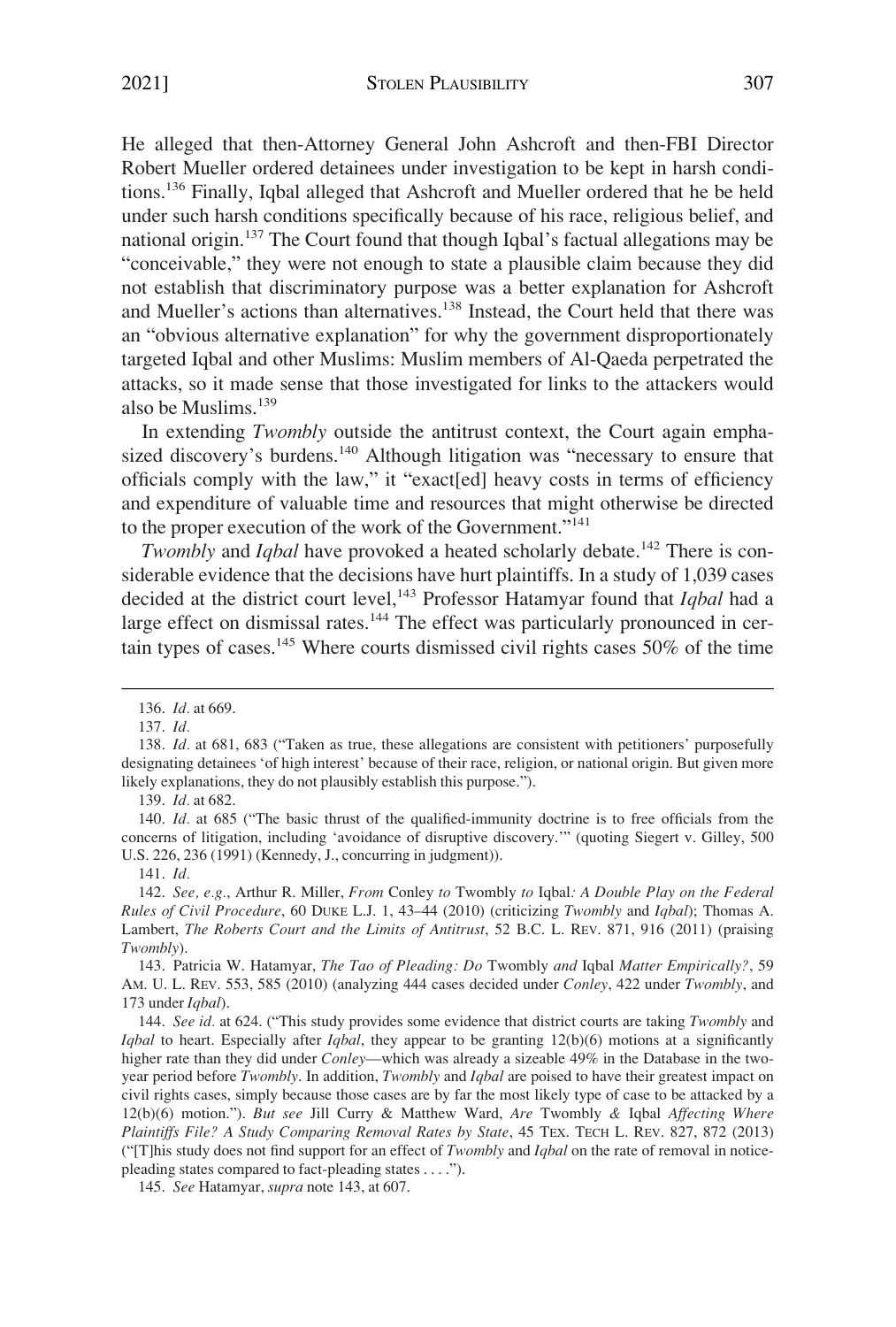<span id="page-17-0"></span>under *Conley*, they dismissed them 53% of the time under *Twombly* and 58% under *Iqbal*. 146 Professor Hatamyar found an even larger effect on pro se plaintiffs. In her study, courts dismissed 67% of pro se complaints under *Conley*, 69% under *Twombly*, and 85% under *Iqbal*. 147 In a study of 478 district court decisions on disability claims, Professor Seiner found that 64.4% of cases applying *Conley*  granted motions to dismiss at least in part, while 78.5% of decisions applying *Twombly* granted motions to dismiss at least in part.<sup>148</sup>

### B. HEIGHTENED PLEADING STANDARDS RUB UP AGAINST SOURCE MATERIAL POLICING

*Lipsky v. Commonwealth United Corp.*'s holding on the SEC objections also appears premised on the prevailing pre-*Iqbal*/*Twombly* standards. In affirming striking these objections, it observed that "[q]uite frankly, we do not understand how Darin [the plaintiff] is harmed by the elimination of the SEC references."<sup>149</sup> It then noted that Cassotto need not have alleged these objections in his complaint to introduce them at trial.<sup>150</sup> Implicitly, because Cassotto only needed a "short and plain statement of the claim,"151 and did not need to plead specific evidence to survive a motion to dismiss, his complaint already did enough without references to the objections. In other words, the decision on the motion to strike was low-stakes. The court's decision reversing dismissal of the complaint supports this view.152 That is, it found the complaint sufficient absent reference to the SEC complaint or objections. But the pleading standard it applied was that a "complaint should not be dismissed for insufficiency unless it appears to be a certainty that plaintiff is entitled to no relief under any state of facts which could be proved in support of the claim."<sup>153</sup>

Courts have applied *Lipsky* even as pleading standards changed. At the same time, they have cast aspersions on those seeking to borrow plausibility. The Seventh Circuit, for example, has excoriated lawyers trying to borrow plausibility from another lawsuit for attempting to skate by while "doing little more than reading a daily law bulletin."<sup>154</sup> In so doing, lower courts have created the

<sup>146.</sup> *Id.*; *see also* Raymond H. Brescia, *The* Iqbal *Effect: The Impact of New Pleading Standards in Employment and Housing Discrimination Litigation*, 100 KY. L.J. 235, 286 (2011) (finding that *Iqbal*  (but not *Twombly*) substantially increased the number of dismissals for employment and housingdiscrimination cases).

<sup>147.</sup> Hatamyar, *supra* note 143, at 615 ("It appears that the boilerplate language that *pro se* plaintiffs' complaints should be treated with leniency is not taken very seriously." (footnote omitted)).

<sup>148.</sup> Joseph A. Seiner, *Pleading Disability*, 51 B.C. L. REV. 95, 118 (2010).

<sup>149.</sup> Lipsky v. Commonwealth United Corp., 551 F.2d 887, 894 (2d Cir. 1976).

<sup>150.</sup> *Id.* 

<sup>151.</sup> FED. R. CIV. P. 8(a)(2).

<sup>152.</sup> *Lipsky*, 551 F.2d at 899.

<sup>153.</sup> *Id.* at 894 (quoting 2A MOORE'S FEDERAL PRACTICE ¶ 12.08, at 2271 (2d ed. 1975) (discussing the standard under Rule 12(b)(6))).

<sup>154.</sup> Pirelli Armstrong Tire Corp. Retiree Med. Benefits Tr. v. Walgreen Co., 631 F.3d 436, 444 (7th Cir. 2011); *see also* Polly v. Adtalem Glob. Educ., Inc., No. 16 CV 9754, 2019 WL 587409, at \*5 (N.D. Ill. Feb. 13, 2019) (finding that allegations from a government lawsuit "do little to move the needle of plausibility" in part because fraud claims must be based "on something more than 'reading a daily law bulletin'" (quoting *Pirelli*, 631 F.3d at 444)).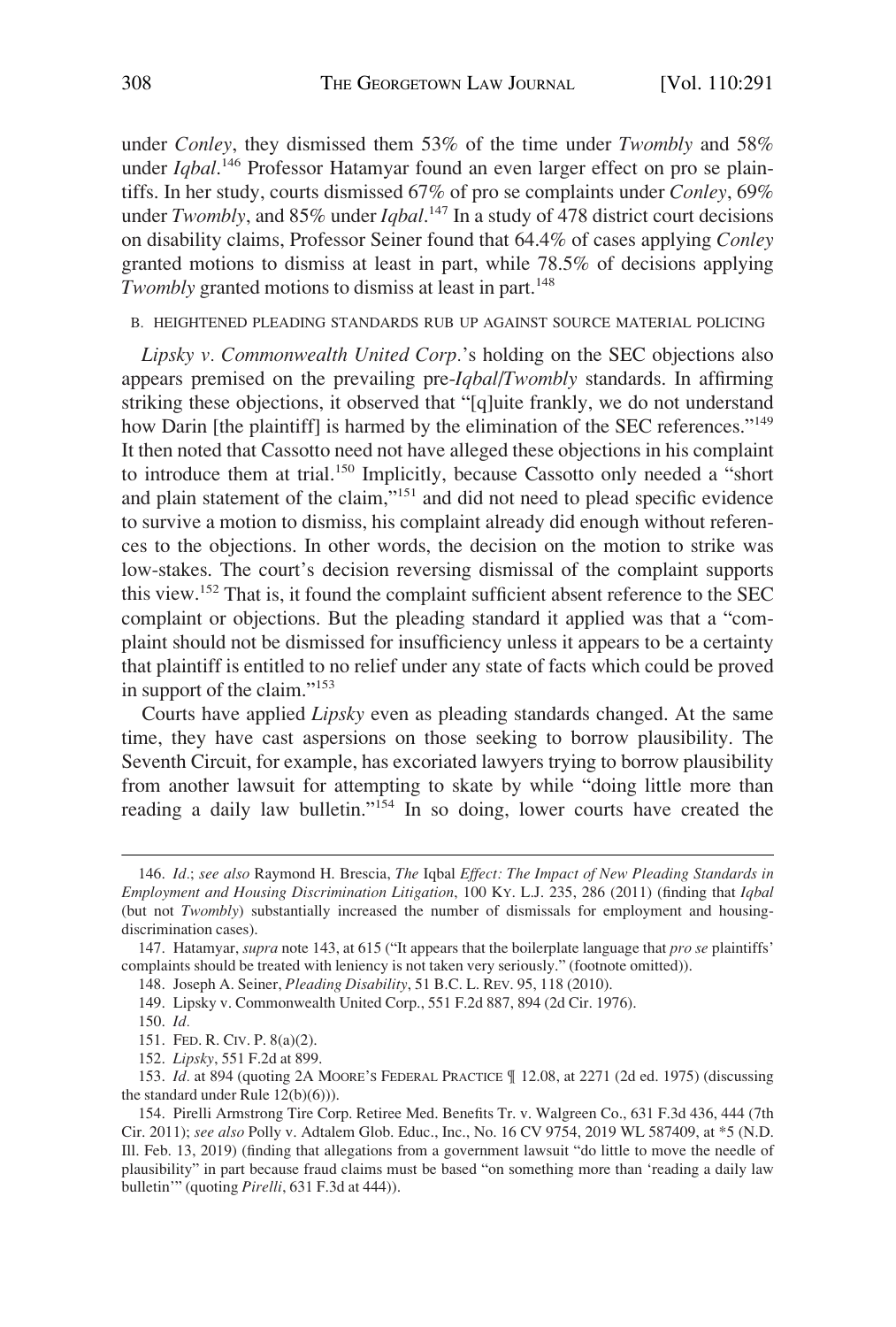<span id="page-18-0"></span>2021] STOLEN PLAUSIBILITY 309

doctrine of stolen plausibility that threatens to burden many plaintiffs.<sup>155</sup> These district courts are scattered throughout the country and go well beyond the Second Circuit, where *Lipsky* was decided.<sup>156</sup> However, they have rarely considered how decisions on the motion to strike will affect the plaintiff's ability to meet heightened pleading standards.<sup>157</sup>

### III. FAIRNESS REQUIRES ALLOWING PLAINTIFFS TO BORROW PLAUSIBILITY

This Article advocates that in assessing complaints, courts ignore the source of their factual allegations and focus instead on whether the complaints are meritorious. This framework shift ensures fairness to plaintiffs in the following ways: (1) allowing them the only information they may realistically be able to obtain that helps them meet heightened pleading standards, (2) treating plaintiffs who attempt to borrow plausibility fairly vis-à-vis other litigants, and (3) letting them benefit from the investigative resources they have helped to fund with their taxes, and which were created to benefit them.

# A. NECESSITY

Disallowing reliance on third-party materials in complaints risks shutting the courthouse door on certain claims. Examples abound. One is securities fraud claims. Plaintiffs must allege scienter under the PSLRA, for example, that the defendant knew or intended a representation to be false.<sup>158</sup> And even before the PSLRA, they had to meet heightened pleading requirements under Rule 9(b) to show that a statement was false.<sup>159</sup> Where possible, courts expected plaintiffs to specify "the roles of the individual defendants in the misrepresentations."<sup>160</sup> Records that would supply facts to support an allegation of scienter will only be accessible to defendants. The only way plaintiffs could access them was through discovery. One district court considering a securities fraud claim against a memory chip manufacturer for making misleading statements about how well the company was doing even acknowledged that it was "cognizant of the fact that it may be difficult for securities plaintiffs to access internal corporate documents

<sup>155.</sup> *See, e.g.*, Shouq v. Norbert E. Mitchell Co., 3:18-cv-00293 (CSH), 2018 WL 4158382, at \*6–7 (D. Conn. Aug. 30, 2018); *In re* Platinum & Palladium Commodities Litig., 828 F. Supp. 2d 588, 595–96 (S.D.N.Y. 2011); RSM Prod. Corp. v. Fridman, 643 F. Supp. 2d 382, 403–04 (S.D.N.Y. 2009).

<sup>156.</sup> *See, e.g.*, Fraker v. Bayer Corp., No. CV F 08–1564 AWI GSA, 2009 WL 5865687, at \*3–6 (E.D. Cal. Oct. 6, 2009).

<sup>157.</sup> As an exception to this trend, *Tucker v. American International Group Inc.*'s analysis of whether to strike certain materials from a complaint was informed by the reality that under *Iqbal* and *Twombly*, the plaintiff had to "allege unfair settlement practices committed or performed by the Defendants with such frequency as to indicate a general business practice." 936 F. Supp. 2d 1, 22 (D. Conn. 2013).

<sup>158.</sup> *See* 15 U.S.C. § 78u–4(f)(10).

<sup>159.</sup> *See, e.g.*, Moore v. Kayport Package Express, Inc., 885 F.2d 531, 540 (9th Cir. 1989); *see also*  Shields v. Citytrust Bancorp, Inc., 25 F.3d 1124, 1128 (2d Cir. 1994) (discussing how the heightened standard serves Rule 9(b)'s purposes); Melder v. Morris, 27 F.3d 1097, 1100 (5th Cir. 1994) ("The heightened pleading standard of Rule 9(b) serves an important screening function in securities fraud suits.").

<sup>160.</sup> *Moore*, 885 F.2d at 540.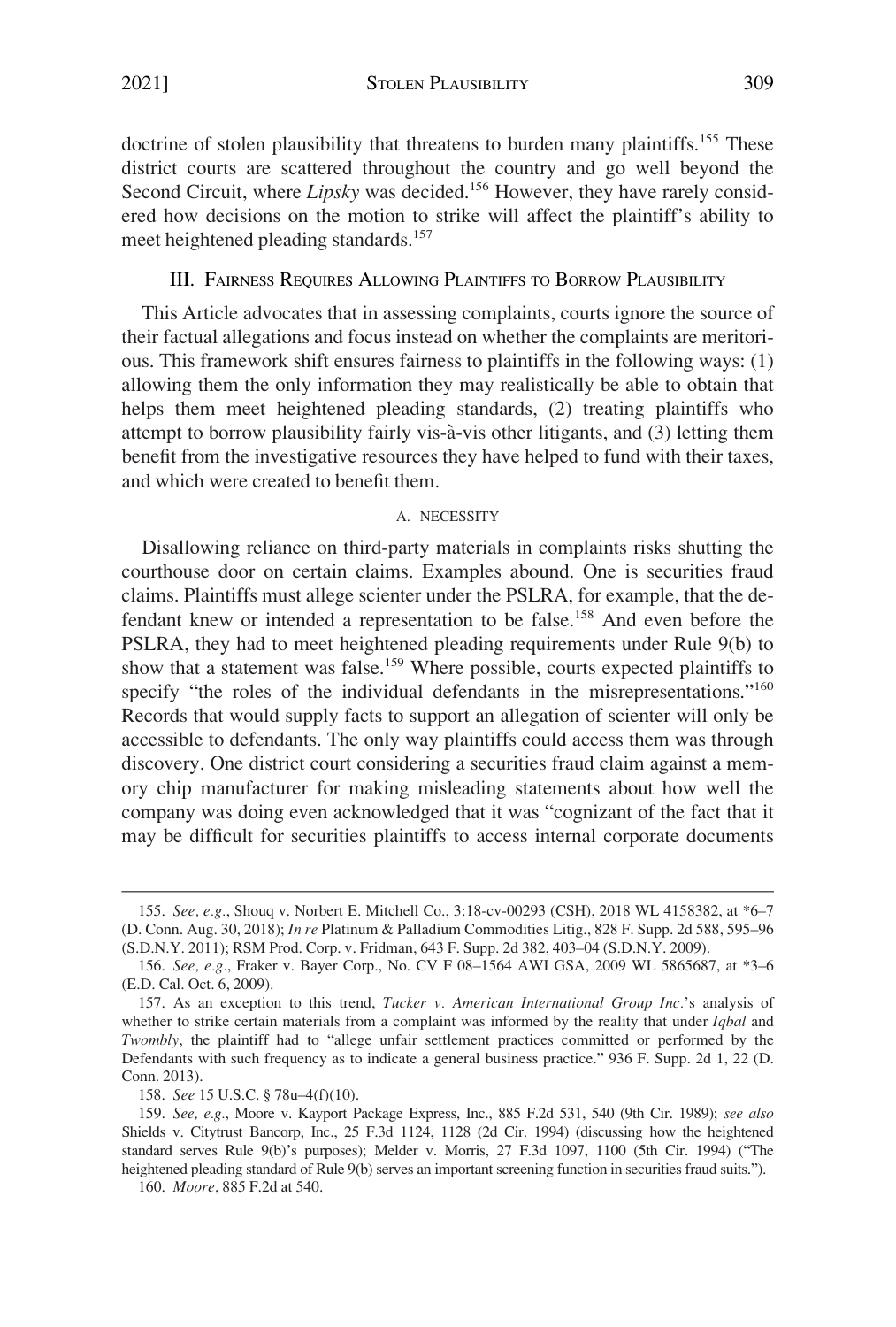prior to discovery."161 The court nonetheless felt compelled to dismiss the complaint because it did not "refer[] to any particular corporate document or data [that contained representations different from what the company made to the public]."<sup>162</sup> Nor did it "show when these documents were created, by whom they were drafted" or "explain precisely what was in the alleged documents."<sup>163</sup> The exacting scrutiny to which courts subject securities fraud complaints has led some plaintiffs' lawyers to lament that "it is now more difficult to plead a securities fraud case than it is to prove one at trial [to a jury]."164 When plaintiffs have provided such information, they have been subjected to Rule 11 sanctions when they relied on a government agency to procure the information. The district court in *In re Connetics Corp. Securities Litigation* sanctioned a plaintiff for relying entirely on an SEC complaint because the attorneys did not perform an independent investigation into the SEC's factual allegations.165 It struck large portions of the complaint and then dismissed the securities fraud claims the SEC complaint might have helped the plaintiffs plausibly allege.<sup>166</sup>

Another example is discrimination cases, where courts usually require a showing of intent. For example, in Title VI cases, the Supreme Court has held that "Title VI itself directly reach[es] only instances of intentional discrimination."<sup>167</sup> In assessing whether it can prove discrimination, the Department of Justice suggests looking at two forms of evidence. The first is direct evidence. It "often involves a statement from a decision-maker that expresses a discriminatory motive," and as such, direct evidence will often be rare.<sup>168</sup> The second type is statistical or circumstantial evidence. "For example, statistics can be used [to] show that an ostensibly race-neutral action actually causes a pattern of discrimination, a racially disproportionate impact, or foreseeably discriminatory results."169 But mere disparate impact is usually not enough.170 Instead, disparate impact often needs to be coupled with knowledge or foreseeability.<sup>171</sup>

168. Section VI: Proving Discrimination- Intentional Discrimination, U.S. DEP'T OF JUST., https:// [www.justice.gov/crt/fcs/T6Manual6](https://www.justice.gov/crt/fcs/T6Manual6) [\[https://perma.cc/B73V-3LF2\]](https://perma.cc/B73V-3LF2) (last updated Feb. 3, 2021).

169. *Id.* 

170. *See* Vill. of Arlington Heights v. Metro. Hous. Dev. Corp., 429 U.S. 252, 266 (1977) (finding that "impact alone is not determinative" in "[d]etermining whether invidious discriminatory purpose was a motivating factor" in denying a rezoning request from minority plaintiffs).

171. *E.g.*, Almendares v. Palmer, 284 F. Supp. 2d 799, 807–08 (N.D. Ohio 2003) (denying motion to dismiss Title VI claim where plaintiffs alleged defendant purposefully adopted a policy of not providing bilingual services under Ohio's food stamp program although "knowing of its impact on Spanish-

<sup>161.</sup> Hockey v. Medhekar, No. C–96–0815 (MHP), 1997 WL 203704, at \*8 (N.D. Cal. Apr. 15, 1997).

<sup>162.</sup> *Id.* 

<sup>163.</sup> *Id.* 

<sup>164.</sup> Casey & Fields, *supra* note 7, at 13.

<sup>165. 542</sup> F. Supp. 2d 996, 1005–06 (N.D. Cal. 2008).

<sup>166.</sup> *Id.* at 1006.

<sup>167.</sup> Alexander v. Sandoval, 532 U.S. 275, 281 (2001) (alteration in original) (quoting Alexander v. Choate, 469 U.S. 287, 293 (1985)). The Court held that individual plaintiffs could not use the Department of Justice's disparate impact regulations to challenge Alabama's decision to administer driver's license tests only in English. *Id.*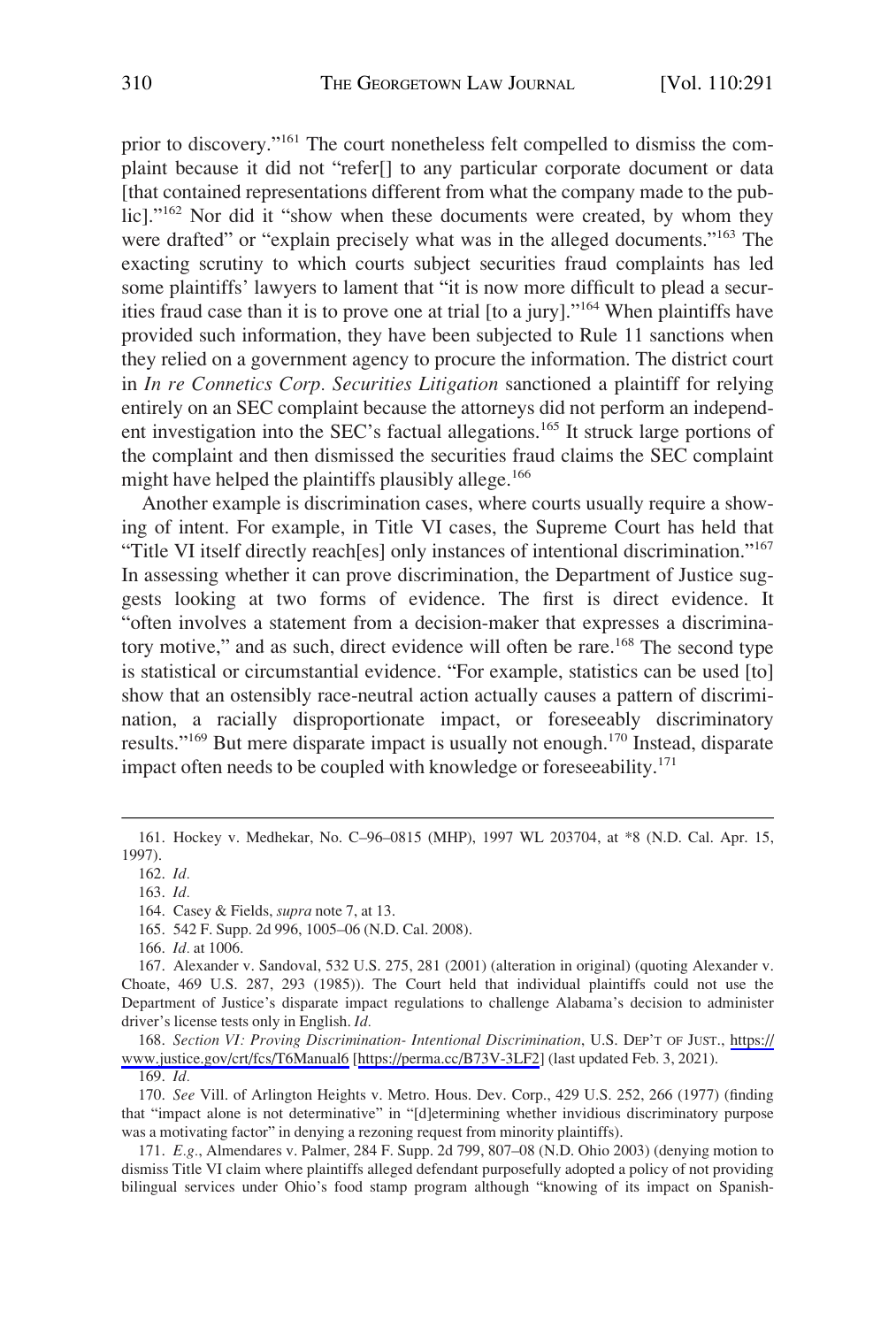When alleging indirect evidence of discrimination, plaintiffs will often compare their treatment to the treatment of members of other groups. But courts have dismissed complaints that did not demonstrate that the comparators were "similarly situated" to the plaintiff in every material respect.<sup>172</sup> Without access to corporate records, it would be difficult to gain the detailed demographic information about comparators that courts require. Similarly, proof of the discriminator's true motivation that would allow a complaint to survive today's pleading standards "is generally only known by the employer and need not be shared with the adversely affected at-will employee before discovery."173 Recognizing this difficulty, one court refused to grant a motion for summary judgment on an employment-discrimination claim on the basis that the plaintiff could not point to similarly-situated employees treated differently where "[i]nformation about which individuals might be similarly situated and the extent to which they received discipline, if any, is solely within the possession of Defendant."174 In the context of gender discrimination in pay, the dissenters in *Ledbetter v. Goodyear Tire & Rubber Co.* recognized that "[c]omparative pay information, moreover, is often hidden from the employee's view. Employers may keep under wraps the pay differentials maintained among supervisors, no less the reasons for those differentials."<sup>175</sup>

Plaintiffs borrowing allegations from a government investigation have often conjured up images of greedy and lazy class counsel swarming in like vultures to prey on defendants.176 But much of the time, the borrower has been a single plaintiff alleging discrimination. In *Ledford v. Rapid-American Corp.*, for example, the plaintiff alleged that the defendant illegally terminated him because of his age.177 In his complaint, he cited a New York Division of Human Rights investigation that found probable cause he had suffered age discrimination.178 Drawing on *Lipsky*, the court found that a determination of probable cause was "an initial

177. No. 86 Civ. 9116 (JFK), 1988 WL 3428, at \*1 (S.D.N.Y. Jan. 8, 1988).

178. *Id.* 

speaking food stamp recipients" because the court "could logically infer that the policy was implemented and is being continued 'because of' its impact on national origin").

<sup>172.</sup> Guy v. MTA N.Y.C. Transit, 407 F. Supp. 3d 183, 194 (E.D.N.Y. 2016) (faulting a complaint that alleged "white employees of the MTA[] had 'no problems' being promoted and that [plaintiff] 'couldn't help [but] notice that all the train operators, conductors and cleaners' going through the demotion process 'were all black'" (second alteration in original)).

<sup>173.</sup> Michael J. Zimmer, *Title VII's Last Hurrah: Can Discrimination Be Plausibly Pled?*, 2014 U. CHI. LEGAL F. 19, 78.

<sup>174.</sup> Gover v. Speedway Super Am. LLC, 254 F. Supp. 2d 695, 703 (S.D. Ohio 2002); *see also* Kale v. Combined Ins. Co. of Am., 861 F.2d 746, 760 (1st Cir. 1988) (affirming a district court's decision not to impose sanctions on a plaintiff alleging age discrimination where the district court recognized "the defendant's intent is difficult to establish except through discovery; imposing sanctions in cases such as this runs the risk of chilling meritorious litigation").

<sup>175. 550</sup> U.S. 618, 645 (2007) (Ginsburg, J., dissenting).

<sup>176.</sup> *See* Coffee, Jr., *supra* note 12, at 223 ("Typically, the sequence begins with an SEC injunctive action or an antitrust indictment, which within a brief period elicits a horde of plaintiffs' attorneys sometimes numbering well over  $100$  — all seeking to participate in a private class action, the allegations of which largely parallel and sometimes literally parrot those set forth in the agency's complaint.").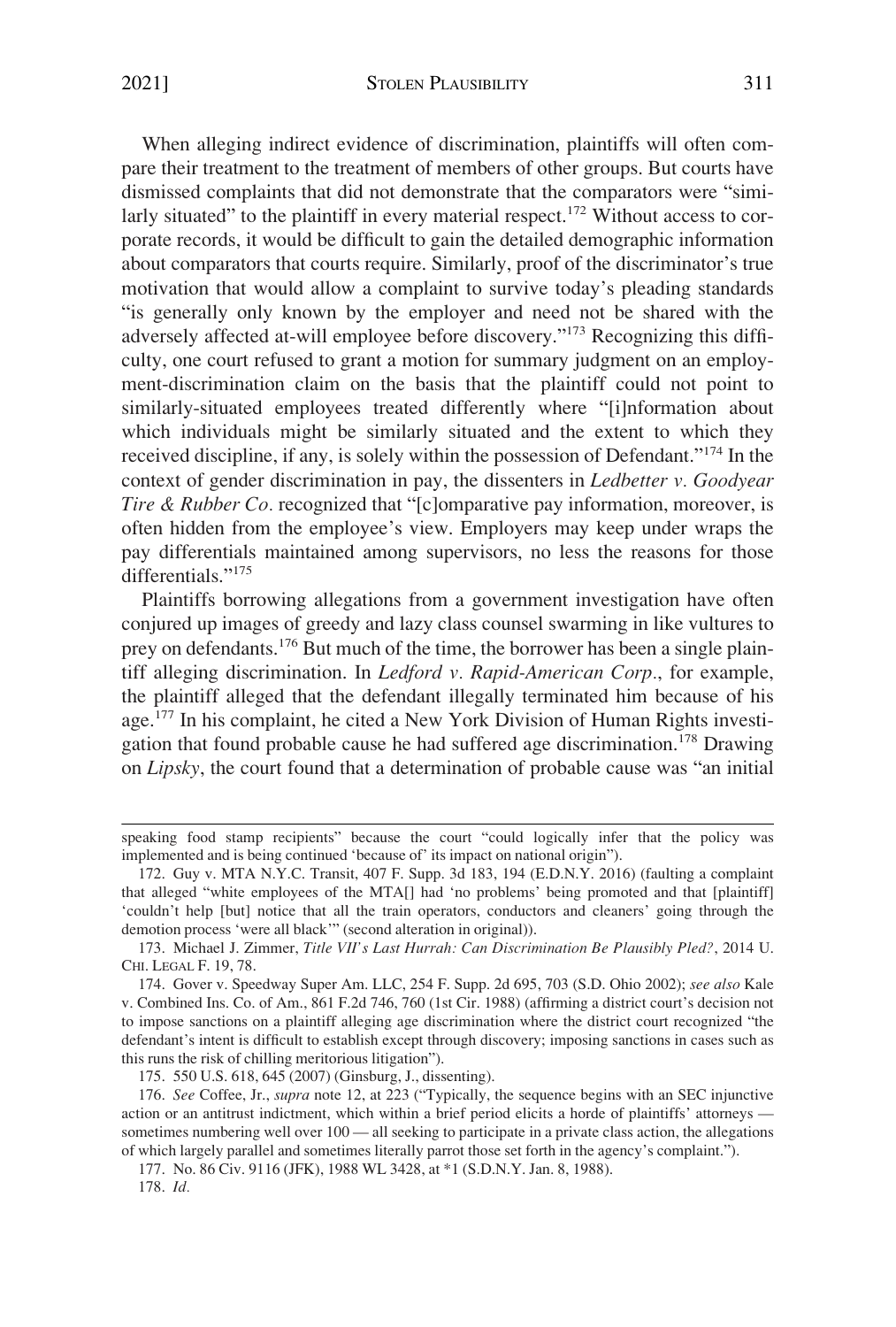non-adjudicative step in the administrative process."179 Because there had never been a determination on the merits, the Division of Human Rights' finding was similar to the SEC's complaint and objections to CUC's registration statements in *Lipsky*.<sup>180</sup> The court struck the reference to the investigation.<sup>181</sup> Courts have continued to do this even after *Twombly* and *Iqbal*, 182 even if allowing the plaintiffs to use the investigation might help survive a motion to dismiss.

A final example comes from antitrust. In *Twombly*, the Court found that pointing to parallel business conduct could supply circumstantial evidence of a conspiracy to restrain trade but was insufficient to make a Sherman Act claim plausible.183 The Court also observed that "[e]ven 'conscious parallelism,' a common reaction of 'firms in a concentrated market [that] recogniz[e] their shared economic interests and their interdependence with respect to price and output decisions' is 'not in itself unlawful."<sup>184</sup> The plaintiffs needed to plead facts

<sup>179.</sup> *Id.*; *see also* Mitchell v. Bendix Corp., 603 F. Supp. 920, 921–22 (N.D. Ind. 1985) (not relying on *Lipsky*, but granting a motion to strike the portion of a complaint citing the Indiana Employment Security Division's finding that the plaintiff was not fired for "proven just cause"). In *Mitchell*, there is nothing to suggest that the district court ever decided whether the complaint, shorn of its reference to the agency's findings, stated viable claims. *See* 603 F. Supp. at 921–22. *But see* Catruch v. Picture Peoples, No. Civ.04–CV–00118–G–C, 2004 WL 2370646, at \*1 (D. Me. Sept. 7, 2004) (denying a motion to strike references to a Maine Human Rights Commission investigation, and sanctioning the defense lawyers \$300 for "inject[ing] into this case a completely bogus issue of no merit whatever requiring the devotion of the time, concentration, and effort of opposing counsel and of the Court to a fruitless enterprise").

<sup>180.</sup> *See Ledford*, 1988 WL 3428, at \*1–2.

<sup>181.</sup> *Id.* at \*3.

<sup>182.</sup> *See, e.g.*, Chapman v. Duke Energy Carolinas, LLC, No. 3:09–cv–37RJC, 2009 WL 1652463, at \*2–3 (W.D.N.C. June 11, 2009) (granting a motion to strike portions of an EEOC determination letter, stating among other things that race probably explained the plaintiff's treatment compared to white coworkers and that it was likely the defendant had violated the law). In this case, the court ultimately dismissed the plaintiff's retaliation claim for want of exhaustion because she did not check the "retaliation" box on her EEOC charge form and did not specifically make a retaliation claim to the EEOC. Chapman v. Duke Energy Carolinas, L.L.C., Civil No. 3:09–CV–37–RJC–DCK, 2010 WL 411141, at \*4–5 (W.D.N.C. Jan. 28, 2010). However, if the court had been willing to consider the EEOC determination letter, it would have seen that the EEOC determined that she was retaliated against for filing charges. This would have been particularly relevant because, under Fourth Circuit precedent, claims "developed by reasonable investigation of the original complaint may be maintained in a subsequent Title VII lawsuit." *Id.* at \*5 (quoting Chacko v. Patuxent Inst., 429 F.3d 505, 506 (4th Cir. 2005)); *see also* Chancey v. N. Am. Trade Schs. Inc., Civil No. WDQ–10–0032, 2010 WL 4781306, at \*2–3 (D. Md. Nov. 17, 2010), where the court struck part of a race-discrimination complaint quoting an EEOC determination letter. The letter stated that the plaintiff,

confronted and challenged his [commercial driving] supervisor's [*sic*] for an incident of improper conduct and a violation of company rules that included a sever[e] episode of racial harassment and calling a senior employee the 'N' word; and proceeded to express his opposition and objection to the Supervisor[']s conduct by filling out a 'Disciplinary Action Notice' [and] giving his supervisor a copy.

*Id*. at \*2 (alterations in original). It then found the plaintiff did not adequately allege that he alerted management that the epithet had been used against an employee. *Id*. at \*6.

<sup>183.</sup> Bell Atl. Corp. v. Twombly, 550 U.S. 544, 552–54 (2007).

<sup>184.</sup> *Id.* at 553–54 (alteration in original) (quoting Brooke Grp. Ltd. v. Brown & Williamson Tobacco Corp., 509 U.S. 209, 227 (1993)).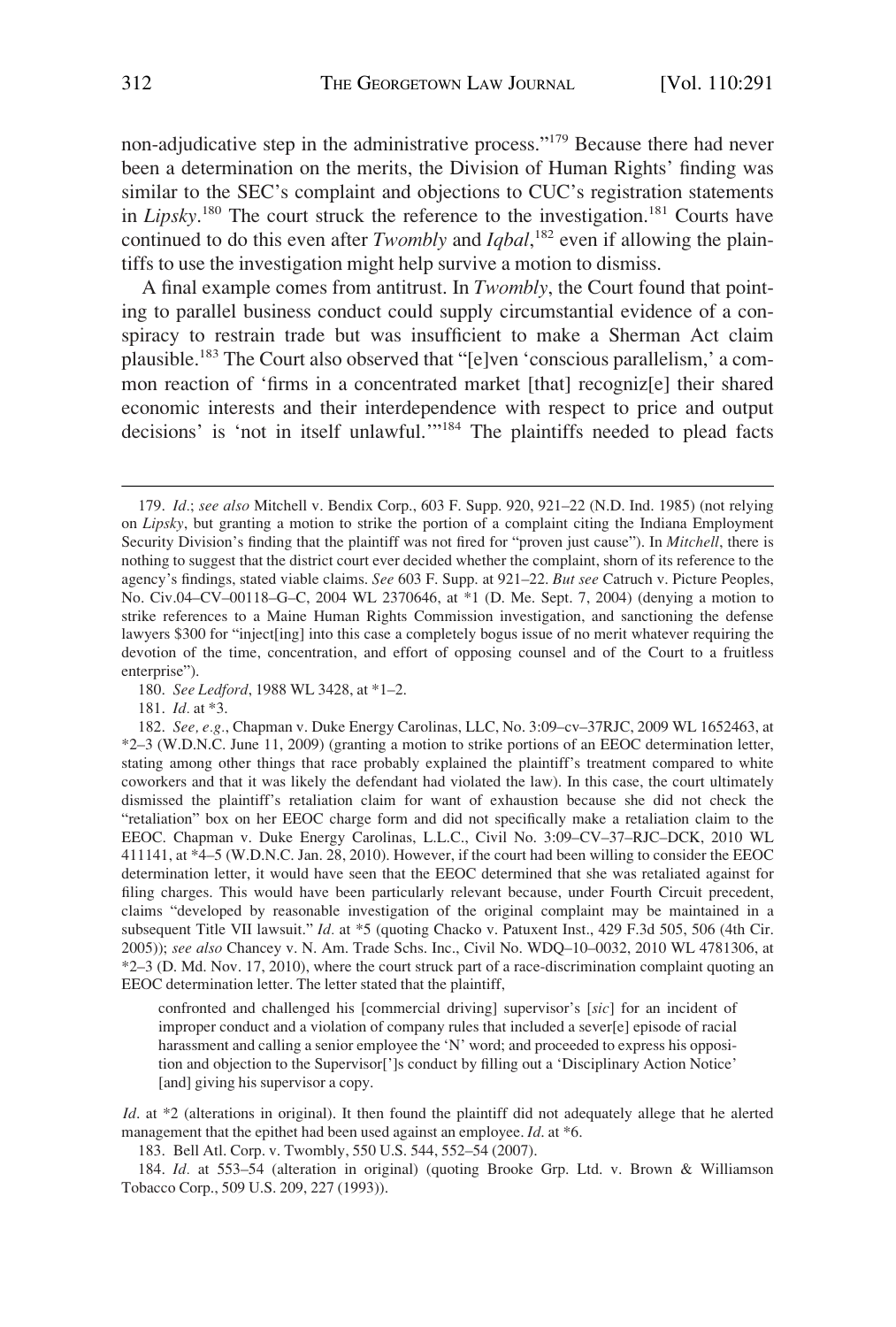directly suggesting a conspiratorial agreement.<sup>185</sup> As Justice Stevens noted in dissent, "in antitrust cases, [such] 'proof is largely in the hands of the alleged conspirators."<sup>186</sup> As before, courts have refused to allow plaintiffs to borrow plausibility,<sup>187</sup> even when doing so would arguably help them state plausible claims.<sup>188</sup>

What the above claims all have in common is that plaintiffs are unlikely to have access to the facts they need to satisfy heightened pleading standards before discovery. To the extent it *is* possible to gain such facts without discovery, investigative resources far exceeding the average plaintiff's are required. In many of these cases, the plaintiff cannot even afford a lawyer, let alone an expensive presuit investigation. At the federal level in recent years, close to thirty percent of plaintiffs have been pro se.189 In state court, seventy-five percent of cases in 2012 involved a pro se litigant.190 Moreover, the number of pro se litigants has increased dramatically in the past decades at the same time that courts have demanded more of their complaints.<sup>191</sup> That aside, most litigants are individual plaintiffs and not corporate entities.192 One would expect that there are limits to how much a typical middle-class or even relatively wealthy plaintiff could afford to spend just on a pre-suit investigation before even filing a complaint. So, assuming that an employer intentionally discriminated against an employee and that there is internal email correspondence documenting this or that a high-ranking officer has notes corroborating the allegation that two corporations conspired to restrain trade, who *would* have access to such information?

Somebody with the resources and money to launch a lengthy investigation or somebody who came across such information in discovery in a prior lawsuit. Often, these will be government agencies such as the SEC or a state attorney general's office. Tellingly, many of the complaints that courts have stricken referenced SEC complaints from prior litigation. "The SEC frequently gains access to nonpublic information, either through cooperation or through administrative

<sup>185.</sup> *See id.* at 564–65.

<sup>186.</sup> *Id.* at 586 (Stevens, J., dissenting) (quoting Hosp. Bldg. Co. v. Trs. of Rex Hosp., 425 U.S. 738, 746 (1976)).

<sup>187.</sup> *See In re* Rough Rice Commodity Litig., No. 11 C 618, 2012 WL 473091, at \*5 (N.D. Ill. Feb. 9, 2012) (finding that allegations taken from a CFTC order could not be the sole basis of a manipulation claim); *In re* Platinum & Palladium Commodities Litig., 828 F. Supp. 2d 588, 597 (S.D.N.Y. 2011).

<sup>188.</sup> *See In re Platinum & Palladium Commodities Litig.*, 828 F. Supp. 2d at 597.

<sup>189.</sup> Davis G. Yee, *The Professional Responsibility of Fair Play When Dealing with a Pro Se Adversary*, 69 S.C. L. REV. 377, 386 (2017).

<sup>190.</sup> *Id.* State court practices are beyond this Article's scope in part because pleading standards in the states are diverse. However, it is worth noting that several state courts have applied *Lipsky*. *E.g.*, Chappuis v. Ortho Sport & Spine Physicians Savannah, LLC, 825 S.E.2d 206, 212 (Ga. 2019). To the extent states do follow heightened federal pleading standards, the concern about forbidding borrowed plausibility takes on even more force.

<sup>191.</sup> Katherine S. Wallat, *Reconceptualizing Access to Justice*, 103 MARQ. L. REV. 581, 594 (2019) (finding that as recently as the 1970s, only 10–20% of litigants in state court were pro se).

<sup>192.</sup> Rebecca Hollander-Blumoff, *The Psychology of Procedural Justice in the Federal Courts*, 63 HASTINGS L.J. 127, 148 (2011). Professor Hollander-Blumoff found that seventy percent of plaintiffs in nonprisoner and nonstudent loan cases were individual plaintiffs. Professor Hollander-Blumoff further observed that prisoner and student loan cases always involve at least one individual. *Id.*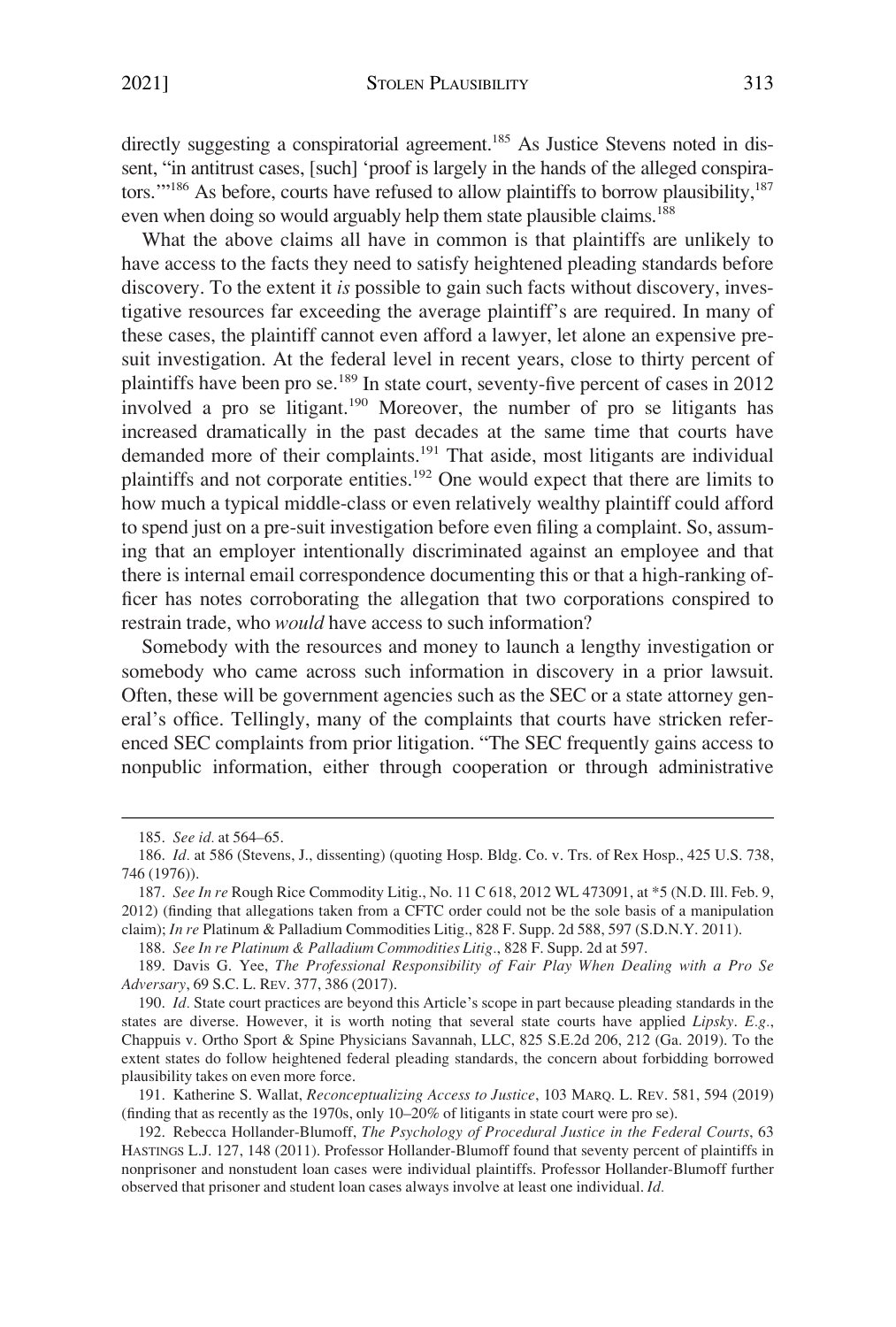<span id="page-23-0"></span>subpoenas before the filing of a complaint."<sup>193</sup> These powers give the SEC access to information the average plaintiff will have no practical way of obtaining without discovery. Similarly, state agencies investigating discrimination have the practical ability to gain information the average plaintiff cannot without discovery.

Allowing plaintiffs to borrow plausibility could be an important way those plaintiffs satisfy this era's heightened pleading standards. Refusal to permit them to do so has transformed Rules 11 and 12(f) into de facto motions to dismiss in many cases. As one court recognized, the decision to strike every portion of a complaint based on an earlier consent decree or FTC order was "equivalent to a determination that [the p]laintiff has failed to adequately support her allegations of false or deceptive advertising by failing to allege factual grounds that are not derived solely from prior proceedings."194 It acknowledged that "since *Twombly,*  the requirement for fact pleading has been significantly raised."195 Just as courts have limited plaintiffs' options to draft meritorious complaints, they have increased defendants' options to dismiss them. Defendants already had a conventional weapon to seek dismissal of an unmeritorious complaint; now, they have a nuclear weapon to blow up meritorious pleadings and then win dismissal.

It is worrisome enough that in precluding borrowed plausibility, courts could be forced to dismiss meritorious complaints. It is perhaps even more worrisome that some plaintiffs might be deterred from bringing meritorious claims in the first place. If they are pro se, as many litigants are, they will see that the only realistic source of factual allegations in some cases—litigation materials prepared by third parties—is one they might not be able to use, and thus, they may ultimately decide against filing a complaint. If they have lawyers, responding to a motion to strike and a motion for Rule 11 sanctions could drive up the litigation's cost to a point where they feel compelled to give up. In other cases, those lawyers fearing monetary penalties or bar discipline could choose not to represent plaintiffs who would need to borrow plausibility to survive a motion to dismiss, forcing the plaintiffs to navigate a complex legal system pro se, which will often be tantamount to condemning their lawsuits to failure.

# B. TREATING LITIGANTS FAIRLY VIS-À-VIS OTHER LITIGANTS

1. Plaintiffs Who Use Other Litigants' Materials in Their Complaints Should Not Be Treated Differently than Other Actors Who Use Third-Party Work Product in the Legal System

Allowing plaintiffs to borrow plausibility is typically consistent with legal practice. Indeed, "if copying by authors and scholars is to be damned, it is to [be] praised among lawyers."<sup>196</sup> Sure, courts have sometimes criticized or sanctioned

<sup>193.</sup> Casey & Fields, *supra* note 7, at 16.

<sup>194.</sup> Fraker v. Bayer Corp., No. CV F 08–1564 AWI GSA, 2009 WL 5865687, at \*6 (E.D. Cal. Oct. 6, 2009).

<sup>195.</sup> *Id.* 

<sup>196.</sup> Jeanne L. Schroeder, Copy Cats: Plagiarism and Precedent 58 (Benjamin N. Cardozo Sch. of L., Jacob Burns Inst. for Advanced Legal Stud., Working Paper No. 185, 2007), [http://ssrn.com/](http://ssrn.com/abstract=970365)  [abstract=970365.](http://ssrn.com/abstract=970365)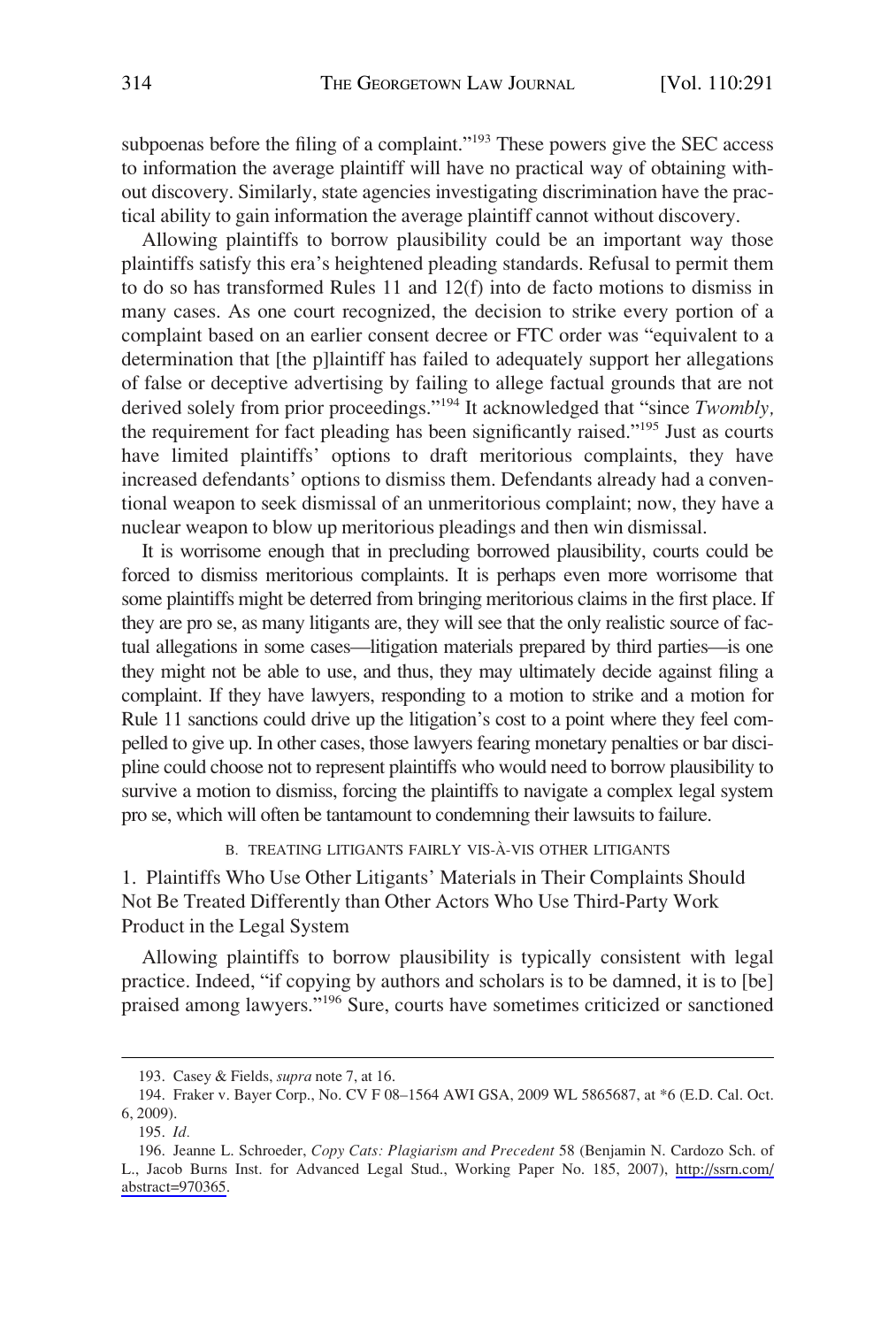lawyers for plagiarism, but these examples do not take away from the legal practice encouraging, and often requiring, reliance on others' work. If litigants could not rely on or cite documents from others, there would be little advocacy. In briefs supporting motions to dismiss, defendants routinely quote and cite court decisions in other cases to support their positions.197 Similarly, it is common practice to look at arguments other parties have made and then adopt those arguments wholesale or tweak them for a particular case. In fact, one might expect courts worried about stolen plausibility in complaints to be as worried about stolen merit in briefs where a defendant sees a successful motion to dismiss from another case, pulls the helpful case law and arguments out of the briefing with minimal effort and expense, and wins a case. That has not happened.

Instead, courts themselves often cite to and draw on other courts' decisions in writing their opinions. Indeed, a lower court would be remiss if it did not explain why binding precedent supported its decision, and it will frequently borrow passages wholesale from prior decisions. This raises the troubling prospect that the only parties forbidden from borrowing from third parties' work product to make their cases as persuasive as possible in the legal system will be the people who most need to borrow in order to receive their day in court. By contrast, the parties who can most afford independent investigations and research will still be permitted to borrow from others throughout the litigation process.

In this vein, it makes little sense to bar plaintiffs from relying on third-party litigation materials while permitting them to rely on other material. If a reputable news organization had done an in-depth investigation that provided facts supporting a plaintiff's claim, we would not describe the article as "immaterial." Indeed, as one district court noted in denying a motion to strike because of reliance on a prior complaint containing a relevant detailed study, "[i]t makes little sense to say that information from such a study—which the [complaint] could unquestionably rely on if it were mentioned in a news clipping or public testimony—is immaterial simply because it is conveyed in an unadjudicated complaint."<sup>198</sup> If two parties had the same allegations, but one set came from a newspaper investigation and the second set from a government investigation, some courts would strike the latter but not the former. Two similarly situated litigants would be treated differently.

Permitting plaintiffs to borrow plausibility in their complaints would equalize how the legal system treats reliance on third-party materials.

<sup>197.</sup> K.K. DuVivier, *Nothing New Under the Sun—Plagiarism in Practice*, 32 COLO. LAW. 53, 53 (2003) ("Lawyers frequently borrow ideas as well as the language in forms. Our precedent-based system emphasizes consistency over originality and bases ideas on those of others in the past. If the goal is to convince a court of the merit of an argument, and the idea comes from another court or an influential source, attributing the idea to that source bolsters the argument.").

<sup>198.</sup> *In re* Bear Stearns Mortg. Pass-Through Certificates Litig., 851 F. Supp. 2d 746, 768 n.24 (S.D.N.Y. 2012).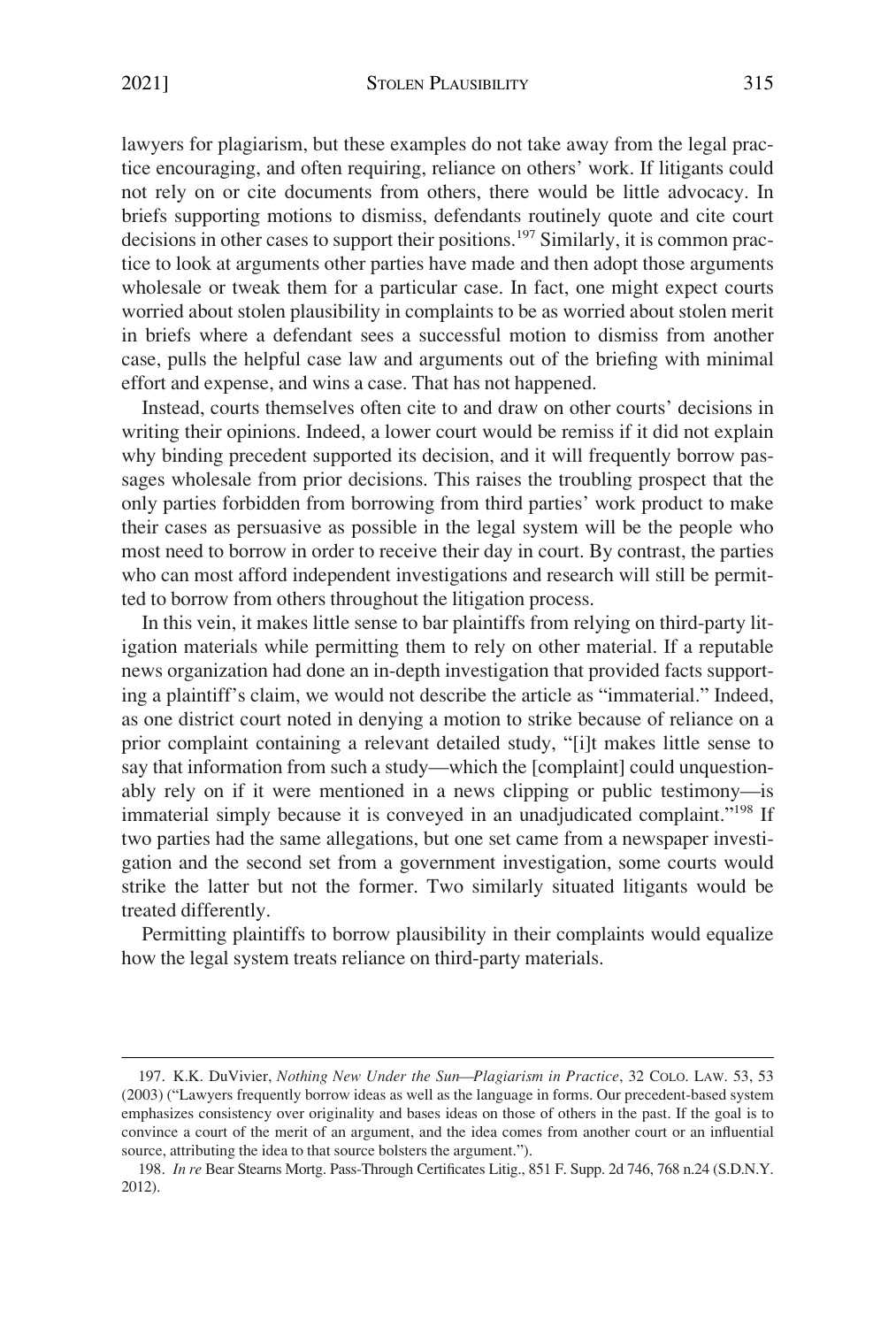# <span id="page-25-0"></span>2. Plaintiffs Should Not Bear a Higher Evidentiary Burden on a Motion to Dismiss than They Do on a Motion for Summary Judgment

Preventing borrowed plausibility creates an inequality in evidentiary standards. Specifically, it imposes a burden on a motion to dismiss that plaintiffs do not bear on a motion for summary judgment. As will be demonstrated below, courts have often granted motions to strike under Rule 12(f) because allegations borrowed from other parties are "immaterial."199 As courts have claimed, the allegations are immaterial because the complaint or government investigation from which they were drawn cannot be evidence at trial. But to succeed on a motion for summary judgment, the moving party cannot merely object that the nonmoving party relies on evidence that would be inadmissible at trial. Instead, it must argue that "the material cited to support or dispute a fact *cannot be presented in a form that would be admissible* in evidence."<sup>200</sup> In line with this, courts have allowed plaintiffs to rely on inadmissible material to defeat a motion for summary judgment.<sup>201</sup>

Two plaintiffs could both have identical allegations, and both could have taken them from a government investigation. The plaintiff facing a motion to dismiss would have the allegations stricken and risk dismissal because they cannot show "a reasonable expectation that discovery will reveal evidence."<sup>202</sup> The plaintiff facing a motion for summary judgment would be permitted to rely on the material (say, if it were uncovered during discovery) to show that a reasonable factfinder could rule in its favor at trial.<sup>203</sup> It is anomalous to place a higher evidentiary burden on plaintiffs at the motion to dismiss stage, before they have taken discovery, than at the motion for summary judgment stage *after* they have taken discovery.

### C. PLAINTIFFS ARE ENTITLED TO USE GOVERNMENT LITIGATION MATERIALS

Most cases where plaintiffs have tried to borrow plausibility have involved government litigants.204 When the government investigates a defendant for employment discrimination or antitrust violations or brings a lawsuit, it uses taxpayer dollars to do so. Moreover, it is conducting those investigations and launching those lawsuits to protect the public, and in many instances, individuals. For example, when the EEOC investigates an individual's charge of employment discrimination, it is vindicating a general public interest in fighting workplace racism and in stepping in to (potentially) protect an individual minority from

<sup>199.</sup> *See infra* Section IV.A.1.

<sup>200.</sup> FED. R. CIV. P. 56(c)(2) (emphasis added).

<sup>201.</sup> *E.g.*, Sphere Drake Ins. v. All Am. Life Ins., 300 F. Supp. 2d 606, 614 (N.D. Ill. 2003), *aff'd*, 376 F.3d 664 (7th Cir. 2004) (granting a motion for summary judgment after rejecting argument that the plaintiff relied on inadmissible evidence because "[t]he material that is submitted in support of a summary judgment motion is not necessarily itself admissible at trial, but must set forth evidence that would be admissible if presented in appropriate form at trial"); Nasrallah v. Helio De, No. 96 CIV. 8727 (SS), 1998 WL 152568, at \*4 (S.D.N.Y. Apr. 2, 1998) (denying the defendant's motion for summary judgment even though "technically, the plaintiffs have presented no admissible evidence to oppose the summary judgment motion").

<sup>202.</sup> Bell Atl. Corp. v. Twombly, 550 U.S. 544, 556 (2007).

<sup>203.</sup> *See* Kautz v. Met-Pro Corp., 412 F.3d 463, 465 (3d Cir. 2005).

<sup>204.</sup> *See supra* Part II.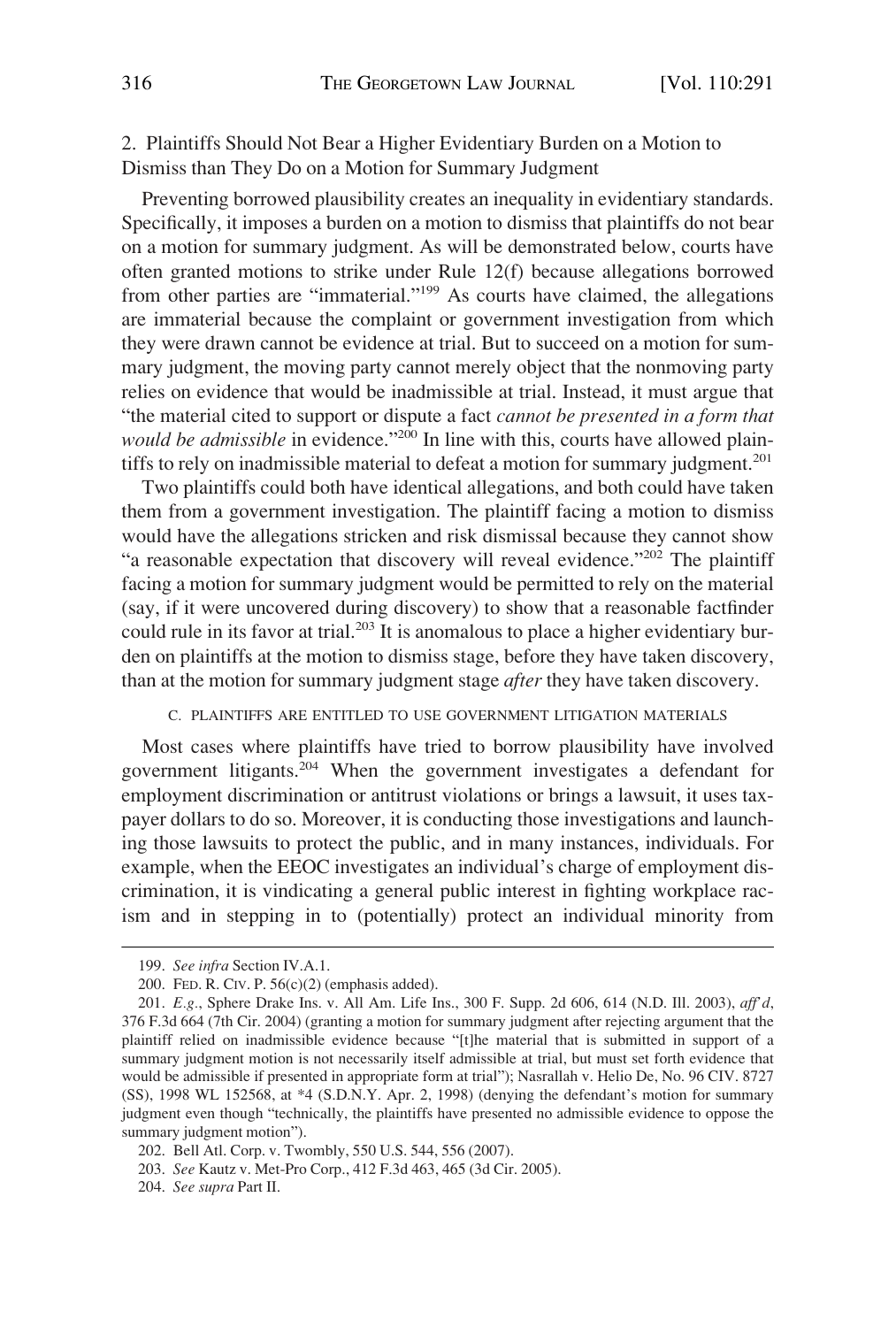<span id="page-26-0"></span>workplace racism. Insofar as a plaintiff who is seeking to borrow from those investigations and lawsuits helped pay for them, we can no longer think of those plaintiffs as stealing anything. Indeed, we might hesitate even to say that they are borrowing anything. Instead, they are merely taking advantage of work they helped fund and from which they are supposed to benefit. We might think of the taxes they pay to support government investigations and lawsuits as a substitute for fees they would ordinarily pay a lawyer to investigate their claims.

A rejoinder to this is that some people do not pay taxes. Perhaps a plaintiff relying on an SEC investigation did not pay income taxes during the timeframe the SEC conducted its investigation and commenced its lawsuit. Even there, we should still think of the plaintiff trying to use the SEC complaint as entitled to its plausibility. We do not condition a citizen's ability to benefit from government services on their ability to pay. More importantly, the government is not a private litigant pursuing its own interests. Instead, it is investigating defendants and suing them to serve a public purpose. If it sues a company for violating the securities laws, it is doing so at least in part to stop the company from harming the shareholders those securities laws are meant to protect. When a plaintiff who was harmed by the company's securities law violations uses the SEC's complaint to unlock the doors of discovery for a meritorious claim, they are using the complaint exactly as it was intended: to redress a harm done to people like them.

# IV. COURTS HAVE UNFAIRLY INTERPRETED THE RULES OF CIVIL PROCEDURE TO PUNISH BORROWING PLAUSIBILITY

In this Part, this Article explains why, fairness considerations aside, courts have misread and misapplied Rules 12(f) and 11 to create the doctrine of stolen plausibility. Specifically, it demonstrates why neither the text, history, nor purpose of the Rules supports the doctrine.

### A. RULE 12(F)

Recall that Rule 12(f) allows courts to strike from a pleading an insufficient defense or "any redundant, immaterial, impertinent, or scandalous matter."<sup>205</sup> The Rule's text belies the construction that courts striking complaints for borrowing plausibility have given it. Namely, courts have interpreted a "material" allegation to be one that has evidence the court would admit at trial.<sup>206</sup> Dictionaries do not support such a narrow definition. Merriam-Webster's dictionary defines "material" as "of or relating to the subject matter of reasoning" or "having real importance or great consequences."<sup>207</sup> The Cambridge University dictionary defines "material" as "important or having an important effect."<sup>208</sup> Collins

<sup>205.</sup> FED. R. CIV. P. 12(f).

<sup>206.</sup> *See supra* note 60 (collecting cases).

*Material*, MERRIAM WEBSTER DICTIONARY, <https://merriam-webster.com/dictionary/material> 207. [[https://perma.cc/L7C9-AJY5\]](https://perma.cc/L7C9-AJY5) (last visited Oct. 7, 2021).

*Material*, CAMBRIDGE UNIV. PRESS DICTIONARY, [https://dictionary.cambridge.org/us/](https://dictionary.cambridge.org/us/dictionary/english/material)  208. [dictionary/english/material](https://dictionary.cambridge.org/us/dictionary/english/material) [[https://perma.cc/P2XH-B8AW\]](https://perma.cc/P2XH-B8AW) (last visited Oct. 7, 2021) (The dictionary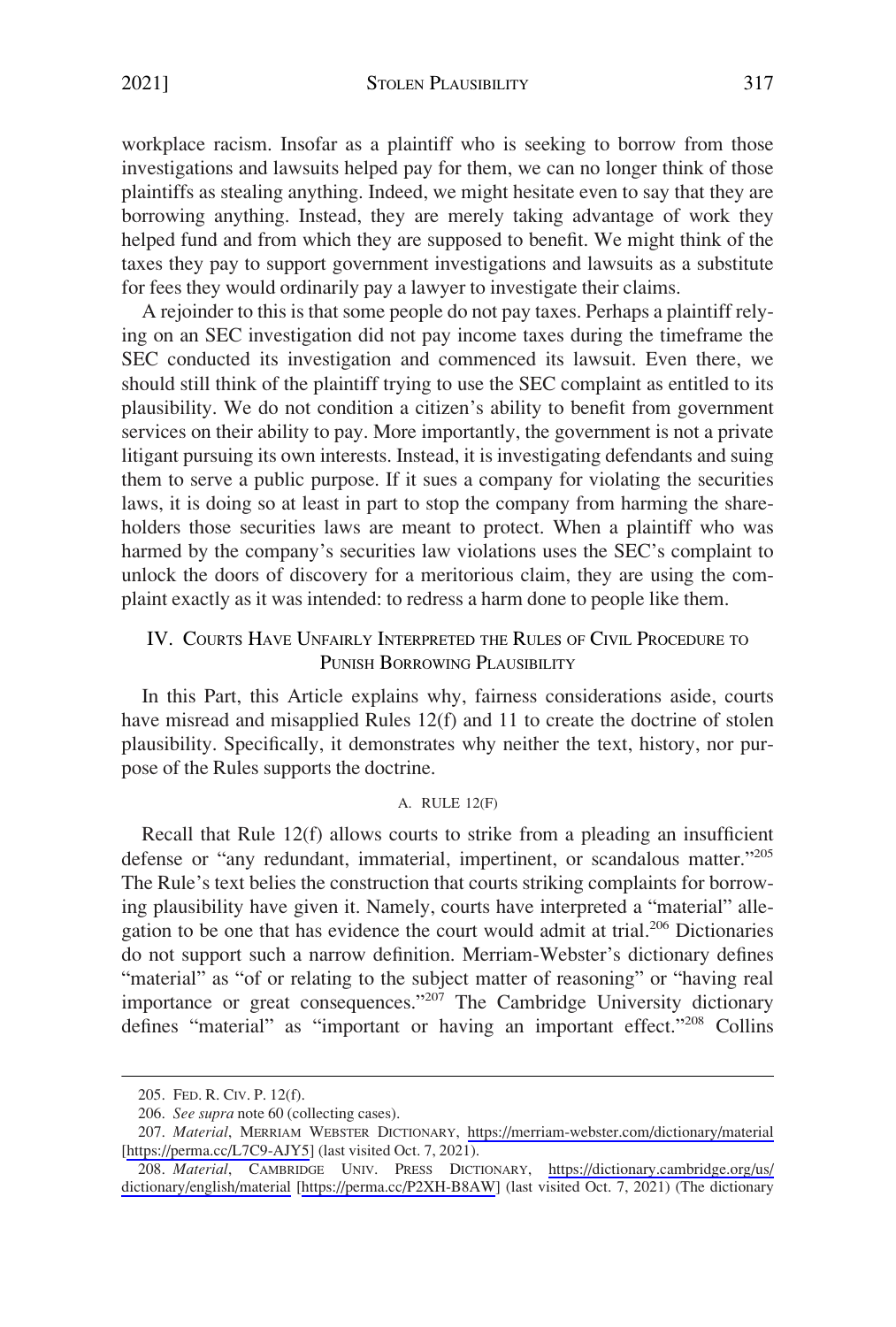Dictionary defines "material" as "directly relevant and important in a legal or academic argument."<sup>209</sup> As far as evidence goes, Black's Law Dictionary defines "material evidence" as "[e]vidence having some logical connection with the facts of the case or the legal issues presented."210 Tellingly, it has another entry for "admissible evidence," which it defines as "[e]vidence that is relevant and is of such a character (e.g., not unfairly prejudicial, based on hearsay, or privileged) that the court should receive it."<sup>211</sup> It explicitly contemplates that material evidence might not always be admissible.

In fact, although courts in the last several decades have read "immaterial" to mean anything that would be inadmissible at trial, early courts interpreting Rule 12(f) nearly unanimously took the opposite view. Motions to strike, they held, were not the place to make evidentiary or legal determinations.<sup>212</sup> In defining the word "material" in the context of a defendant's answer, one early case observed that the term meant "[h]aving no essential or important relationship to the averment intended to be denied. A statement of unnecessary particulars in connection with, and as descriptive of, what is material."<sup>213</sup> When such definitions are combined with early courts refusing to make evidentiary and legal determinations on the pleadings, we can see that they used "material" in a much broader light. If a statement in the pleadings was relevant, $2^{14}$  it should be allowed to stay, regardless of whether the court might later exclude it at trial.

In any event, references to third-party materials in other lawsuits can plainly be relevant in the way the term "material" contemplates. If a government investigation produced a detailed complaint alleging securities fraud that a defendant felt compelled to settle, that would make most of us see an individual's claim alleging securities fraud as more plausible regardless of whether the court ruled on the

213. *Burke*, 5 F.R.D. at 138.

214. *See* D. Michael Risinger, *Honesty in Pleading and Its Enforcement: Some "Striking" Problems with Federal Rule of Civil Procedure 11*, 61 MINN. L. REV. 1, 9–10 n.20 (1976).

uses "material" in the following example: "If you have any information that is material to the investigation, you should state it now" (emphasis omitted)).

*Material*, COLLINS DICTIONARY, [https://www.collinsdictionary.com/us/dictionary/english/](https://www.collinsdictionary.com/us/dictionary/english/material)  209. [material](https://www.collinsdictionary.com/us/dictionary/english/material) [[https://perma.cc/899B-LGZA\]](https://perma.cc/899B-LGZA) (last visited Oct. 7, 2021).

<sup>210.</sup> *Material Evidence*, BLACK'S LAW DICTIONARY (11th ed. 2019).

<sup>211.</sup> *Admissible Evidence*, BLACK'S LAW DICTIONARY (11th ed. 2019).

<sup>212.</sup> *E.g.*, Burke v. Mesta Mach. Co., 5 F.R.D. 134, 139 (W.D. Pa. 1946) (refusing to strike a defendant's answer because "[a] motion to strike was never intended to furnish an opportunity for the determination of disputed and substantial questions of law, and, therefore, without attempting to pass upon the question whether the allegations of the Answer in this case to which the motion to strike is addressed constitute a defense and, without intimating that they do, I conclude only that the allegations are of such a character that their sufficiency ought not to be determined summarily upon a motion to strike"); Sbicca-Del Mac, Inc. v. Milius Shoe Co., 36 F. Supp. 623, 626 (D. Mass. 1940) (motion to strike "is not ordinarily an appropriate remedy to test the legal sufficiency of a pleading"); United States v. Edward Fay & Son, 31 F. Supp. 413, 414 (E.D. Pa. 1939) (denying a motion to strike on the grounds that it was being used as a 12(b)(6) motion for failure to state a claim); O'Reilly v. Curtis Publ'g Co., 22 F. Supp. 359, 361 (D. Mass. 1938) ("A motion to strike was never intended to furnish an opportunity for the determination of disputed and substantial questions of law.").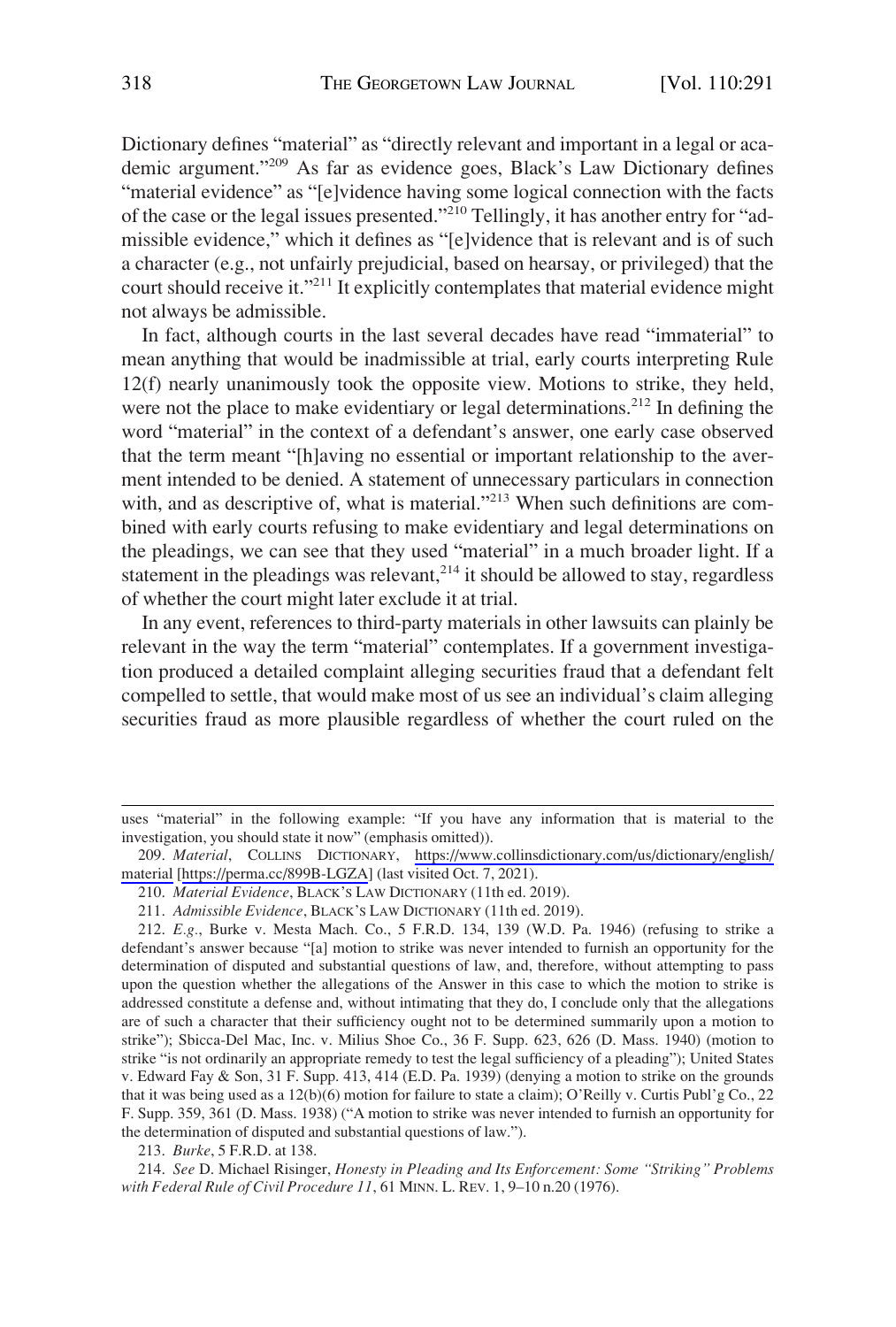<span id="page-28-0"></span>merits.215 It would be relevant to the question of whether, under *Twombly* and *Iqbal*, there is "a reasonable expectation that discovery will reveal evidence"<sup>216</sup> of tortious or illegal conduct of which a government investigation has already produced considerable evidence.

In ignoring this reality, courts have created unfairness in at least two ways: (1) they have ignored the motion to strike's origins in equity with its focus on avoiding the rigidities of law to do substantial justice, and (2) they have embraced an unbalanced view of prejudice.

### 1. Interpretations of Rule 12(f) Should Create, Not Impede, Equity

The motion to strike has equitable origins.<sup>217</sup> Before the 1937 Rules of Civil Procedure merged law and equity, the 1842 Federal Rules of Equity required that "[e]very bill shall be expressed in as brief and succinct terms as it reasonably can be, and shall contain no unnecessary recitals of deeds, documents, contracts, or other instruments, *in haec verba*, or any other impertinent matter, or any scandalous matter not relevant to the suit."218 The Rule allowed a judge to refer pleadings to a master, who would in turn determine whether impertinent material should be "expunged."219 In 1912, the rules changed to allow a court, even "upon motion or its own initiative," to "order any redundant, impertinent or scandalous matter stricken out, upon such terms as the court shall think fit."<sup>220</sup> The 1912 version was modeled on an English version of the rule, which allowed striking a portion of a pleading "which may be unnecessary or scandalous, or which may tend to prejudice, embarrass, or delay the fair trial of the action."221 English practice at the time appears to have required that "unnecessary" statements in pleadings cause a litigant prejudice before a judge could strike them.222

Under equitable principles, plaintiffs received wide latitude in crafting their pleadings.<sup>223</sup> In modifying a lower court's order striking portions of pleadings, New York's First Department of the Appellate Division observed that "[t]he nature of the relief itself frequently requires, not only that the ultimate facts from which the right to relief arises should be stated, but that facts which are somewhat

<sup>215.</sup> *See In re* Connetics Corp. Sec. Litig., 542 F. Supp. 2d 996, 1005–06 (N.D. Cal. 2008) (suggesting that evidence taken from a previous SEC complaint made a plaintiff's allegations more plausible than other sources would).

<sup>216.</sup> Bell Atl. Corp. v. Twombly, 550 U.S. 544, 556 (2007).

<sup>217.</sup> *See* Risinger, *supra* note 214, at 8 n.20 (referring to rules on equity pleadings to define the word "immaterial"); *Sbicca-Del Mac*, 36 F. Supp. at 626 ("Motions to strike have been allowed in equity apart from any rule of court, and they were not unknown in actions at common law.").

<sup>218.</sup> THE NEW FEDERAL EQUITY RULES: PROMULGATED BY THE UNITED STATES SUPREME COURT AT THE OCTOBER TERM, 1912, at 87 (James Love Hopkins ed., 5th ed. 1925).

<sup>219.</sup> *Id.* 

<sup>220.</sup> *Id.* at 161.

<sup>221.</sup> *Id.* 

<sup>222.</sup> *Id.* ("It is, therefore, important to note that in the English practice, if the matter is otherwise harmless, it will not be struck out merely because it is unnecessary.").

<sup>223.</sup> *See* John D. Park & Sons Co. v. Nat'l Wholesale Druggists' Ass'n, 52 N.Y.S. 475, 477 (App. Div. 1898).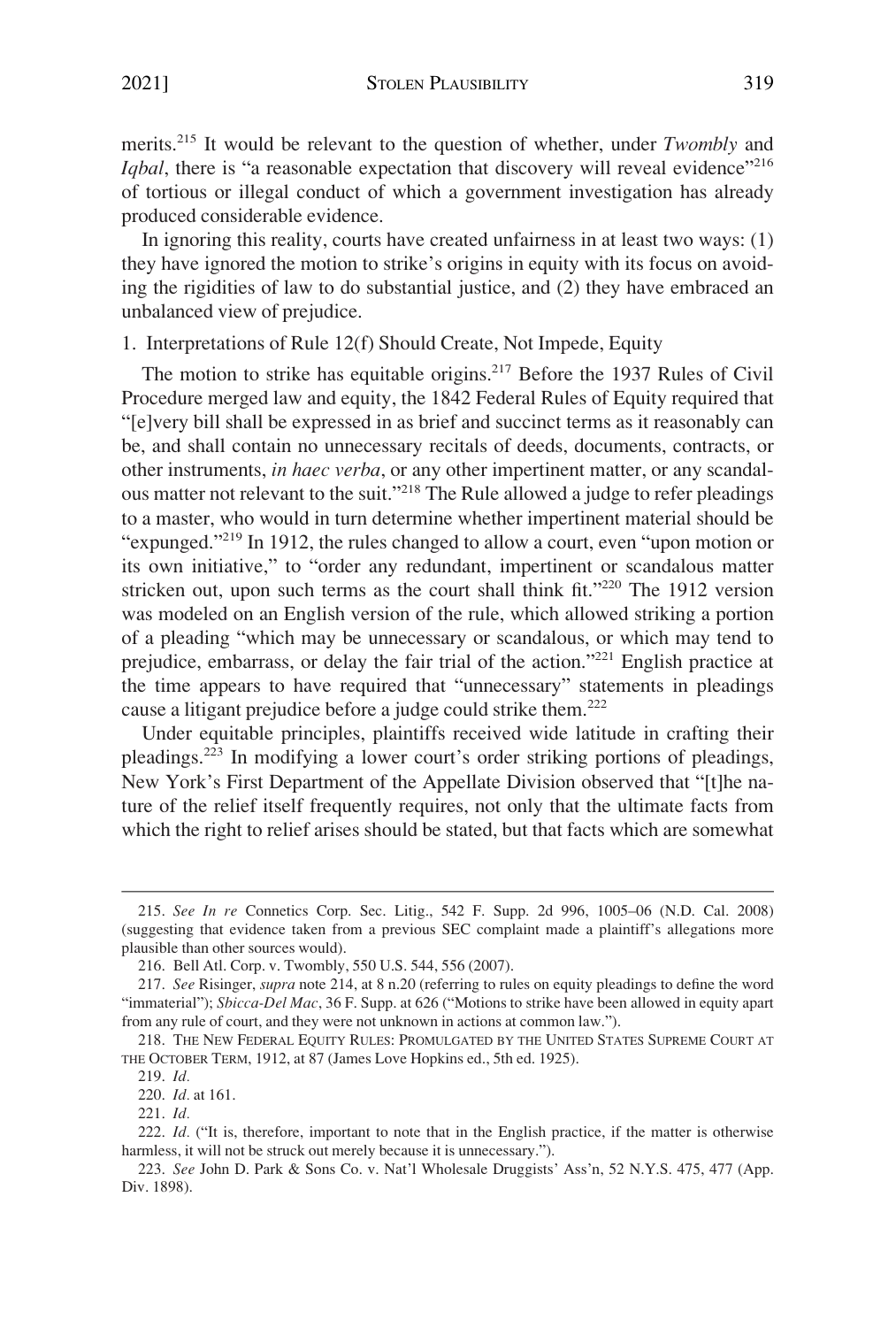collateral should be laid before the court."224 That is, even if something pleaded in the complaint might ultimately not be directly relevant to the court (and perhaps inadmissible at trial), if it added helpful context to the allegations, a court should not strike it. After all, in equity, "greater latitude and liberality are allowed in the preparation of pleading than in other actions."225 This is a theme treatise writers of the era echoed. Justice Story observed that "[t]he pleadings in equity, although framed with a regard to certainty and uniformity, were always, in their style and character, of a more liberal and less technical cast than those at the common law."226 William Meade Fletcher took it as a given that "[a] bill will not be held bad on demurrer, merely because it contains many vague and irrelevant averments, if, taken as a whole, it states facts entitling complainant to relief."227 He affirmed the principle that pleading standards were more liberal in equity than they were under the common law.228

Courts that considered striking pleadings in equity cases show that these principles precluded making evidentiary and legal determinations on a motion to strike.<sup>229</sup> In line with equity's overarching focus on doing justice to the parties and rejecting rigid rules, New York's Appellate Division even warned that the power to strike pleadings should not be "exercised in such a way as to make the pleading, which otherwise would be good, defective upon demurrer."<sup>230</sup> This is exactly what granting motions to strike because the plaintiff borrowed plausibility has accomplished in some cases and what it likely will accomplish more often in the future.<sup> $231$ </sup> A defendant could convince a court to strike out factual details

228. *Id.* 

229. *See, e.g.*, Haberman v. Kaufer, 47 A. 48, 49, 50 (N.J. Ch. 1900) (faulting lawyers for framing a motion to strike as if "it presented the question of the sufficiency in law of the challenged facts set forth in the answer to constitute a defense," and denying motion to strike an answer, because if the facts alleged in the answer were true, they would be relevant to the defense); Perkins v. Center, 35 Cal. 713, 726 (1868) (reversing trial court order striking portions of complaint as irrelevant where the allegations stricken related the entire history of an allegedly fraudulent transaction and, if true, demonstrated that the defendant committed fraud); Goodrich v. Parker, 1 Minn. 195, 197–98 (1854) (observing that an equity pleading was "also an examination of the defendant on oath, for the purpose of obtaining evidence to establish, or tending to establish, the complainant's case, or to countervale [sic] the allegations contained in the defendant's answer" and that "where the allegations or statements contained in the bill may thus affect the decision of the cause, if proved or admitted by the defendant, it is relevant, and cannot be excepted to as impertinent"). *But see* Woods v. Morrell, 1 Johns. Ch. 103, 106 (N.Y. Ch. 1814) (suggesting that the proper test of the term "impertinent" was "whether the subject of the allegation could be put in issue, and would be matter proper to be given in evidence between the parties"). The court in *Morrell* ended up striking parts of an answer that the judge found unrelated to the lawsuit. *Id.* at 108–09.

230. John D. Park & Sons Co., 52 N.Y.S. at 477.

231. *See In re* Platinum & Palladium Commodities Litig., 828 F. Supp. 2d 588, 595 (S.D.N.Y. 2011) (finding, after striking a complaint relying on a CFTC order, that "many of the parties' arguments are

<sup>224.</sup> *Id.* 

<sup>225.</sup> *Id.* 

<sup>226.</sup> JOSEPH STORY, COMMENTARIES ON EQUITY PLEADINGS AND THE INCIDENTS THEREOF.: ACCORDING TO THE PRACTICE OF THE COURTS OF EQUITY OF ENGLAND AND AMERICA 19 (Isaac F. Redfield ed., 8th ed. 1870).

<sup>227.</sup> WILLIAM MEADE FLETCHER, A TREATISE ON EQUITY PLEADING AND PRACTICE WITH ILLUSTRATIVE FORMS AND PRECEDENTS § 62 (1902).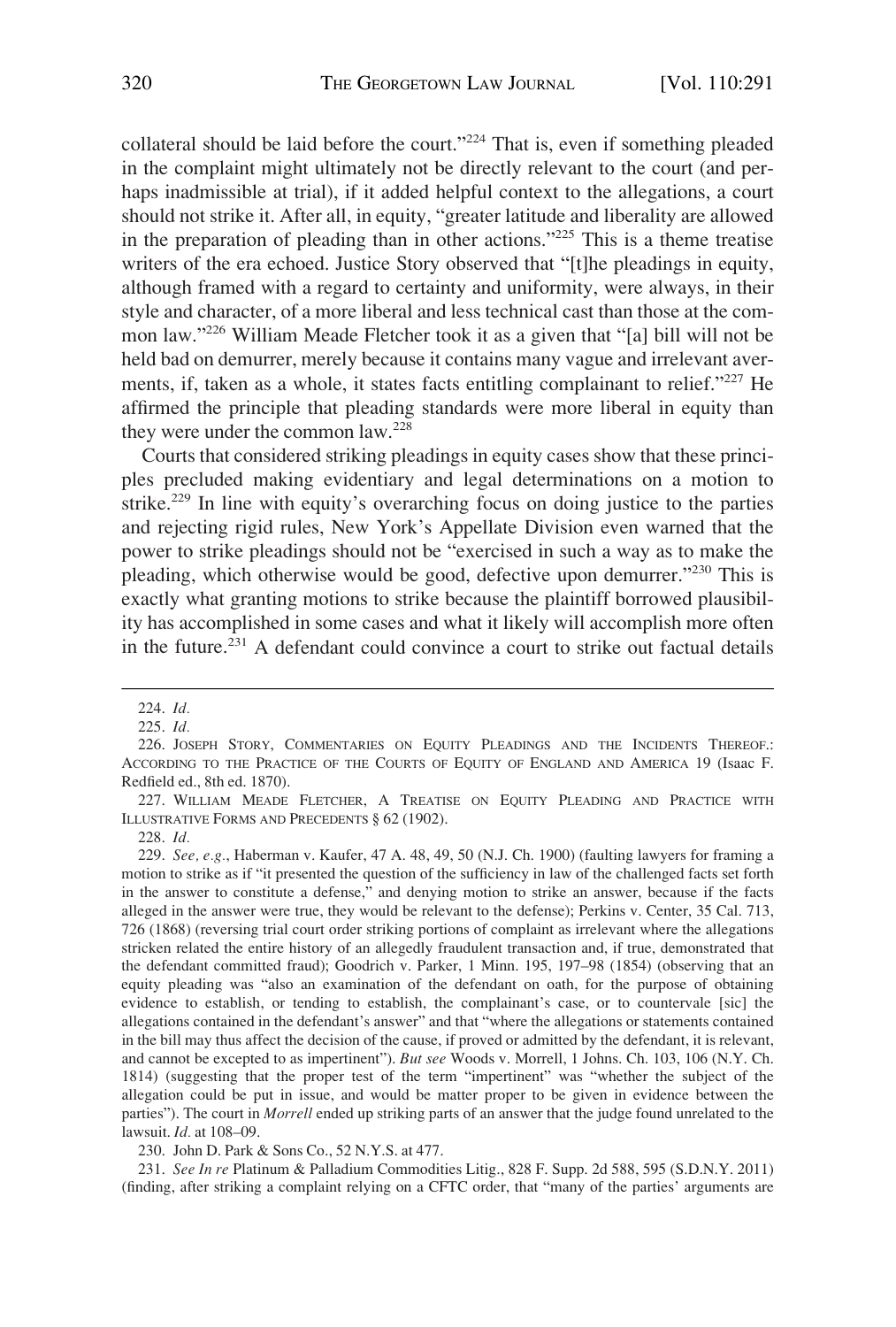<span id="page-30-0"></span>2021] STOLEN PLAUSIBILITY 321

that would allow a plaintiff to survive today's heightened pleading standards and then prevail on a motion to dismiss.<sup>232</sup> Should a defendant be able to edit a plaintiff's plausible complaint into an implausible one? We would all answer, "no." We would likely all share the intuition that this is unfair. Yet that is precisely the outcome we can expect, so long as we countenance motions to strike based merely on a plaintiff's borrowed plausibility.

# 2. Courts Have Adopted an Unfairly Skewed Definition of Prejudice

As a threshold matter, courts are supposed to consider whether leaving the pleadings intact will prejudice the other party.233 Some courts have treated prejudice as a prerequisite to striking pleadings.<sup>234</sup> Others treat it as one consideration among others.<sup>235</sup> Notably, courts that have stricken pleadings under Rule  $12(f)$ have often not even considered prejudice.<sup>236</sup> If they did, they would find themselves unable to strike complaints. There are three ways allowing a plaintiff to borrow plausibility might prejudice a defendant. First, one might worry that allowing such reliance would lead to juries making unfair inferences at trial. That is, a juror might see reference to a government investigation in a securities case and say, "if the government went after the defendant before and accused it of the

235. *E.g.*, Berke v. Presstek, Inc., 188 F.R.D. 179, 180–81 (D.N.H. 1998) (observing that pleadings should not be stricken "absent clear immateriality or prejudice to the moving party," and denying a motion to strike where the defendants "have not shown any possible prejudice").

difficult to evaluate" because "references permeate the Complaint, and their absence denudes the Complaint of the specifics of the alleged manipulative trading scheme"). The court specifically suggested that the plaintiffs pleaded enough facts to support finding an illegal agreement but then dismissed the claim because those facts came from the CFTC order, and without those facts, the claim was implausible. *Id.* at 597; *see* Fraker v. Bayer Corp., No. CV F 08–1564 AWI GSA, 2009 WL 5865687, at \*5 (E.D. Cal. Oct. 6, 2009).

<sup>232.</sup> *See In re Platinum & Palladium Commodities Litig.*, 828 F. Supp. 2d. at 597; *Fraker*, 2009 WL 5865687, at \*5, 10.

<sup>233. 5</sup>C CHARLES ALAN WRIGHT & ARTHUR R. MILLER, FEDERAL PRACTICE & PROCEDURE § 1380 (3d ed. 2021) ("Thus, in order to succeed on a Rule 12(f) motion to strike surplus matter from an answer, the federal courts have established a standard under which it must be shown that the allegations being challenged are so unrelated to the plaintiff's claims as to be unworthy of any consideration as a defense and that their presence in the pleading throughout the proceeding will be prejudicial to the moving party.").

<sup>234.</sup> *E.g.*, Godfredson v. JBC Legal Grp., P.C., 387 F. Supp. 2d 543, 556–57 (E.D.N.C. 2005) (denying a motion to strike portions of a complaint where the defendant had made no showing of prejudice); Vial v. First Com. Corp., No. 83-1908, 1983 WL 1896, at \*9–10 (E.D. La. May 4, 1983); Fleischer v. A.A.P. Inc., 180 F. Supp. 717, 721 (S.D.N.Y. 1959) (holding that "immaterial allegations, and likewise verbose, conclusory, or evidentiary allegations, need not be stricken unless their presence in the complaint prejudices the defendant"); Tivoli Realty, Inc. v. Paramount Pictures, Inc., 80 F. Supp. 800, 803 (D. Del. 1948) ("Motions to strike are rather strictly considered and have often been denied even when literally within the provisions of Rule 12(f) where there is no showing of prejudicial harm to the moving party."); *see also id.* (collecting cases).

<sup>236.</sup> *See* Lipsky v. Commonwealth United Corp., 551 F.2d 887, 892–94 (2d Cir. 1976); *In re Platinum & Palladium Commodities Litig.*, 828 F. Supp. 2d at 594–95 (striking references to a CFTC order finding that the defendants had manipulated palladium and platinum futures contracts without indicating that what was in the order prejudiced the defendants in some way); Ledford v. Rapid-Am. Corp., No. 86 Civ. 9116 (JFK), 1988 WL 3428, at \*1–3 (S.D.N.Y. Jan. 8, 1988) (striking a reference in a complaint that the New York State Division of Human Rights found probable cause to believe plaintiff was terminated because of his age without analyzing prejudice).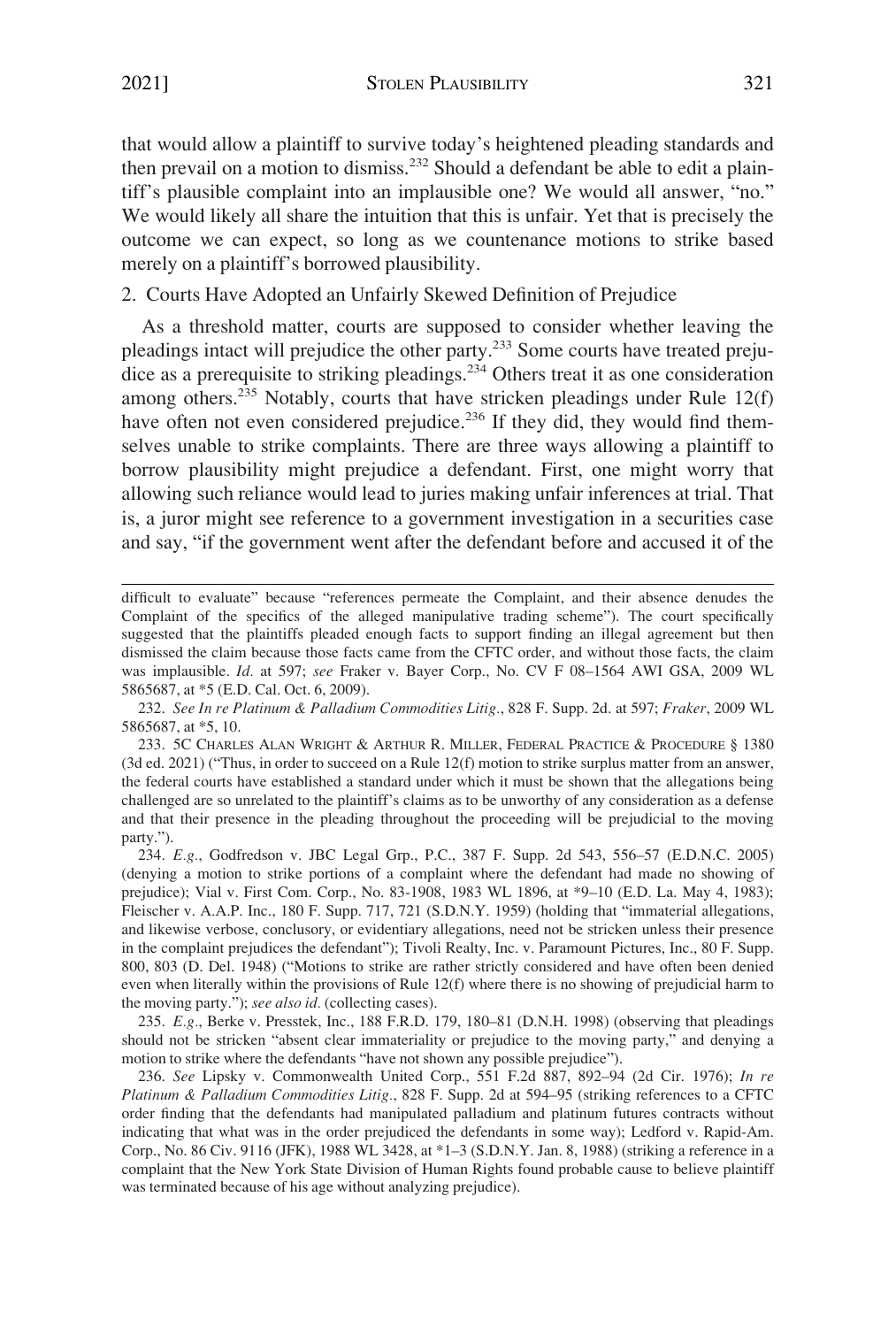same conduct it's on trial for now, it must be liable to the plaintiff. Where there's smoke, there's fire." Or the juror may say, "the defendant would only have settled with the government if it did something wrong and wanted to avoid trial." Concern that jurors will make incorrect or unfair inferences is an important reason for many evidentiary rules in the first place.<sup>237</sup> Even if we grant the premise that jurors would make improper use of evidence and that it is therefore appropriate to withhold relevant evidence in some instances, that would not justify striking pleadings. Because "a complaint is not submitted to the jury,"238 there is no chance that it will influence the jury's decisionmaking.

Second, we might worry that allowing certain evidence in complaints will unduly influence judges. Perhaps if they see references to an earlier government investigation making the same allegations that the plaintiff is, they will assume the defendant is liable. That assumption could then color how they conduct the proceedings. But if that is really the concern, motions to strike do not mitigate it. In calling attention to the plaintiff's reliance on a consent decree or prior complaint that made detailed findings, a motion to strike might cause the judge to spend more time thinking about that prior complaint and consent order than the judge would have otherwise.

If motions to strike do not cure either instance of prejudice, what prejudice could they prevent? The third and only answer is that striking portions of complaints that make them more plausible prevents prejudice by keeping defendants from having to litigate meritorious claims. After all, if the complaint, even including the references to third-party litigation materials, fails to state a claim, the court would dismiss it. Normatively, we should hesitate to allow a defendant to claim prejudice for having to defend against a meritorious lawsuit.

In other contexts, courts have refused to consider having to litigate a potentially meritorious claim in the first place as prejudice. For example, whenever a court grants a party leave to amend, it arguably allows them a greater chance to win than they would have otherwise. In *Beeck v. Aquaslide 'N' Dive Corp.*, the Eighth Circuit affirmed a trial court's decision allowing a defendant to amend an answer claiming it had not manufactured the slide that caused the plaintiff's injury after the statute of limitations had expired.<sup>239</sup> The plaintiff argued the amendment was prejudicial because if the defendant successfully argued it had not manufactured the slide, the plaintiff would be time-barred from suing the real

<sup>237.</sup> Kenneth S. Klein, *Why Federal Rule of Evidence 403 Is Unconstitutional, and Why That Matters*, 47 U. RICH. L. REV. 1077, 1080 (2013) ("Evidentiary exclusionary rules such as these unambiguously are based on a distrust of juries. As the American Law Institute ('ALI'), in promulgating its first Model Code of Evidence, indelicately reported concerning the 'common wisdom' of the day, 'The low intellectual capacity of the jury is commonly put forward to justify some, if not all, of our exclusionary rules. . . . [J]urors are treated as if they were low grade morons.'" (alterations in original) (quoting Edmond M. Morgan, *Foreword to* AM. L. INST., MODEL CODE OF EVIDENCE AS ADOPTED AND PROMULGATED BY THE AMERICAN LAW INSTITUTE 8-10 (1942))).

<sup>238.</sup> Johnson v. M & M Commc'ns, Inc., 242 F.R.D. 187, 190 (D. Conn. 2007).

<sup>239. 562</sup> F.2d 537, 539, 541 (8th Cir. 1977).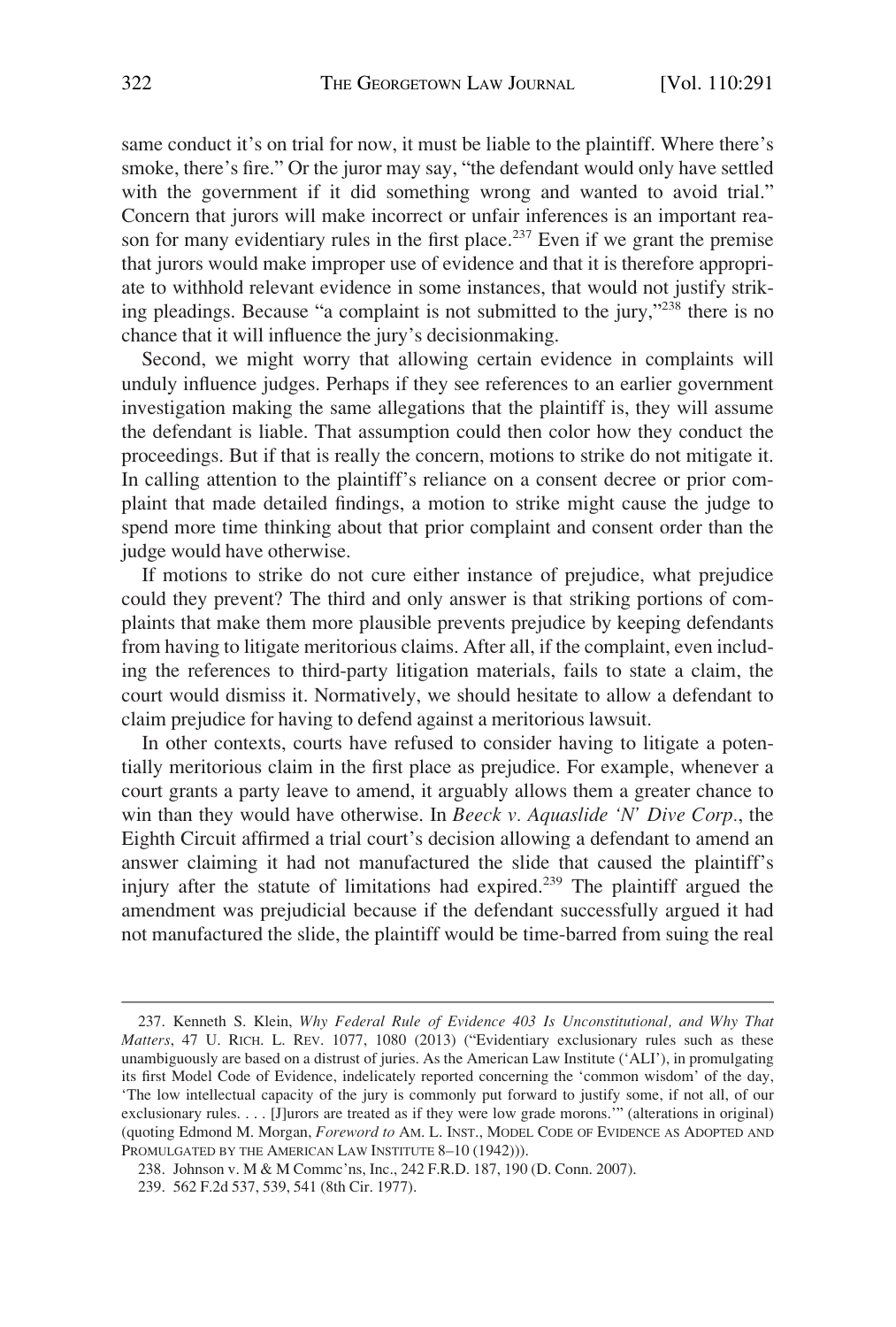<span id="page-32-0"></span>2021] STOLEN PLAUSIBILITY 323

manufacturer.<sup>240</sup> The Eighth Circuit refused to treat this possibility as prejudice. Instead, all allowing the amendment did was introduce an issue the parties could dispute at trial.<sup>241</sup> Similarly, when it comes to complaints, all allowing a complaint that borrows plausibility does is let the plaintiff argue a claim on the merits that the other party can disprove.

This atypical view of prejudice would be particularly problematic because it overlooks possible prejudice to plaintiffs. A plaintiff who has portions of a complaint stricken that would defeat a motion to dismiss has suffered prejudice to the extent that they can no longer pursue a meritorious claim. Yet courts that have granted motions to strike that have sounded the death knell for potentially meritorious claims have not considered this prejudice to plaintiffs.<sup>242</sup> Rule 12(f) is supposed to be a shield protecting litigants from unfair pleadings, not a sword to shred meritorious ones.

#### B. RULE 11

Like Rule 12(f), a motion for Rule 11 sanctions has the potential to become a de facto motion to dismiss.243 Even where courts do not dismiss the complaints outright, levying monetary sanctions could increase the litigation's cost to the point where plaintiffs of modest means cannot pursue their cases. Courts have unfairly interpreted Rule 11 to transform it into a motion to dismiss by another name in two ways: (1) they have imposed a duty on litigants that the Rule's text does not support, and (2) they set aside the principle that Rule 11 inquiries are only appropriate for unmeritorious pleadings.

# 1. Courts Have Unfairly Suggested a Duty for Lawyers to Gather Facts Personally

In granting Rule 11 sanctions, courts have found that lawyers needed to personally investigate all the facts they seek to use when borrowing in their complaints.244 In other words, if they took facts from an SEC complaint, Rule 11

<sup>240.</sup> *Id.* at 540–41.

<sup>241.</sup> *Id.* at 541 ("The [district] court reasoned that the amendment would merely allow the defendant to contest a disputed factual issue at trial, and further that it would be prejudicial to the defendant to deny the amendment."); *see also* Patton v. Guyer, 443 F.2d 79, 86 (10th Cir. 1971) ("There is invariably some practical prejudice resulting from an amendment, but this is not the test for refusal of an amendment. . . . The inquiry again is whether the allowing of the amendment produced a grave injustice to the defendants."). As I suggest above, having to defend a meritorious lawsuit is not a "grave" injustice, as suggested in *Patton*.

<sup>242.</sup> *See, e.g.*, *In re* Platinum & Palladium Commodities Litig., 828 F. Supp. 2d 588, 595 (S.D.N.Y. 2011); Fraker v. Bayer Corp., No. CV F 08–1564 AWI GSA, 2009 WL 5865687, at \*5 (E.D. Cal. Oct. 6, 2009).

<sup>243.</sup> *See generally* Garr v. U.S. Healthcare, Inc., 22 F.3d 1274, 1278 (3d Cir. 1994) (noting the district court had dismissed the complaints without prejudice).

<sup>244.</sup> *E.g.*, *In re* Connetics Corp. Sec. Litig., 542 F. Supp. 2d 996, 1005 (N.D. Cal. 2008) (faulting the plaintiff for not "contend[ing] that they conducted independent investigation into the facts alleged in the SEC complaint"); Geinko v. Padda, No. 00 C 5070, 2002 WL 276236, at \*6 (N.D. Ill. Feb. 27, 2002) (finding that attorneys who relied entirely on an SEC complaint needed to "conduct [their] own independent analysis of the facts").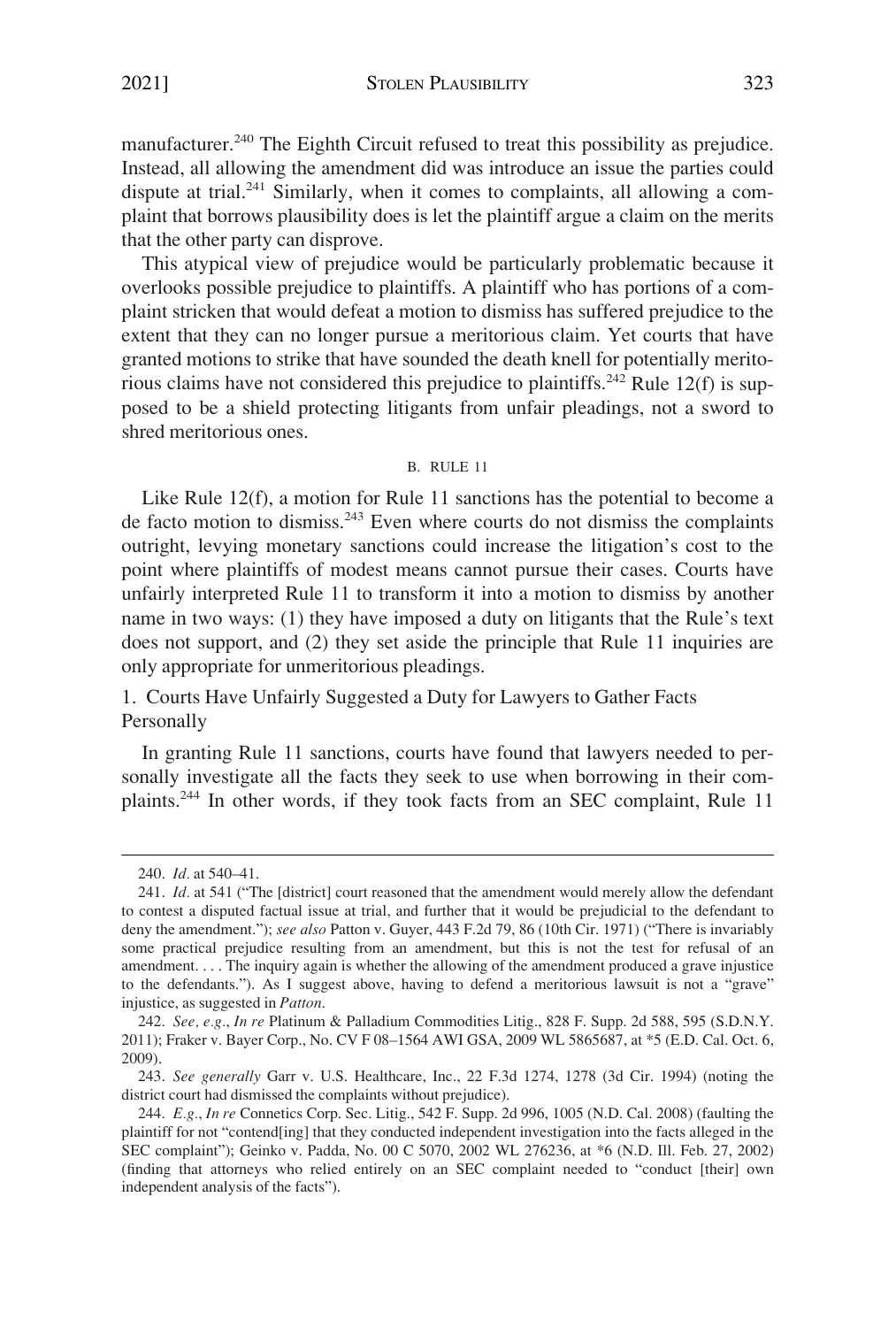<span id="page-33-0"></span>required them to show that they independently verified them. Rule 11 requires lawyers to certify after an "inquiry reasonable under the circumstances" that "factual contentions are warranted on the evidence or, if specifically so identified, are reasonably based on belief or a lack of information."245 If, after a years-long, resource-intensive investigation, the SEC made detailed factual findings, this would suggest that allegations based on them have evidentiary support. Moreover, such findings could furnish an attorney with a reasonable belief that allegations based on them have evidentiary support. The only basis for a court to find a duty to personally investigate the facts is Rule 11's language that lawyers make an "inquiry reasonable under the circumstances."<sup>246</sup> However, what constitutes a reasonable inquiry "under the circumstances" is by definition a fact-intensive inquiry that does not lend itself to easy per se rules. An SEC complaint could have factual allegations that were the product of investigative resources and manpower the average litigant cannot marshal. A reasonable inquiry "under the circumstances" of such a case surely does not require that a plaintiff's attorney launch an unrealistic quest to personally substantiate those allegations, especially not without the benefit of discovery rules to compel the cooperation likely necessary to do so. Instead, an attorney could perform a reasonable investigation by ensuring that the allegations came from a reputable source that used a rigorous methodology to unearth them.247 The SEC and most government agencies would likely satisfy this investigation in most cases.

2. Courts Have Abandoned the Tradition of Not Applying Rule 11 to Meritorious Pleadings

In sanctioning plaintiffs for borrowing plausibility, courts have neglected a longstanding consensus that Rule 11 sanctions should only lie when the underlying pleading is unmeritorious.248 Possibly, the refusal to grant Rule 11 sanctions

248. *E.g.*, Sussman v. Bank of Isr., 56 F.3d 450, 459 (2d Cir. 1995) (noting that "[a] party should not be penalized for or deterred from seeking and obtaining warranted judicial relief merely because one of his multiple purposes in seeking that relief may have been improper," and rejecting argument that the plaintiff's argument in trying the case was improper); Burkhart v. Kinsley Bank, 852 F.2d 512, 514–15 (10th Cir. 1988) ("There is the suggestion by the Bank that counsel brought the action to harass the Bank, but that part of the rule is, in our view, subsumed in the language appearing in section (3) of our breakdown of Rule 11. In other words, if counsel filed an amended complaint which *was* 'warranted by existing law or a good faith argument for the extension, modification, or reversal of existing law,' then any suggestion of harassment would necessarily fail."); Nat'l Ass'n of Gov't Emps., Inc. v. Nat'l Fed'n of Fed. Emps., 844 F.2d 216, 223 (5th Cir. 1988) (reversing sanctions order because "[t]he filing of an original complaint, as we noted above, presents no such redundancy and, therefore, when the allegations of the complaint are well grounded, cannot generally serve as a basis for imposing sanctions"); Zaldivar v. City of Los Angeles, 780 F.2d 823, 832 (9th Cir. 1986), *overruled on other grounds by* Cooter & Gell v. Hartmarx Corp., 496 U.S. 384 (1990) ("We hold that a defendant cannot be harassed under Rule 11 because a plaintiff files a complaint against that defendant which complies with the 'well grounded in fact and warranted by existing law' clause of the Rule."). *But see* Szabo Food Serv., Inc. v. Canteen

<sup>245.</sup> FED. R. CIV. P. 11(b), (b)(4).

<sup>246.</sup> *Id.* 11(b).

<sup>247.</sup> *See In re* BankAtlantic Bancorp, Inc. Sec. Litig., 851 F. Supp. 2d 1299, 1311 (S.D. Fla. 2011) (observing that "an attorney has a nondelegable duty to *analyze* the facts and law that support a pleading or motion, not necessarily to personally *gather* those facts").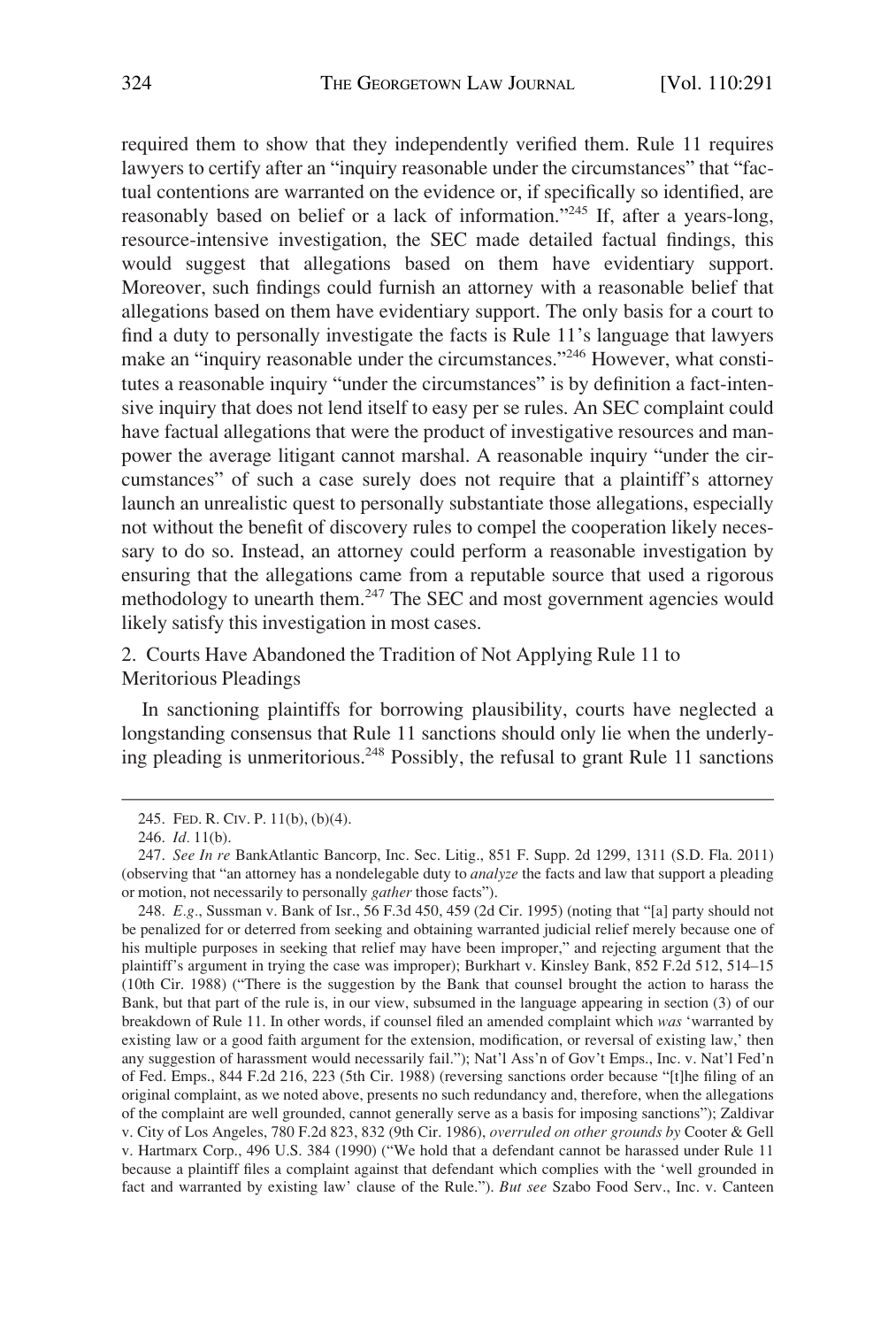in meritorious cases reflects two related intuitions. The first is a concern with judicial economy. The second is the difficulty of assessing whether an attorney's investigation was sufficient or if the litigation was initiated for an improper purpose.

As to the first, the 1983 amendment to Rule 11 came to exist amid a perception that too many lawyers were abusing the litigation process with frivolous cases.<sup>249</sup> Allowing courts to sanction attorneys for bringing a lawsuit for an improper purpose or without having made an adequate investigation would encourage lawyers to think carefully about pleadings they file and thereby "skim off the frivolous and improperly motivated lawsuits, motions and discovery that are polluting the federal system."250 Each time a court granted Rule 11 sanctions, it would further deter attorneys from behaving improperly.<sup>251</sup> This all comes at a cost: satellite litigation. When a party moves for Rule 11 sanctions, this will often necessitate briefing and additional investment of court time. The other side might then bring its own Rule 11 motion charging that the original Rule 11 motion was improperly brought.252 If Rule 11 sanction motions occur too often, the satellite litigation could cancel out the benefits from deterring unmeritorious cases.

This is a risk courts themselves have recognized. For example, in *Golden Eagle Distributing Corp. v. Burroughs Corp.*, a district court sanctioned the defendant's counsel for bringing a summary judgment motion that was legally and factually supportable because counsel implied that the motion was warranted by existing law when, in fact, it "was grounded in a 'good faith argument for the extension, modification, or reversal of existing law.'"253 Notably, the district court found that the motion was "nonfrivolous."254 The Ninth Circuit reversed, observing that "[a]sking judges to grade accuracy of advocacy in connection with every piece of paper filed in federal court multiplies the decisions which the court must make as well as the cost for litigants."255 The court further catalogued the expenses that litigation over the sanctions had caused: two rounds of briefing at

250. *Id.* at 1323 (quoting ARTHUR R. MILLER, THE AUGUST 1983 AMENDMENTS TO THE FEDERAL RULES OF CIVIL PROCEDURE: PROMOTING EFFECTIVE CASE MANAGEMENT AND LAWYER RESPONSIBILITY 18–19 (1984)).

251. *See id.* at 1325.

252. *See, e.g.*, Claudet v. First Fed. Credit Control, Inc., No. 6:14-cv-2068-Orl-41DAB, 2015 WL 7984410, at \*3 (M.D. Fla. Nov. 17, 2015) (finding that the Rule 11 sanction was brought for an improper purpose and that a "degree of unprofessionalism persisted between plaintiff and defense counsel").

253. 801 F.2d 1531, 1534, 1538 (9th Cir. 1986) (quoting Golden Eagle Distrib. Corp. v. Burroughs Corp., 103 F.R.D. 124, 126 (N.D. Cal. 1984), *rev'd*, 801 F.2d 1531 (9th Cir. 1986)).

254. *Id.* at 1538.

255. *Id.* at 1540.

Corp., 823 F.2d 1073, 1083 (7th Cir. 1987) (suggesting the district court could sanction a plaintiff under Rule 11 if it pursued its racial-discrimination claim for improper reason).

<sup>249.</sup> *See* Melissa L. Nelken, *Sanctions Under Amended Federal Rule 11*—*Some "Chilling" Problems in the Struggle Between Compensation and Punishment*, 74 GEO. L.J. 1313, 1316 (1986) ("Much of the specific criticism of lawyers' behavior during this period focused on discovery tactics that subvert the spirit, if not the letter, of the rules. There was also a more general concern that lack of effective judicial oversight and tactical considerations in litigation—manipulating the process to gain an advantage for clients—had clogged the courts with frivolous suits and unnecessary pretrial activity." (footnote omitted)).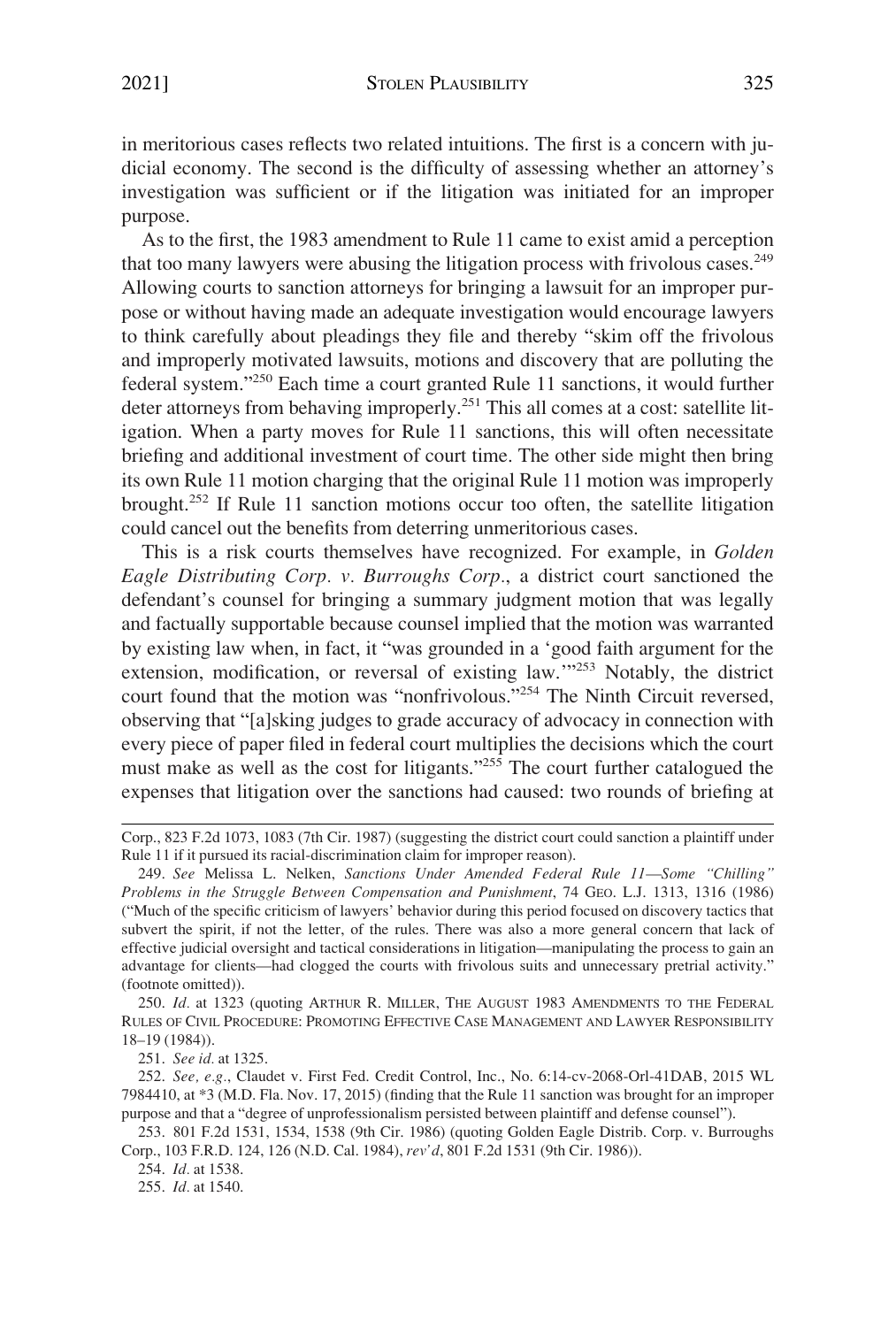the district court and an appeal where the sanctioned counsel hired an expensive law firm to defend them.<sup>256</sup> In urging that Rule 11 move away from mandatory sanctions—which it ultimately did—Professor Nelken observed that in many cases, "the volume of Rule 11 satellite litigation [was] impos[ing] a significant burden of cost and delay at both the district and the circuit court level."257 Her concern was widespread.258 Granting Rule 11 sanctions because a plaintiff has borrowed plausibility further adds to the decisions courts must make; not only must they "grade [the] accuracy"<sup>259</sup> of every complaint but also scrutinize whether every complaint was appropriately sourced.

One way to keep satellite litigation in check is to "skim off" the patently meritorious cases from the pool to which courts apply Rule 11. Courts do not have time to consider whether every case or every pleading satisfies Rule 11. In attempting to prevent abuses to the system, courts should focus their limited time on those cases most likely to contain sanctionable behavior and ignore those most unlikely to contain sanctionable behavior. Because Rule 11 is concerned with frivolous cases,<sup>260</sup> eliminating nonfrivolous cases from consideration would be a good start.

We should also be mindful of Rule 11's historic effect on particular litigants. In one study, Professor Vairo found that civil rights plaintiffs were over seventeen percent more likely than other plaintiffs to be sanctioned under Rule 11.<sup>261</sup> Professor Vairo also found that Rule 11 sanctions were disproportionately likely in "securities fraud cases brought by investors, and antitrust cases brought by smaller companies."<sup>262</sup> Other scholars have found similar effects.<sup>263</sup> That is, Rule 11 sanctions have typically been deployed against precisely the sort of plaintiffs already struggling with heightened pleading standards. Litigants with limited resources will usually be unable to engage in the rigorous pre-discovery investigation that government agencies can, and which courts increasingly seem to expect. The only way, in many cases, to provide detailed factual allegations will be to borrow them. Telling litigants that they cannot borrow such allegations may be tantamount to telling them that they cannot bring their claims.

261. *Id.* at 200–01.

<sup>256.</sup> *Id.* at 1541.

<sup>257.</sup> Melissa L. Nelken, *Has the Chancellor Shot Himself in the Foot? Looking for a Middle Ground on Rule 11 Sanctions*, 41 HASTINGS L.J. 383, 408 (1990).

<sup>258.</sup> *See, e.g.*, Georgene Vairo, *Rule 11 and the Profession*, 67 FORDHAM L. REV. 589, 598–99, 621 (1998) (describing an "explosion" in the number of Rule 11 sanctions because "many attorneys were unable to pass up the opportunity to force their adversaries to justify the factual and legal bases underlying motions and pleadings," and concluding that "excessive satellite litigation undermined the goal of improving lawyer conduct as a means for streamlining litigation").

<sup>259.</sup> *Golden Eagle Distrib. Corp.*, 801 F.2d at 1541.

<sup>260.</sup> Georgene M. Vairo, *Rule 11: A Critical Analysis*, 118 F.R.D. 189, 197–98 (1988).

<sup>262.</sup> Georgene M. Vairo, *Rule 11: Where We Are and Where We Are Going*, 60 FORDHAM L. REV. 475, 483 (1991).

<sup>263.</sup> *See* Carl Tobias, *Rule 11 and Civil Rights Litigation*, 37 BUFF. L. REV. 485, 490 (1988); Robert S. Peck & Erwin Chemerinsky, *The Right to Trial by Jury as a Fundamental and Substantive Right and Other Civil-Trial Constitutional Protections*, 96 OR. L. REV. 489, 513 (2018) (observing that "[c]ivil rights cases in particular suffered under the 1983 version of Rule 11").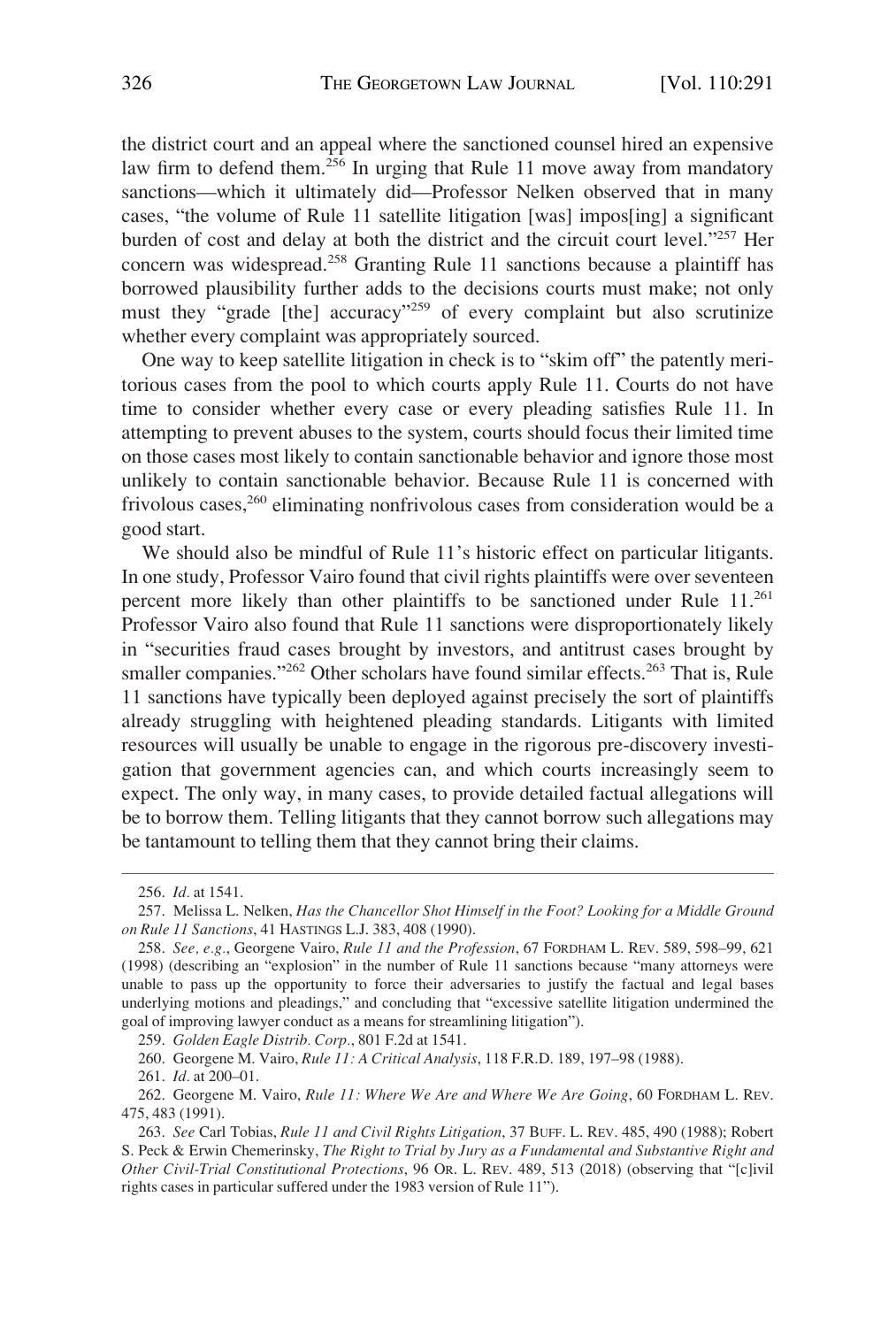<span id="page-36-0"></span>The 1993 amendments sought to rein in the satellite litigation and attendant abuses that the 1983 amendment had caused, $264$  in part by making sanctions discretionary instead of mandatory. Treating borrowed plausibility as automatically sanctionable, as some courts have done, takes us back to that same repudiated 1983 regime.

# V. POLICY CONCERNS DO NOT JUSTIFY THE DOCTRINE OF STOLEN PLAUSIBILITY

What really accounts for courts stopping plaintiffs from borrowing plausibility from other litigants, I suspect, is a set of policy concerns.

First, there is a concern about judicial economy. The worry is that the transaction costs of filing a lawsuit will become too low.265 Litigants will not have to expend time and resources conducting a pre-suit investigation. Instead, they can simply look for a complaint filed in another lawsuit, copy and paste the allegations, and be on their way. As a result of it being so easy to file a lawsuit that survives a motion to dismiss, there will be an influx of lawsuits into the system. Correspondingly, we might worry, as the Court did in *Twombly*, 266 that plaintiffs could spend little time and energy preparing a complaint, and then use the high cost of discovery to extract a settlement. Seen in this light, focusing on the sources from which a plaintiff draws from is a way of balancing incentives and ensuring that plaintiffs pay a high enough cost to initiate a lawsuit so that none will bring baseless claims.

If the concern is judicial economy, then scrutinizing the complaint's sources is unlikely to help. Courts and commentators have recognized that both motions to strike and motions for Rule 11 sanctions can lead to lengthy satellite litigation. Wright and Miller, for example, explained that a motion to strike "often is sought by the movant simply as a dilatory or harassing tactic."<sup>267</sup> It is possible that any benefit from eliminating a certain number of cases will be canceled out or minimized by a substantial expenditure of time in briefings, hearings, and appeals on motions to strike and motions for Rule 11 sanctions.

As far as incentives go, motions to strike and motions for Rule 11 sanctions threaten to skew them too far in favor of defendants. When faced with a meritorious complaint, defendants can file motions asserting that the complaint impermissibly borrows plausibility and hope the resulting delay and costs cause plaintiffs to give up on the case or accept an unfavorable settlement. While the judicial system should be on guard against unscrupulous plaintiffs using expensive discovery to extract settlements in unmeritorious cases, it should equally be on guard

<sup>264.</sup> *See* Benjamin P. Cooper, Iqbal*'s Retro Revolution*, 46 WAKE FOREST L. REV. 937, 953 (2011).

<sup>265.</sup> *See* Pirelli Armstrong Tire Corp. Retiree Med. Benefits Tr. v. Walgreen Co., 631 F.3d 436, 444 (7th Cir. 2011).

<sup>266.</sup> *See* Bell Atl. Corp. v. Twombly, 550 U.S. 544, 559 (2007) (worrying that "the threat of discovery expense will push cost-conscious defendants to settle even anemic cases before reaching those proceedings").

<sup>267. 5</sup>C WRIGHT & MILLER, *supra* note 233; *see* Waste Mgmt. Holdings, Inc. v. Gilmore, 252 F.3d 316, 347 (4th Cir. 2001).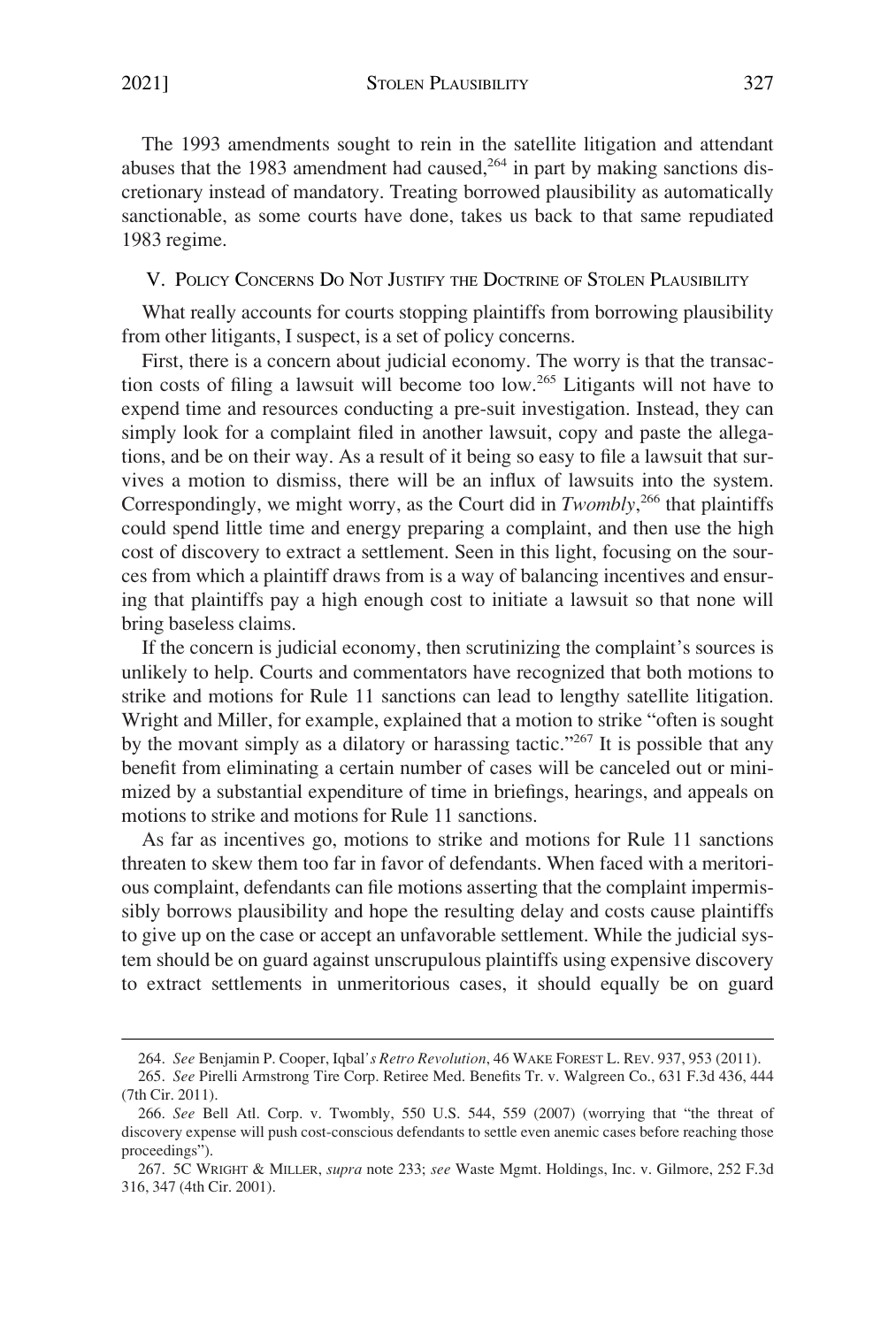against unscrupulous defendants using the threat of delay to extract voluntary dismissals or unfair settlements in meritorious cases.

If one were inclined to be uncharitable toward heightened pleading standards, perhaps these standards are not best understood as sieves through which courts filter out unmeritorious cases. Perhaps, instead, they mean simply to filter out cases. One way to decrease case dockets and reduce costs for defendants is simply to decrease the number of cases plaintiffs file. Requiring more detail in complaints before discovery will require plaintiffs to invest significant time and money into investigating a claim before filing a complaint. Many—especially plaintiffs of modest means—will not have those resources and will be unable to file suit. In this light, the trend toward heightened pleading standards is simply an attempt to raise the transaction costs of filing a lawsuit high enough to deter a substantial number of would-be plaintiffs.

Figuring out the optimal balance between discouraging unmeritorious litigation and encouraging meritorious litigation is difficult. But we should not lightly assume that heightened pleading standards are simply a crass attempt to decrease lawsuits. In passing antitrust, securities, and civil rights legislation, Congress recognized that there were serious problems that litigation from private plaintiffs could address. For example, the Clayton Act not only provides anyone injured by antitrust laws with a cause of action but it also authorizes treble damages.<sup>268</sup> Scholars have recognized that "our society places extensive reliance upon such private attorneys general to enforce the federal antitrust and securities laws, to challenge corporate self-dealing in derivative actions, and to protect a host of other statutory policies."269Actively turning away meritorious claims could prevent such legislation from achieving its aims.

Second, we might hesitate to allow plaintiffs to borrow plausibility because we think it is unfair to let them profit from the efforts of others. That is, if one litigant put in the hard work of investigating and drafting a plausible complaint, we might think it unfair that another party that has not put in the effort can now simply use that person's work.270 To draw an analogy to school, we would not let one student copy someone else's spelling test and receive credit for the right answer. I suspect at least some of the courts that have bought into the doctrine of stolen plausibility

<sup>268. 15</sup> U.S.C. § 15(a) ("Except as provided in subsection (b), any person who shall be injured in his business or property by reason of anything forbidden in the antitrust laws may sue therefor in any district court of the United States in the district in which the defendant resides or is found or has an agent, without respect to the amount in controversy, and shall recover threefold the damages by him sustained, and the cost of suit, including a reasonable attorney's fee.").

<sup>269.</sup> Coffee, Jr., *supra* note 12, at 216; *see, e.g.*, Adam Babich, *The Wages of Sin*: *The Violator-Pays Rule for Environmental Citizen Suits*, 10 WIDENER L. REV. 219, 243 (2003) (noting that "[t]he courts have long recognized that Congress enacted environmental citizen-suit provisions to abate threats to the environment, supplement government enforcement, encourage government agencies to enforce the laws more effectively, and expand opportunities for public participation").

<sup>270.</sup> This is reminiscent of Justice Jackson's observation in *Hickman v. Taylor* that "[d]iscovery was hardly intended to enable a learned profession to perform its functions either without wits or on wits borrowed from the adversary." 329 U.S. 495, 516 (1947) (Jackson, J., concurring).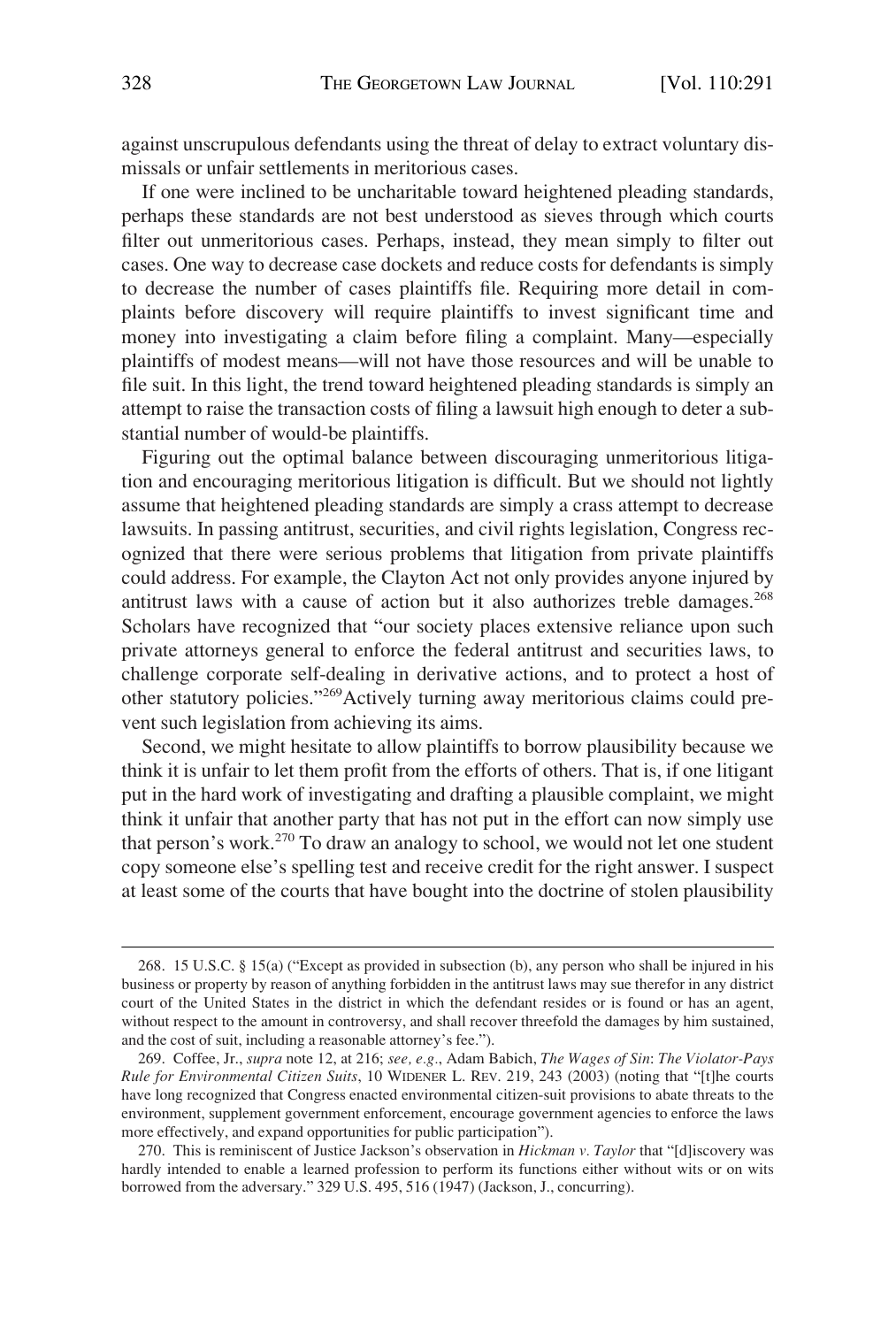approach cases with this mindset.<sup>271</sup> There are at least two problems with the doctrine. First, it misunderstands the purpose of government litigation. The government is not like a private party that exists primarily to advance its own personal interests. Unlike the student who studies hard for her spelling test so she can receive a high grade and not to help her classmates, the government litigates to benefit the public. Allowing a plaintiff to borrow a government complaint's plausibility allows a member of the public to benefit from the same laws the government is charged with protecting. Second, even in the context of borrowing from private litigants, it misunderstands the legal system's fundamental purpose. Unlike a school, where the teachers grade individual students based on the quality of their work and effort, the legal system is concerned with accurately applying the law. It should not matter how hard a judge thinks a litigant tried or what she thinks of their lawyer's quality. The judge's task is to apply the law to the facts to reach the correct result, whether she thinks the individual litigant deserves that result or not.<sup>272</sup>

A final worry is that defendants might become less likely to settle cases or investigations if they know that those investigations and settlements could be used against them in future complaints. Government agencies have an interest in convincing defendants to settle.<sup> $273$ </sup> The SEC, for example, has described settlement as "put[ting] money back in the pockets of harmed investors without years of courtroom delay and without the twin risks of losing at trial or winning but recovering less than the settlement amount - risks that always exist no matter how strong the evidence is in a particular case."<sup>274</sup> Moreover, "other frauds might never be investigated or be investigated more slowly because limited agency resources are tied up in litigating a case that could have been resolved."<sup>275</sup>

Similarly, the government has an interest in ensuring that defendants fully and completely cooperate with investigations. The easier it is for the government to

<sup>271.</sup> *See* Pirelli Armstrong Tire Corp. Retiree Med. Benefits Tr. v. Walgreen Co., 631 F.3d 436, 444 (7th Cir. 2011).

<sup>272.</sup> This might still leave us feeling that it is unfair that a private party bore all of the costs of investigating a defendant to uncover facts that support a plausible complaint and that plaintiffs are able to profit from that person's efforts and "free ride." However unappealing this prospect is, I maintain it is even worse if the only thing that lets a plaintiff write a plausible complaint as a practical matter—third party litigation materials—is deemed off limits and the plaintiff's complaint is dismissed when, ultimately, they have a meritorious claim. Perhaps we might then worry that there will be negative systemic implications because parties will be less likely to pour resources into investigating a defendant if they think others can swoop in and use their work product. But that fear seems unfounded. If, say, a corporation believed it could recover \$50 million from a defendant for some wrongdoing, is what would stop them from investigating the defendant and producing a complaint really be the prospect that another plaintiff might eventually use the materials for another lawsuit? To ask the question is to answer it.

<sup>273.</sup> Danne´ L. Johnson, *SEC Settlement: Agency Self-Interest or Public Interest*, 12 FORDHAM J. CORP. & FIN. L. 627, 647 (2007) ("The SEC settles most enforcement actions by consent . . . ." (footnote omitted)).

<sup>274.</sup> Press Release, SEC, SEC Enforcement Director's Statement on Citigroup Case (Dec. 15, 2011), <https://www.sec.gov/news/press/2011/2011-265.htm> [\[https://perma.cc/B9EN-JHKB](https://perma.cc/B9EN-JHKB)] (No. 2011-265).

<sup>275.</sup> *Id.*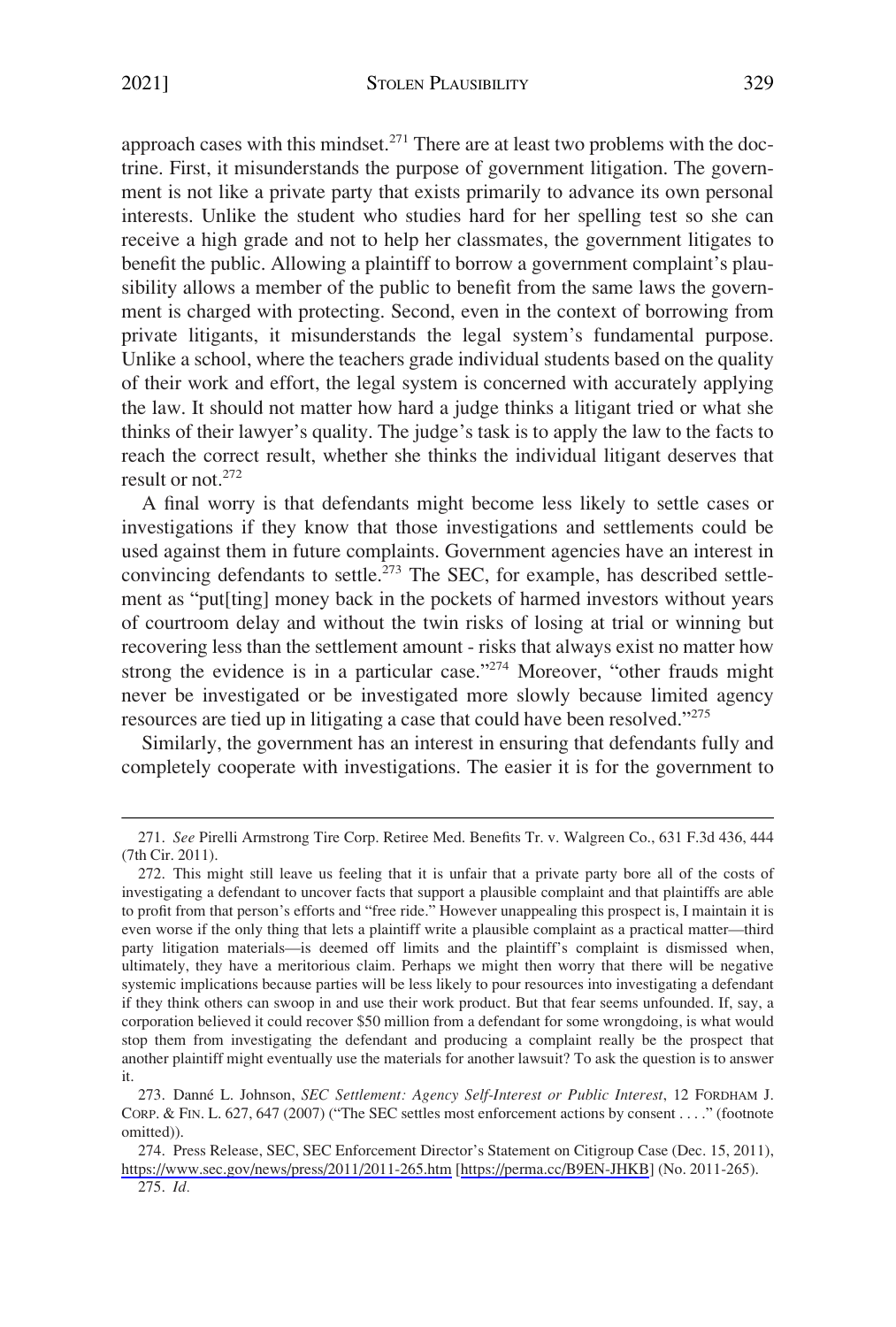investigate, the sooner it can bring potential cases to resolution and redeploy scarce resources to ferreting out other unlawful conduct. The investigations it does conduct will likely be more efficient and less costly if defendants cooperate. However, one might worry that allowing third parties to use information uncovered from investigations will change a defendant's calculus. Yes, working to undermine a government investigation by withholding documents or dragging things out might upset the government. But a defendant might conclude that the bigger risk is furnishing plaintiffs with information that will allow them to survive a motion to dismiss and drag it into expensive proceedings. As we assess this potential downside, we should remember that defendants need not worry that settling with government agencies will hurt them on the merits. This is because the Rules of Evidence already prevent litigants from using settlements and related materials at trial.<sup>276</sup> So defendants need not worry that settlements will convince a jury or judge to find them liable. Still, perhaps settlements mean more plaintiffs suing and eventually presenting their cases at trial, which means more chances for defendants to lose.

This final fear has theoretical merit. But to fully establish whether it has actual merit will require empirical work of the sort that does not yet exist and might not be possible. At first glance, there is reason for skepticism. Currently, defendants cannot be sure that a motion to strike pleadings or for Rule 11 sanctions for borrowing plausibility will succeed. As noted above, courts have not provided consistent answers about whether and when a plaintiff may borrow plausibility. Is it because some courts may allow such behavior that is causing defendants to settle less than they otherwise might? Again, there is no definitive answer, but the many enforcement actions that settle every year $^{277}$  suggest caution before assuming the answer is "yes."

Overall, permitting plaintiffs to borrow plausibility balances competing impulses. We can all recognize that discovery imposes enormous costs on courts. If complaints (even when borrowing from other complaints or government investigations) are implausible—whatever that means—courts will dismiss them, and they will not consume judicial resources. On the other hand, if borrowing plausibility pushes an allegation from "conceivable" to "plausible," it is the sort of presumptively meritorious claim that should be decided on the merits. We must consider judicial economy alongside an equally important (if not more important)

<sup>276.</sup> FED. R. EVID.  $408(a)-(a)(2)$  ("Evidence of the following is not admissible—on behalf of any party—either to prove or disprove the validity or amount of a disputed claim or to impeach by a prior inconsistent statement or a contradiction: (1) furnishing, promising, or offering—or accepting, promising to accept, or offering to accept—a valuable consideration in compromising or attempting to compromise the claim; and (2) conduct or a statement made during compromise negotiations about the claim . . . .").

<sup>277.</sup> *See* Mike Koehler, *Has the FCPA Been Successful in Achieving Its Objectives?*, 2019 U. ILL. L. REV. 1267, 1285 (observing that "because the vast majority of enforcement actions are resolved through DPAs and NPAs, and other settlement devices, these cases never make it to trial").